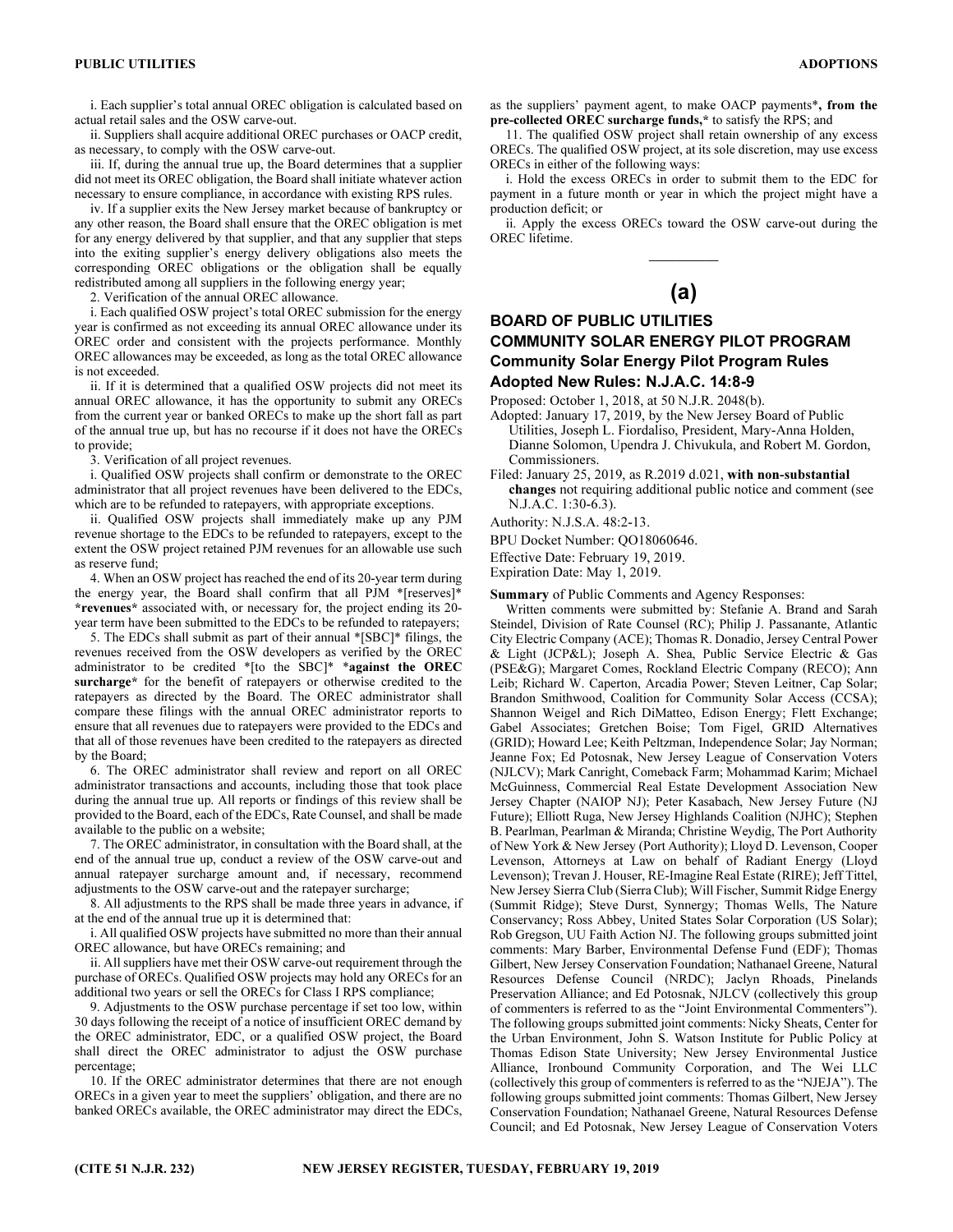(collectively this group of commenters is referred to as the "Joint Conservation Commenters"). The following groups submitted joint comments: Melanie Santiago-Mosier, Vote Solar; Environment New Jersey; Earthjustice; GRID Alternatives; and Solar United Neighbors of New Jersey (collectively this group of commenters is referred to as the "Vote Solar").

The following speakers submitted oral comments at the November 8, 2018 public hearing at 1:00 P.M.: Sarah Steindel, Rate Counsel (RC); Nancy Griffeth, Unitarian Universalist Faith Action New Jersey (UU Faith Action NJ); Ronald Tuff, Green Faith; Brandon Smithwood, Coalition for Community Solar Access (CCSA); Lloyd Levenson, Cooper Levenson Attorneys at Law (Lloyd Levenson); Joe Henri, Dimension Renewables Energy; Peter Ross, Borrego Solar Systems; Salar Naini, Turning Point Energy; Melanie Santiago-Mosier, Vote Solar; Ted Repetti, PSE&G; Will Fischer, Summit Ridge Energy; Brad Forstein, Clean Energy Collective; Emily Cosbar and Alejandro Avagato, Ampion; Jeanne Fox, GRID Alternatives (GRID); Jeff Tittel, New Jersey Sierra Club (Sierra Club); Tom Gilbert, NJ Conservation Foundation and Rethink Energy New Jersey (NJ Conservation Foundation); Marisa Slaten, Atlantic City Electric (ACE); Lena Smith, Food & Water Watch; Ross Abbey, US Solar; Dylan McAuliffe, Solar Landscape; Melissa Kemp, Cypress Creek Renewables; Jay Norman, Village Green Condominiums (Jay Norman); Hillel Halberstam, Synnergy Solar; George Lopez; and John Jetson, All-Stage Ventures.

The following speakers submitted oral comments at the November 8, 2018 public hearing at 5:30 P.M.: Brad Higginbottom, Nexamp; Greg Mahan; Nicky Sheats, Edison State University Center for Urban Environment in the Watson Institute and the New Jersey Environmental Justice Alliance (Nicky Sheats); Zac Meyer, Soltage; and Jaclyn Rhoads, Pinelands Preservation Alliance.

In this notice of adoption, individuals that are not affiliated with an organization are identified by their first and last names; individuals that are affiliated with an organization are identified by their organization's name. The following summaries of comments are the Board of Public Utilities' ("BPU" or "Board") best understanding of the comments filed.

#### General Comments

1. COMMENT: The commenters support the Community Solar Energy Pilot program proposed rule (Proposed Rule), believing it will expand access to solar energy to renters and homeowners who currently cannot benefit from solar energy. (Ann Leib, Gretchen Boise, Mohammad Karim, and Greg Mahan)

2. COMMENT: The commenter believes New Jersey's new Community Solar Energy Pilot Program (Pilot Program) is an exciting opportunity to provide New Jersey ratepayers with financial and environmental benefits. (Arcadia Power)

3. COMMENT: The commenter supports the community solar program in New Jersey. Community solar allows those who can't put solar panels on their own homes to buy into solar power. (Sierra Club)

4. COMMENT: The commenter supports the development of the Community Solar Energy Pilot Program in New Jersey. The commenter believes that community solar is important, particularly as it will help those who are at the greatest risk from climate change and yet have often been left behind with regards to access to New Jersey's clean energy programs, particularly in dense urban communities. (Green Faith)

RESPONSE TO COMMENTS 1, 2, 3, AND 4: The Board thanks the commenters for their comments and support for the Pilot Program. The Pilot Program is intended to increase access to solar energy to customers that may not have access to solar energy through existing programs and rules. Furthermore, the BPU recognizes that the three-year Pilot Program will provide the opportunity to test different ideas and models with the intention of establishing a robust and inclusive community solar market in accordance with the Clean Energy Act, P.L. 2018, c. 17. Over the three years of the Pilot Program, the BPU will carefully monitor the Pilot Program and may adjust program parameters based on feedback from stakeholders and the BPU's observations.

5. COMMENT: The commenter supports the achievement of the New Jersey clean energy goals established by the Clean Energy Act and believes that the electric distribution companies (EDCs) are a critical part of making the Pilot Program successful. (ACE)

RESPONSE: The BPU appreciates the comment and looks forward to working with the EDCs to implement community solar in New Jersey.

6. COMMENT: The commenter presents a summary of community solar, identifying the relationship between subscriber, grid, and community solar provider. The commenter notes that there are a variety of different business models; in all cases, the community solar subscriber pays the provider for their subscription in the project in exchange for bill credits on the subscriber's utility bill according to the subscriber's portion of the community solar project's production. (CCSA)

7. COMMENT: The commenter thanks the BPU for undertaking this stakeholder process to design the Pilot Program and supports the continued growth of responsibly developed solar energy as a clean source of electricity generation, and the implementation of the Pilot Program to ensure that there is more equitable access to solar energy for residents and communities that have not enjoyed the benefits of solar energy, including residents of multi-family dwellings and low- and moderate-income communities. (NJLCV)

RESPONSE TO COMMENTS 6 AND 7: The stakeholder engagement process has informed the development of this rulemaking. The BPU greatly appreciates the sustained and thoughtful input from the many stakeholders who participated in the development of the Pilot Program and looks forward to continuing this stakeholder engagement throughout the further development and implementation of community solar in New Jersey. Furthermore, the BPU intends for the Pilot Program to enable access to solar energy for customers that do not currently have access.

8. COMMENT: The commenter strongly supports the Proposed Rule as it allows for larger projects to be centrally located. Community solar helps drive down the cost of solar and energy to consumers, because it allows those who cannot afford to install individual solar projects to share the use of one centrally located solar project with multiple investors permitted. (NAIOP NJ)

RESPONSE: One of the goals of the Pilot Program is to facilitate the decrease in cost for installing solar for all ratepayers.

9. COMMENT: The commenter is optimistic about the potential for the Pilot Program to reap many future benefits for low- and moderateincome households in New Jersey. The commenter strongly believes that the vast number of non- "properly closed landfills" in New Jersey can be safely and efficiently redeveloped as solar electric power generation facilities and provide environmental and economic benefits to New Jersey residents. (RIRE)

RESPONSE: The BPU appreciates the comment. The Pilot Program prioritizes the inclusion of low- and moderate-income (LMI) households and the pursuit of local clean energy development that is tied to the communities without materially compromising the preservation of open space or protected lands in New Jersey.

10. COMMENT: The commenter notes that the comments it submitted to the BPU reflect the community solar experience of its affiliated utilities: the Baltimore Gas & Electric Company, the Commonwealth Edison Company, the Delmarva Power & Light Company, PECO Energy Company, and the Potomac Electric Power Company in Delaware, the District of Columbia, Illinois, Maryland, and Pennsylvania. (ACE)

RESPONSE: The BPU appreciates the observation, and notes that, in developing the rules for the Pilot Program, the BPU has drawn from the experiences of existing community solar programs in other states, while crafting a program that reflects the goals and circumstances specific to New Jersey.

11. COMMENT: The commenter supports the BPU's direction with the Pilot Program, as well as the proposed nationally leading program target for LMI customer participation. The commenter's recommendations aim to ensure that LMI projects in the Pilot Program are successful and maximize benefits to LMI customers, including, but not limited to, bill savings and energy burden reduction, as well as solar workforce training and economic opportunities. The commenter also urges the BPU to center environmental justice, equity, and inclusion within the Pilot Program's structure and implementation. The commenter supports NJEJA's recommendation that projects should promote ownership, entrepreneurship, research, and educational opportunities for Environmental Justice (EJ) communities. The BPU has strong authority to incorporate EJ principles and recommendations through Governor Murphy's Executive Order 23 (2018) concerning EJ issues. New Jersey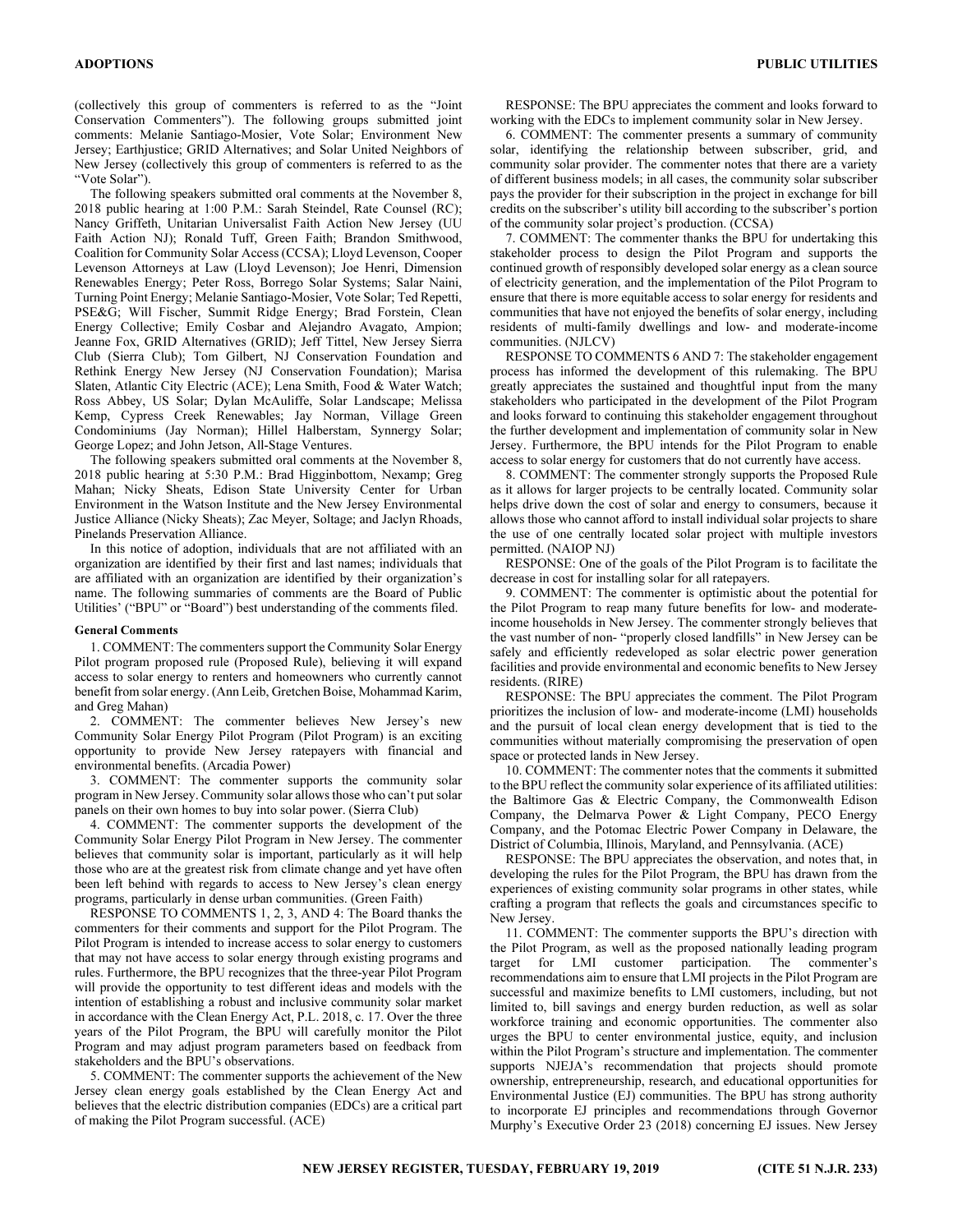should aim to provide LMI customers proportionate access to program participation regardless of income level or housing type. New Jersey has approximately 1.9 million LMI households based on U.S. Department of Housing and Urban Development (HUD) income definitions, about 200,000 of which live in affordable housing units, half of which are master-metered. BPU should aim to ensure that all of these customers have access to participation in the Pilot Program. (GRID)

RESPONSE: One of the key goals of the Pilot Program is to provide the benefits of solar energy to LMI households throughout New Jersey. The BPU understands the importance of recognizing EJ communities and issues and will work with other State entities and relevant stakeholders to implement Governor Murphy's Executive Order No. 23 (2018). Specific items pertaining to the design of the Pilot Program are addressed in the relevant sections of this rulemaking.

12. COMMENT: The commenter comments that obtaining input from community residents and organizations on siting locations for community solar projects and other issues could be performed through a community energy planning process. Community energy planning would allow community residents, community groups, and EJ groups to be part of a process that often excludes them. Instead of energy decisions being made for these communities, decisions could be made by these communities in regards to how their energy is produced, where and what type of energy projects are located in their community, and what type of co-benefits are connected to energy production. Projects, or at least a certain number of projects, could be required to include a community energy planning process. Or, alternatively, but probably less effective, "points" could be awarded to projects in the selection process that include community energy planning in their project proposals as a way of incentivizing and prioritizing such projects. (NJEJA and Nicky Sheats)

13. COMMENT: The commenters note that this program provides opportunities for the BPU to engage in transparent and inclusive processes that relate to the roll-out, implementation, and review of the Pilot Program. The BPU can use the Pilot Program to increase engagement with communities that do not have the resources to participate in what are often complex, opaque, and inaccessible proceedings, as well as stakeholders who can offer technical expertise. The BPU should hold early conversations with underserved communities and the groups that represent them in consideration of program design, implementation, review, and adjustment. (Vote Solar)

RESPONSE TO COMMENTS 12 AND 13: The BPU understands the importance of meaningful community engagement throughout the Pilot Program, and believes that community solar projects, by their very nature as a shared asset, may be particularly well suited to local development and/or ownership. While the application process is being discussed in a separate public comment proceeding, the BPU believes that points in the evaluation criteria for applications are one way to encourage certain types of project development. Throughout the development of this rulemaking for the Pilot Program, the BPU has prioritized public engagement through several stakeholder meetings and opportunities for public comment and has engaged local communities through events and presentations on community solar. The BPU will continue to maintain an open and transparent process with stakeholder engagement.

14. COMMENT: The commenters support the Clean Energy Act, and support the development of appropriately-sited community solar projects to advance clean energy and ensure greater access to solar energy for residents and communities that have generally lacked access to solar energy. The BPU should ensure that future solar development is subject to clear and strong siting guidelines and policies that guide solar development to preferred locations and avoid unnecessary conflicts with the State's longstanding and ongoing land preservation and natural resource protection efforts. (Joint Environmental Commenters, Joint Conservation Commenters, and NJ Conservation Foundation)

RESPONSE: The BPU is committed to balancing the dual objectives of increased renewable energy generation and the preservation of open and protected lands in New Jersey.

15. COMMENT: The commenter notes that the Pilot Program rulemaking should specifically mention condominiums as eligible participants in the program. (Jay Norman)

RESPONSE: Although condominiums are not explicitly mentioned in this rulemaking, they are not excluded from participating, so long as they

adhere to the provisions and requirements in the Pilot Program rulemaking.

16. COMMENT: The commenter comments that the BPU should not make any changes to the Proposed Rule that might have a disproportionate or unnecessary impact on subscriber organizations that don't charge exit fees or cancellation fees to subscribers. The BPU should promptly finalize guidelines for subscriber organizations because identifying and subscribing customers takes time. (Arcadia Power)

RESPONSE: The BPU has adhered to the Administrative Procedures Act (APA), N.J.S.A. 52:14B-1 et seq., throughout this rulemaking process regarding any proposed changes to the Proposed Rule upon adoption. Clarity is an essential component to the development of a successful community solar market. This rulemaking establishes a Pilot Program that will require further stakeholder engagement to develop a permanent community solar program.

17. COMMENT: The commenter recommends expanding the Pilot Program to the broadest array of participants to provide additional incentives to businesses to undertake large-scale solar projects that will support the State's goal of advancing solar development while cutting costs. The State should review the relevant statutes and rules that govern or impact community solar projects and identify opportunities to foster and expand the type of service sharing. There also needs to be uniformity in the law governing contracting with public entities, so that the process is fair and affords the maximum amount of participation. The BPU should, in conjunction with Department of Community Affairs, the Department of Education, and the Division of Law and Public Safety, undertake a complete review of its statutes and implementing rules to ensure that community solar projects can be applied uniformly to all government entities in the most efficient manner possible. In some cases, legislative changes may be needed, but legislators may be eager to embrace policies that encourage the continued development of community solar agreements, so that clean energy can be enjoyed by all demographics in urban and suburban communities. (NAIOP NJ)

RESPONSE: The BPU will continue to explore ways to make rules more streamlined and effective, only as they pertain to the section of the Clean Energy Act being implemented. Any expansion of the Pilot Program that is beyond the scope of the Clean Energy Act, or any review of other statutes or rules, is beyond the scope of this rulemaking.

18. COMMENT: The commenter stresses the importance of developing a Pilot Program that benefits customers who otherwise could not take advantage of rooftop solar, while weighing the costs of such a program that will be paid by all customers, particularly non-participating customers. Further, to inform the development of the permanent program, the Pilot Program must be based on established, pre-set goals, and measures of success. In order to develop a robust Community Solar Program and to achieve New Jersey's clean energy goals, the BPU should encourage the participation of all stakeholders, including developers and the EDCs. Encouraging the participation of developers and EDCs will strengthen the permanent program by incorporating all of the lessons learned from the Pilot Program. (RECO)

RESPONSE: The Pilot Program is intended to support access to solar for all ratepayers in New Jersey. The BPU intends that the Pilot Program, with ongoing stakeholder engagement, will inform the development of a permanent program. The BPU further recognizes that the three-year Pilot Program will provide the opportunity to test different ideas and models with the intention of establishing a robust and inclusive community solar program. The BPU will carefully monitor the Pilot Program and may adjust program parameters based on feedback from stakeholders and the BPU's observations.

19. COMMENT: The commenter recommends that the BPU should establish technical and policy working groups composed of BPU staff, EDCs, and solar developers. These working groups would address issues that certainly will arise during the three-year Pilot Program, as well as make recommendations to the BPU on issues involving technology advancements within the solar and utility industry, metering, reporting, and periodic policy review. Further, these working groups could identify issues and explore solutions to support the Pilot Program, as well as clean energy development in New Jersey. (RECO)

RESPONSE: The BPU recognizes that the implementation of community solar in New Jersey will require sustained work and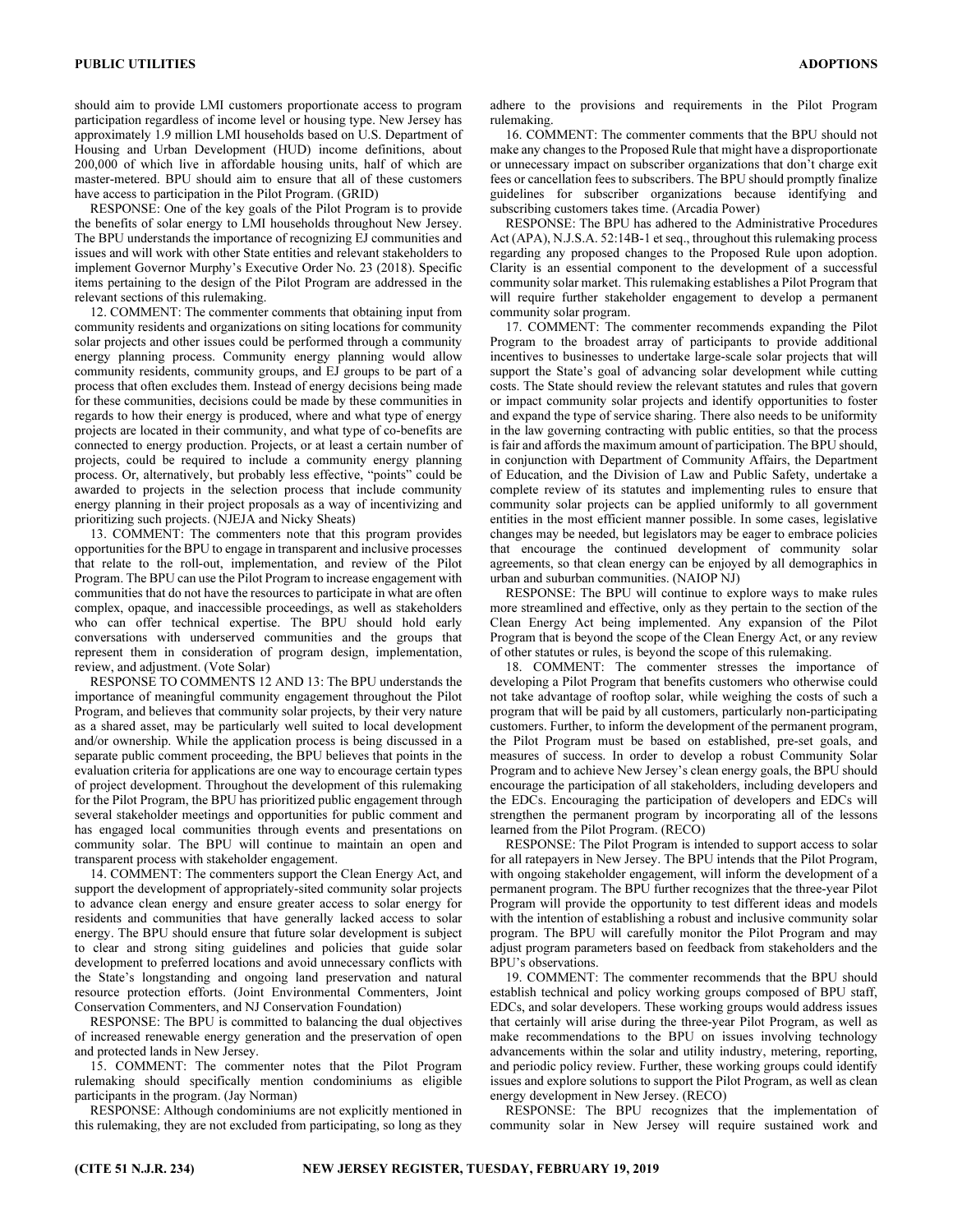coordination on the part of many different stakeholders, and looks forward to continued dialogue during the Pilot Program and the implementation of a permanent program. The BPU will further explore the suggestion of technical and policy working groups for community solar.

20. COMMENT: The commenter applauds the BPU for proposing these rules; yet, it has overarching concerns with the timeline set forth and with regard to the number and nature of program details that still need to be finalized. Uncertainties about the future of New Jersey's solar incentives may have a negative impact on the success of the Pilot Program.

The BPU should revise the timeline for the Pilot Program Proposed Rule to include stakeholder meetings through January 15, 2019, to finalize Pilot Program application details; program details submitted to the BPU for approval on February 28, 2019; and an application window opened from April 1, 2019 to April 30, 2019. Several Pilot Program details need to be approved by the BPU prior to the opening of the pilot program application window for Program Year 1 (PY1). (Summit Ridge)

RESPONSE: The BPU is committed to working to ensure that the rollout of the Pilot Program is as smooth and transparent as possible. The Pilot Program Rule creates an overarching program framework, in accordance with the Clean Energy Act, and identifies specific steps for the implementation of community solar in New Jersey. Furthermore, as described in N.J.A.C. 14:8-9.3, the effective date of the Pilot Program does not automatically signal the immediate opening of the Application Period, which will be opened per the provisions in N.J.A.C. 14:8-9.3(c)). Please see the Response to Comments 46 and 47 regarding the change in effective date of the Pilot Program.

## Notice of Proposal Impact Statements

21. COMMENT: The commenter notes that the Economic Impact statement fails to provide the expected economic impact of the Proposed Rule. Based on the Economic Impact statement, the BPU has not provided any quantitative analysis because the "majority" of the costs and impacts of the Proposed Rule "have already been accounted for in previous rulemaking proceedings." However, this is not the case. The rules, as proposed, would create several categories of costs that would presumptively be paid by non-participating ratepayers. In addition to rate increases to cover the costs of above-market net metering credits, the Proposed Rule creates a presumption that non-participating ratepayers would pay for any incremental costs incurred by the EDCs to accommodate community solar projects, as well as, specifically, the costs of installing advanced meters, the implementation of "Green Button" or similar data sharing, administration of the bill credits, and "adders" or additional incentives the BPU may establish for specific types of projects. When utility rates are increased to pay for renewable energy initiatives, there is a corresponding reduction of economic activity in other sectors of the economy. A complete analysis of the economic impact of the rulemaking must consider both the positive impacts mentioned above and the negative impacts that may result from the rate increases that are contemplated in the rulemaking. The BPU's Economic Impact statement is also deficient because it does not consider the potential impact of the Proposed Rule on the State's ability to meet its overall renewable energy goals within the cost caps established in the Clean Energy Act. Following the closure of the current solar renewable energy certificate (SREC) program to new applicants, existing "legacy" projects will continue to receive SRECs for the remainder of their 15-year SREC eligibility period. The cost cap must accommodate both the costs of compensating legacy projects for their SRECs and the costs of new renewable energy development. At current retail sales levels and SREC prices, the funds needed to cover the cost of SRECs generated by legacy projects will meet, or even exceed the Clean Energy Act cost cap. Thus, the BPU must reduce the amounts paid for SRECs from legacy projects to create a budget for the costs of new renewable energy initiatives that will affect utility rates during and after Energy Year 2022. The additional costs for community solar that are contemplated in the Proposed Rule will be included in that budget. A quantification of those costs is essential in order to establish the budget for the Pilot Program and permanent community solar programs, and the economic impact of the Proposed Rule.

The commenter notes also that the BPU has not supported the statement that one of the costs of the Pilot Program, the net metering credit, "has been selected based on reasonable and prudent estimates of the cost of community solar project development." The Proposed Rule contains no analysis of the "cost of community solar project development" nor the level of the net metering credit required to cover such costs. (RC)

RESPONSE: As noted by RC, the BPU's Economic Impact statement for this rulemaking states that "the proposed credit and annual capacity set forth in this subchapter are within the scope of the existing solar Renewable Portfolio Standard (RPS). The majority of these costs and impacts have already been accounted for in previous rulemaking proceedings." (N.J.A.C. 14:8-9) Community solar is a program designed for customers who cannot install solar on their property; customers who are able to install solar on their property would be able to net meter their systems at the full retail rate. While the Pilot Program is not net metering, it falls under the scope of the existing RPS. The Pilot Program bill credit is set at retail rate, minus non-bypassable charges (N.J.A.C. 14:8-9.7(a)), a bill credit cost structure that will have a lower cost impact to ratepayers.

Any additional incremental costs associated with the implementation of the Pilot Program, for which the EDCs receive full cost recovery pursuant to the Clean Energy Act, will be quantified and fully reviewed under a rate filing. Additionally, the BPU notes that, while there is an added administrative cost to the EDCs to implement the Pilot Program, some of those administrative costs may have been developed under other existing solar programs (such as, but not limited to, the EDC solar programs and remote or aggregated net metering requirements set forth at N.J.S.A. 48:3-87(e)). Any additional incremental incentives for community solar pursuant to N.J.A.C. 14:8-9.7(s) have not yet been determined, and, therefore, would not be appropriate to quantify at this time. Additionally, while the BPU is committed to implementing an SREC transition pursuant to the Clean Energy Act, including the cost cap, the transition is being addressed in a separate proceeding (see the New Jersey Solar Transition Staff Straw Proposal published December 26, 2018). Finally, the BPU intends to ensure the publication of a report regarding the community solar cost modeling that was conducted prior to the drafting of the Proposed Rule, so as to provide additional transparency into the policy assumptions used.

22. COMMENT: The Jobs Impact statement is flawed because it does not consider the impact of the rate increase that would result from the Proposed Rule. When rates and other costs increase to pay for clean energy investments, such as community solar, there is a corresponding reduction of economic activity in other sectors of the economy, and a reduction in jobs in those sectors. Although the lost jobs are not as easily identifiable as the created jobs, they can be estimated using accepted economic models. A complete jobs impact analysis must consider both positive and negative jobs. (RC)

RESPONSE: Any theoretical jobs loss attributed to the Pilot Program would be difficult to identify and quantify given the nature of the Pilot Program as a pilot and its relatively limited scale. Data from the Pilot Program should enable a more specific quantification of jobs created or lost through the establishment of community solar.

## N.J.A.C. 14:8-9.2 Definitions

23. COMMENT: The commenters state that the definition of "affordable housing" includes a cross-reference to N.J.A.C. 5:80-1.2 that may be a typo as the word "affordable" does not appear in 5:80-1.2. A more appropriate definition of affordable is contained in N.J.A.C 5:80- 26.2, which reads: "'Affordable' means, in the case of an ownership unit, that the sales price for the unit conforms to the standards set forth in N.J.A.C. 5:80-26.6 and, in the case of a rental unit, that the rent for the unit conforms to the standards set forth in N.J.A.C. 5:80-26.12." (Vote Solar)

RESPONSE: The BPU appreciates the commenter's identification of the error and has corrected the reference in the rule text.

24. COMMENT: The commenter believes that the definition of "Affordable housing provider" should be modified to allow them to provide, to their subscriber organization, an affidavit, on a form approved by the Board, that they are passing along specific, identifiable, and quantifiable long-term benefits to their tenants/residents, rather than have to demonstrate such benefits in their application to the Board. (Summit Ridge)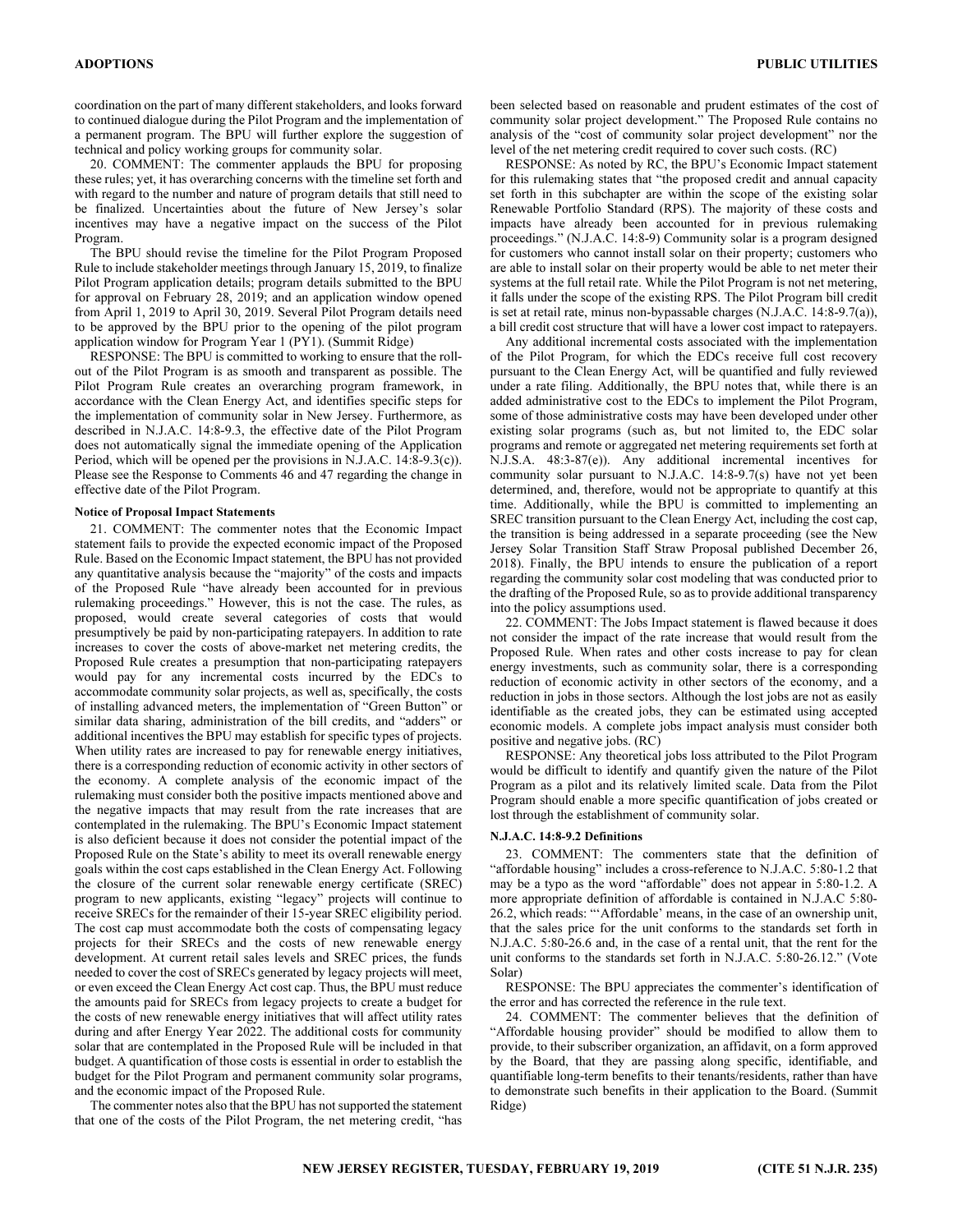RESPONSE: The precise manner in which an affordable housing provider demonstrates to the BPU that they are passing along specific, identifiable, and quantifiable long-term benefits to their tenants/residents in the application, whether through a standardized form or more open question, will be addressed in the Application Form.

25. COMMENT: The commenter believes that the definition of "annual net energy" should be revised to clarify that it is the total amount of "net" energy produced by a community solar facility. The energy used by the facility behind-the-meter cannot be allocated to subscribers. (RECO)

RESPONSE: The BPU has clarified this definition in the rule text to reflect that only the "total amount of net energy" can be expected to be exported. The word "net" was properly included in the term "annual net energy," but omitted from the definition.

26. COMMENT: The commenter believes that the definition of "colocation" should be revised to refer to two community solar projects on the same parcel; co-location would not occur when projects are located on adjacent parcels. (CCSA)

RESPONSE: The BPU appreciates this comment, and welcomes further discussion of co-location as it relates to specific community solar projects in the Pilot Program. The definition of co-location at N.J.A.C. 14:8-9.2 identifies that two projects located on contiguous parcels are colocated.

27. COMMENT: The commenter comments that the meaning of "colocation" as "providing subscriptions to two separate and distinct subscriber groups" is not clear and should be clarified by the BPU prior to the opening of the application window for PY1. (Summit Ridge)

RESPONSE: The phrase "providing subscriptions to two separate and distinct subscriber groups" is intended as one identifying marker for colocated community solar facilities. Two community solar projects are considered to be separate projects if, among other criteria, no subscriber is subscribed to both projects.

28. COMMENT: The commenters suggest modifying the definition of "community solar developer" or "developer" to reflect that "developer" is an entity that identifies potential solar project locations, negotiates land leases or purchases, initiates interconnection applications, initiates permitting, and evaluates project economics based on costs, revenues, and financing options, and may or may not ultimately be responsible for constructing a project. One commenter recommends revising the definition of "community solar developer" to be an entity that identifies potential solar project locations and may submit project applications for pilot program capacity. The commenter further recommends adding an appropriate definition for "engineering, procurement and construction company" or "EPC," defined as "an entity that is duly authorized to do business in the State of New Jersey and constructs a community solar facility within the State of New Jersey." Another commenter suggests broadening the definition of "community solar developer" by adding that it is an entity that "constructs or contracts for the construction of a community solar facility within the State of New Jersey." (Summit Ridge and Vote Solar)

RESPONSE: The BPU agrees that a "community solar developer" is not necessarily the entity that physically constructs the solar facility, and has clarified the definition in the rule. It is not necessary to add a definition of EPC, as the term is not used in this Proposed Rule.

29. COMMENT: The commenter states that the definition of "community solar facility" should be modified to reflect a maximum capacity as measured in alternating current (AC), rather than direct current (DC). (Vote Solar)

RESPONSE: It has been the standard definition within the BPU for solar capacity to be measured in DC capacity for New Jersey solar programs; it would be a departure from standard practices for community solar capacity to be measured in AC capacity.

30. COMMENT: The commenter believes that the definition of "community solar subscriber" or "subscriber" should be modified to refer only to a person or entity who is a customer of an electric distribution company. (JCP&L)

RESPONSE: The BPU appreciates the comment, but the proposed modification to the definition of community solar subscriber is not necessary. As referenced in the notice of proposal Summary, the Pilot Program is open only to "electric utility companies."

31. COMMENT: The commenters states that the definition of "community solar subscription" or "subscription" should be changed to clarify that the subscription is an actual agreement, rather than the act of participation. Furthermore, the use of the word "share" may confuse subscribers who participate in the most common model of community solar currently offered in the U.S., as the noun, "share," can, and generally does, convey some level of ownership. "Share," therefore, should be replaced by "portion," which generally does not include a sense of ownership. (Vote Solar)

RESPONSE: The BPU agrees that a subscription properly refers to an actual agreement, rather than the act of participation. The BPU intended for the term "share" to represent a variety of types of community solar subscriptions; indeed, the definition of community solar subscription already explicitly includes types of subscriptions such as "ownership of a panel or panels in a community solar facility, ownership of a share of a community solar project, or a fixed and/or variable payment to the project operator." The BPU, therefore, agrees that the term "portion" is more appropriate. The BPU has clarified this definition in the Proposed Rule accordingly.

32. COMMENT: The commenters supports the flexibility given to the subscription structure provided in the definition of "community solar subscription" or "subscription." (Summit Ridge)

RESPONSE: The BPU appreciates the comment, and is satisfied that adequate flexibility is provided, as changed in response to Comment 31.

33. COMMENT: The commenters notes that "customer information" is an unused term and the definition should be deleted. (RC)

RESPONSE: The BPU appreciates the comment. The definition of "customer information" is not used and will deleted from the Proposed Rule as adopted.

34. COMMENT: The commenters proposes to delete the definition of "electronic data exchange" or "EDI." (Summit Ridge)

RESPONSE: As explained in further detail in the responses to comments on N.J.A.C. 14:8-9.9(d) below, the BPU uses the term EDI and, therefore, finds this definition to be necessary.

35. COMMENT: The commenters supports the definition of "existing solar project" as stated in the Proposed Rule, as it properly excludes projects that have already been deemed financeable without the net metering credits available to community solar projects. (RC)

RESPONSE: The BPU appreciates the comment. Additionally, the BPU refers the commenter to the Response to Comment 183, clarifying that the bill credit is not a net metering credit.

36. COMMENT: The commenter states that the definition of "existing solar project" should be modified to refer to a solar project having submitted an interconnection application to an EDC, begun operation, and/or been approved by the Board for connection to the distribution system prior to January 1, 2019. New projects should be developed for the Pilot Program and projects that were previously proposed for other purposes and are already under evaluation for interconnection, and should not be allowed to participate. (Summit Ridge)

RESPONSE: The BPU is satisfied with the current definition of an "existing solar project" as "having begun operation and/or been approved by the Board for connection to the distribution system." As such, no additional clarification is necessary. However, the cutoff date for defining an existing solar project has been modified to align with the effective date of the Pilot Program in the Proposed Rule as adopted.

37. COMMENT: The commenters ask the BPU to clarify whether a project that has obtained conditional certification, but has not yet received full certification, under N.J.A.C. 14:8-9.7(t), is considered an "existing solar project," and whether such a conditionally certified project is intended to be eligible to participate in the Pilot Program. Projects that have received conditional certification, but have not yet received full certification, under subsection (t) of the Solar Act, should remain eligible to participate in the Pilot Program. If such projects are eligible to participate in the Pilot Program, the land-owning government entity will be in a position to realize significantly greater benefits as a result of the solar project, as it would be able to negotiate not only a lease payment with the solar developer, but also the right to receive community solar bill credits. Government entities should not be precluded from realizing this benefit, simply because the underlying, yet to be constructed solar project, has received conditional certification under subsection (t) of the Solar Act.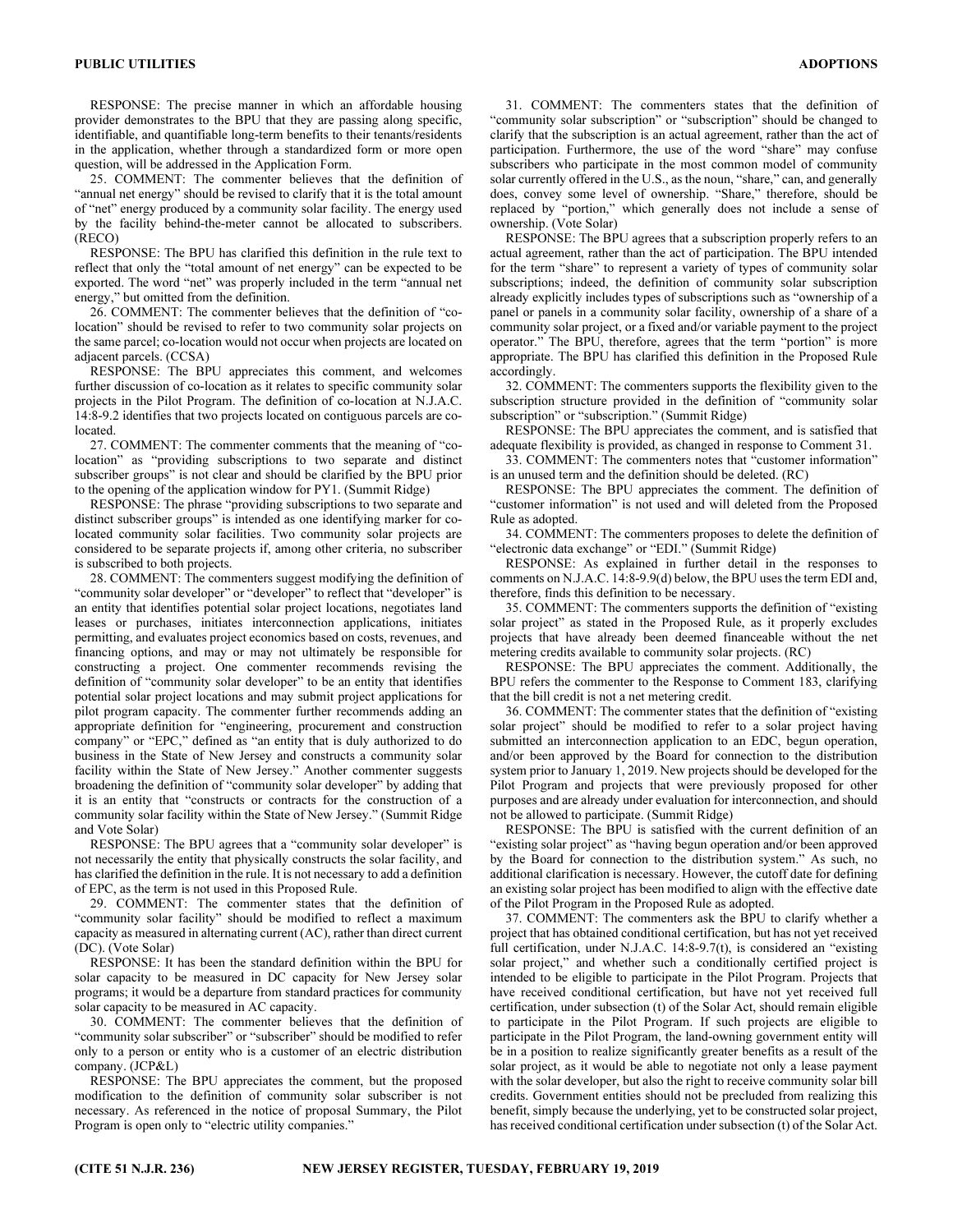One commenter believes that the language in definition of "existing solar project" that includes "and/or has been approved by the Board for interconnection to the distribution system" is objectionable for the following reasons: 1. Solar projects can have an approved Subsection (t) Order, but be nowhere near having all approvals necessary to begin construction, let alone be in operation; 2. The proposed community solar pilot program rule should acknowledge that obtaining all necessary approvals for a mixed grid supply and net energy metered (NEM) solar project on a Superfund site undergoing active ground-water remediation (despite being supported by State and Dederal public policies) is far more complex, time-consuming, and expensive than any other solar project. (Pearlman & Miranda and Lloyd Levenson)

RESPONSE: The BPU appreciates the comments; however, the Board is satisfied with the definition of "existing solar project." Allowing projects that have received a subsection (t) conditional certification from the BPU to additionally qualify as a community solar project would place them at an unfair advantage compared to other projects applying to participate in the Pilot Program. The BPU encourages any specific project that may be in this situation to consult with the Program Administrator of the Subsection (t) Program.

38. COMMENT: The commenters note that the defined term of "good utility practice" does not appear anywhere else in the Proposed Rule and should be deleted. (RC and Vote Solar)

RESPONSE: The BPU appreciates the comment. This definition is not used in the Proposed Rule and will be deleted accordingly.

39. COMMENT: The commenters note that the defined term of "historic fill" does not appear anywhere else in the Proposed Rule and should be deleted. (RC and Vote Solar)

RESPONSE: The BPU appreciates the comment. This definition is not used in the Proposed Rule and will be deleted.

40. COMMENT: The commenter states that, in the definition of "moderate-income household," the unit of measurement for eligibility is "median income, as determined by annual HUD income limits." The word "area" was inadvertently excluded from this sentence and should be added directly before "median." (Vote Solar)

RESPONSE: The BPU uses the definition of the New Jersey median income as defined by HUD; the addition of the term "area" is not necessary.

41. COMMENT: The commenters state that the two definitions of "low-income household" and "moderate-income household" should be coordinated, so that there is no income gap between the two definitions. Under the definitions as proposed, the upper end of the "low-income" range is not the same as the lower end of the "moderate-income" range. Two of the commenters further note that definitions of "low-income household" and "moderate-income household" use two different baseline units for determining eligibility. The "low-income household" definition uses the Federal poverty level while the "moderate-income household" definition uses "median income." The baseline units for these two definitions should be the same, so that there are no gaps between the two definitions. "Area median income as determined by annual HUD income limits" should be used as the baseline units. With this change, low-income can be defined as having an adjusted gross income below 80 percent of the area median income, and moderate-income can be defined as having an income between 80 percent and 120 percent of the area median income. One commenter notes that the proposed definition for moderate income equates to HUD's definition of low-income, which may create confusion among low-income program services and providers. One commenter recommends the BPU adopt a streamlined LMI definition of 80 percent of area median income (AMI) for low-income, 50 percent AMI for very low-income, in line with HUD definitions, which qualifies many LMI customers through existing low-income housing services and programs. Another commenter suggests expanding the definition of "low-income" to include households over 200 percent of the Federal poverty line but under 50 percent of the median income for a county, as defined by HUD. (RC, GRID, Food & Water Watch, and Vote Solar)

RESPONSE: The BPU appreciates the comments. The gap between the upper bound of "low-income" and the lower bound of "moderateincome" was accidental, and has been corrected, by changing "moderateincome household" to be income in excess of "200 percent of the Federal poverty line...," rather than "50 percent ... of the median income." The BPU notes that the standards used in these two definitions are in line with those used in other New Jersey State programs.

42. COMMENT: While the commented does not necessarily oppose the definitions of "low-income household" and "moderate-income household," it does question whether race was sufficiently considered before these definitions were adopted. The commenter believes that race should be considered in some manner when fashioning a definition for low- and moderate-income. The rules also do not indicate how many residents would fall under the proposed definition and how many of those would be people of color. The BPU should make this information known, so interested stakeholders can make informed comments on this very important topic. Another commenter supports the suggestion to conduct a racial sensitivity analysis, to determine how many people of color may fit within the definitions in the Proposed Rule relating to low-income and moderate-income households. (NJEJA, Nicky Sheats, and Vote Solar)

RESPONSE: The BPU greatly appreciates the comment. The definitions of "low-income household" and "moderate-income household" are defined based on income criteria, in conformance with the Clean Energy Act.

43. COMMENT: A commenter states that a definition of "low-income household" and "moderate-income household" should include institutions that serve those communities, such as public schools, community centers, churches, and day care centers. It is not clear to the commenter whether the Proposed Rule allows these institutions to be part of the program. (NJEJA)

RESPONSE: The BPU appreciates the comment. The BPU looks forward to reviewing all specific applications it receives, and encourages community-based institutions to consider how they may participate in community solar.

44. COMMENT: A commenter states that the definitions of "lowincome household" and "moderate-income household" should provide more detail, including specific data sources for the Federal poverty level and HUD income limits. The definitions should also clarify whether household size needs be considered in qualifying a subscriber, or whether a default household size will be used. The definitions should also clarify how households with more than one wage earner should be qualified. Finally, the definitions should clarify that participation in LIHEAP, Universal Service Fund, Comfort Partners, and/or the Lifeline Utility Assistance Program are alternative means of establishing eligibility per N.J.A.C. 14:8-9.8(d)2i. (Summit Ridge)

RESPONSE: As a clarification, the Pilot Program uses data from the U.S. Federal Poverty Guidelines as published and as amended from time to time by the U.S. Department of Health & Human Services Office of the Assistant Secretary for Planning and Evaluation (for illustrative purposes only, see https://aspe.hhs.gov/poverty-guidelines). The Pilot Program uses data for the HUD income limits as published and as amended from time to time in the HUD Income Limits Documentation System (for illustrative purposes only, see https://www.huduser.gov/portal/datasets/ il/il2018/select Geography.odn). The BPU will use data as is most currently available as of the date of the signing of the subscription with an LMI subscriber. The HUD definition and U.S. Federal Poverty Guidelines adjusts for household size, and the BPU will do the same under the Pilot Program. The BPU notes that it refers to the HUD definition of income in a household. The criteria for qualification as an LMI customer, including the use of participation in LIHEAP, Universal Service Fund, Comfort Partners, or Lifeline Utility Assistance Program as qualifying criteria, are appropriately identified in N.J.A.C. 14:8-9.8(e), and do not need to be further repeated in the definition of "low-income household" or "moderate-income household."

45. COMMENT: The commenter is concerned that developers looking to maximize profits will subscribe as many families as close to the maximum 80 percent of AMI (that is, moderate-income households) as possible to lower their development risk. This approach will leave out the truly vulnerable who would benefit the most from community solar. The BPU should concentrate the majority of potential incentive packages on developers who seek to include the lower end of the LMI populace. Further, the BPU should include all local/State/Federal programs that require applicants to prove a minimum of 200 percent poverty or 80 percent of AMI, to automatically qualify as off takers for the Pilot Program. (Cap Solar)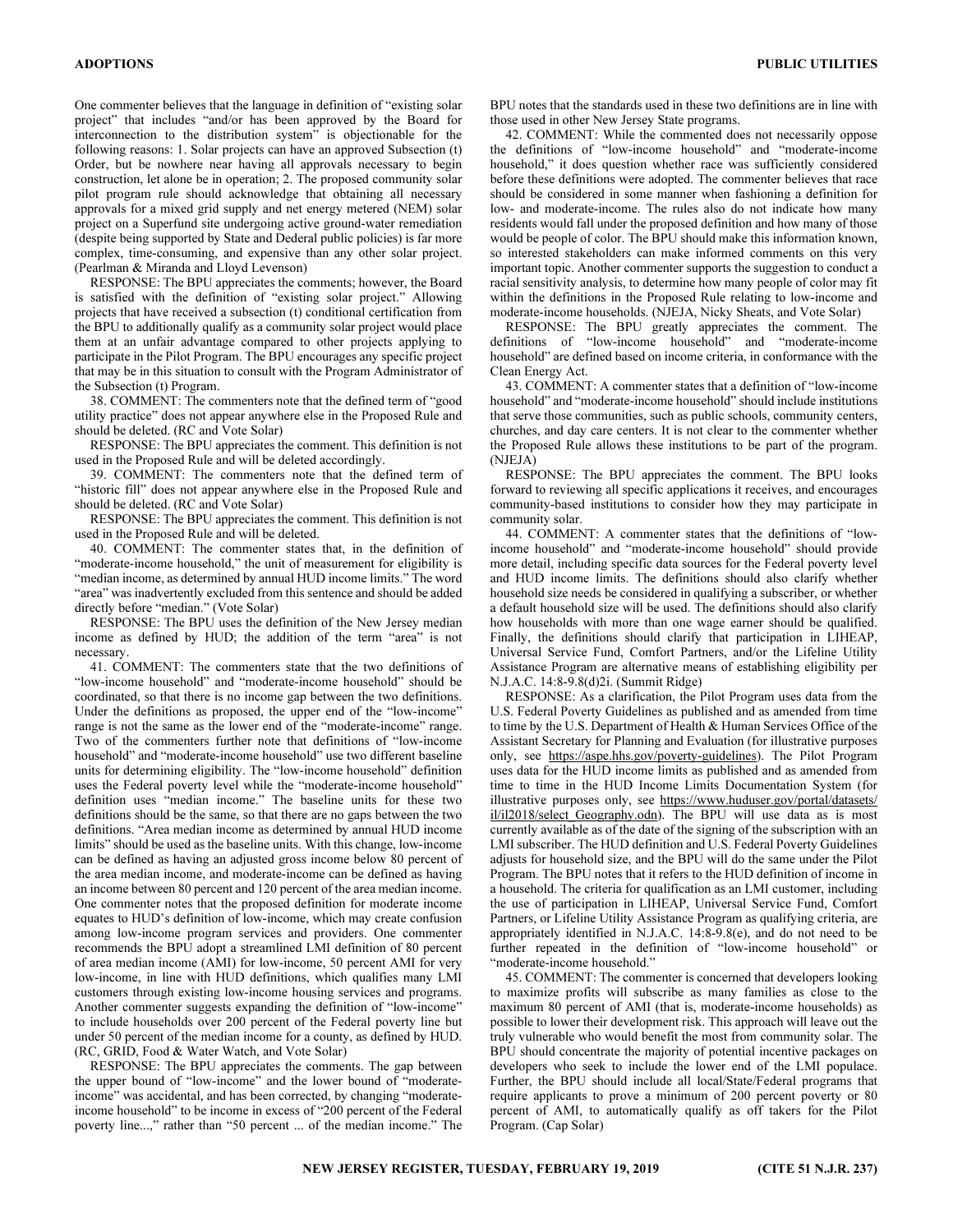RESPONSE: The BPU may evaluate, on a case-by-case basis, prior to the implementation of the permanent program, the inclusion of any additional local/State/Federal programs that have identical definitions of low-income and moderate-income households as those used in the Pilot Program or definitions developed in the permanent program. The BPU will monitor low-income household participation in the Pilot Program, as one of the primary goals of community solar is to expand access to solar, including to LMI households.

46. COMMENT: The commenter states that the definition of "program year" or "PY" needs to be modified and defined as the capacity made available to a queue of projects within that calendar year. (CCSA)

47. COMMENT: The commenter states that the BPU should expect projects will be completed within 12 months of being awarded pilot program capacity. Therefore, Pilot Program years should simply be defined and referenced to the year of project award. The amended language would read "the year in which an application window opens for pilot program capacity." (Summit Ridge)

RESPONSE TO COMMENTS 46 AND 47: The BPU appreciates the comments, but the definition of "program year" as proposed in N.J.A.C. 14:8-9.2 is appropriate. However, the BPU notes that the definition of "program year" is changed upon adoption to reflect a Pilot Program start date at the effective date of Proposed Rule.

48. COMMENT: The commenter notes that "regulated entity" is an unused definition and should be deleted. (RC)

RESPONSE: The BPU appreciates the comment. This definition is not used and will be removed from the Proposed Rule.

49. COMMENT: The commenter notes that "regulated service" is an unused definition and should be deleted. (RC)

RESPONSE: The BPU appreciates the comment. This definition is not used and will be removed from the Proposed Rule.

50. COMMENT: The commenter notes that "Renewable Portfolio Standard" or "RPS" is an unused definition and should be deleted. (RC)

RESPONSE: The BPU appreciates the comment. This definition is not used and will be removed from the Proposed Rule.

51. COMMENT: The commenters note that the defined term of "sanitary landfill" does not appear anywhere else in the Proposed Rule and should be deleted. (RC and Vote Solar)

RESPONSE: The BPU appreciates the comment. This definition is not used and will be removed from the Proposed Rule.

52. COMMENT: The commenter notes that the definition of "service area" is inconsistent with the text of the Proposed Rule, which uses the term "EDC area." (RC)

RESPONSE: The BPU has changed and alphabetically relocated this definition to reflect the terminology used in the Proposed Rule.

53. COMMENT: The commenter notes that the definition of "solar panel" is inconsistent with the text of the Proposed Rule, which uses the term "PV panel." (RC)

RESPONSE: The BPU has changed this definition to add "or PV panel" to reflect the terminology used in the Proposed Rule.

54. COMMENT: The commenter notes that "solar power" is an unused definition and should be deleted. (RC)

RESPONSE: The BPU appreciates the comment. This definition is not used and will be removed from the Proposed Rule.

55. COMMENT: The commenter states that the definitions of "telemarketing sales call" and "unsolicited advertisement" should be rewritten, so that they apply to the community solar market. In addition, the term "telemarketing sales call" does not appear elsewhere in the text of the Proposed Rule, which uses the term "telemarketing." (RC)

RESPONSE: The BPU appreciates the comment. It was always the intent for these definitions to apply to community solar. However, for the avoidance of any doubt, the BPU will replace this cross-reference with the same definition, but specifically include the community solar terminology, thereby maintaining the language from existing N.J.A.C. 14:4-7.2, as in the Proposed Rule, as proposed.

56. COMMENT: The commenter believes that the definition of "unallocated/reallocated capacity" needs to be separated into definitions for "unallocated capacity" and "reallocated capacity" and defined such that any capacity available to BPU-approved projects is provided to a queue of projects for that program year if, and as, projects fail to meet established construction timelines in the rules after any extensions these

projects may be granted by the BPU. If there are an insufficient number of compliant projects applying to the Pilot Program in a program year or if there are no longer projects in the queue to utilize capacity from that program year in the Pilot Program, capacity should be reallocated to subsequent years of the Pilot Program. (CCSA)

RESPONSE: As described in further detail in the response to comments under N.J.A.C. 14:8-9.3, the BPU application process laid out in N.J.A.C. 14:8-9.3 does not establish a queue for projects. The BPU, therefore, believes the definition of "unallocated/reallocated capacity" as proposed is sufficient.

57. COMMENT: The commenter proposes to add a new definition for "avoided wholesale cost of power," which would include the locational marginal price for energy, ancillary services, adjustments for distribution losses, and allowances for reductions in installed capacity charges and transmission charges. If this definition is not added, the commenter suggests that the definition of the avoided wholesale cost of power be approved by the BPU through another means prior to the opening of the application window for PY1. (Summit Ridge)

RESPONSE: The BPU notes that the Proposed Rule already contains a definition for avoided cost of wholesale power at N.J.A.C. 14:8-9.2.

58. COMMENT: The commenter notes that the term "low- and moderate-income household" or "LMI" is used in the Proposed Rule but is not defined. A definition of this term should be added. (RC)

RESPONSE: The BPU appreciates the comment but believes that the term "low- and moderate-income" is sufficiently clear and understood as meaning low-income and moderate-income households, as defined at N.J.A.C. 14:8-9.2.

59. COMMENT: The commenter proposes that the term "mechanically complete" be defined as the physical completion of the developer portion of the project as evidenced by either a Certificate of Completion signed by wiring inspection, or an affidavit signed by the engineer of record. (CCSA)

RESPONSE: The BPU appreciates the comment, but does not believe it necessary to add a definition for the term "mechanically complete," as the term is not used in the Proposed Rule.

#### N.J.A.C. 14:8-9.3 Pilot Program Structure

#### N.J.A.C. 14:8-9.3(a)

60. COMMENT: The commenter states that PY1 should begin when the BPU has approved the full range of program details and should not specify a specific end date. (Summit Ridge)

RESPONSE: The BPU notes that the Pilot Program will begin on the effective date of this rulemaking (February 19, 2019). The BPU does note that PY1 should begin on the effective date of the Proposed Rule, and, therefore, has modified the Proposed Rule accordingly. Given the statutory language of the Clean Energy Act, it is logical to divide the Pilot Program into three program years, with PY2 and PY3 beginning on January 1, 2020 and 2021, respectively. The BPU further notes that, as provided for at N.J.A.C. 14:8-9.3, the start of PY1 does not necessarily entail the immediate opening of the first Application Period.

## N.J.A.C. 14:8-9.3(c)

61. COMMENT: The commenter agrees that each of the three pilot years should have individual application processes because of the changes likely to be made, and believes that the BPU should meet with stakeholders. (Jeanne Fox)

RESPONSE: The BPU appreciates the comment. The BPU is committed to maintaining an open dialogue with stakeholders throughout the development and implementation of the Pilot Program.

62. COMMENT: The commenter supports the BPU's proposal to use a competitive process to select community solar projects. The BPU should issue a detailed proposal for public comment of the application and subsequent scoring process. A competitive request for proposal (RFP) process should be used to select projects for both the Pilot Program and permanent program. In addition, it is important to focus on costeffectiveness for the Pilot Program to provide the basis for budgeting for the costs of a permanent community solar program. The commenter also notes the absence of provisions for data collection and program evaluation in the Proposed Rule, this is critical so that the BPU and stakeholders can track program development and identify both successes and/or failures of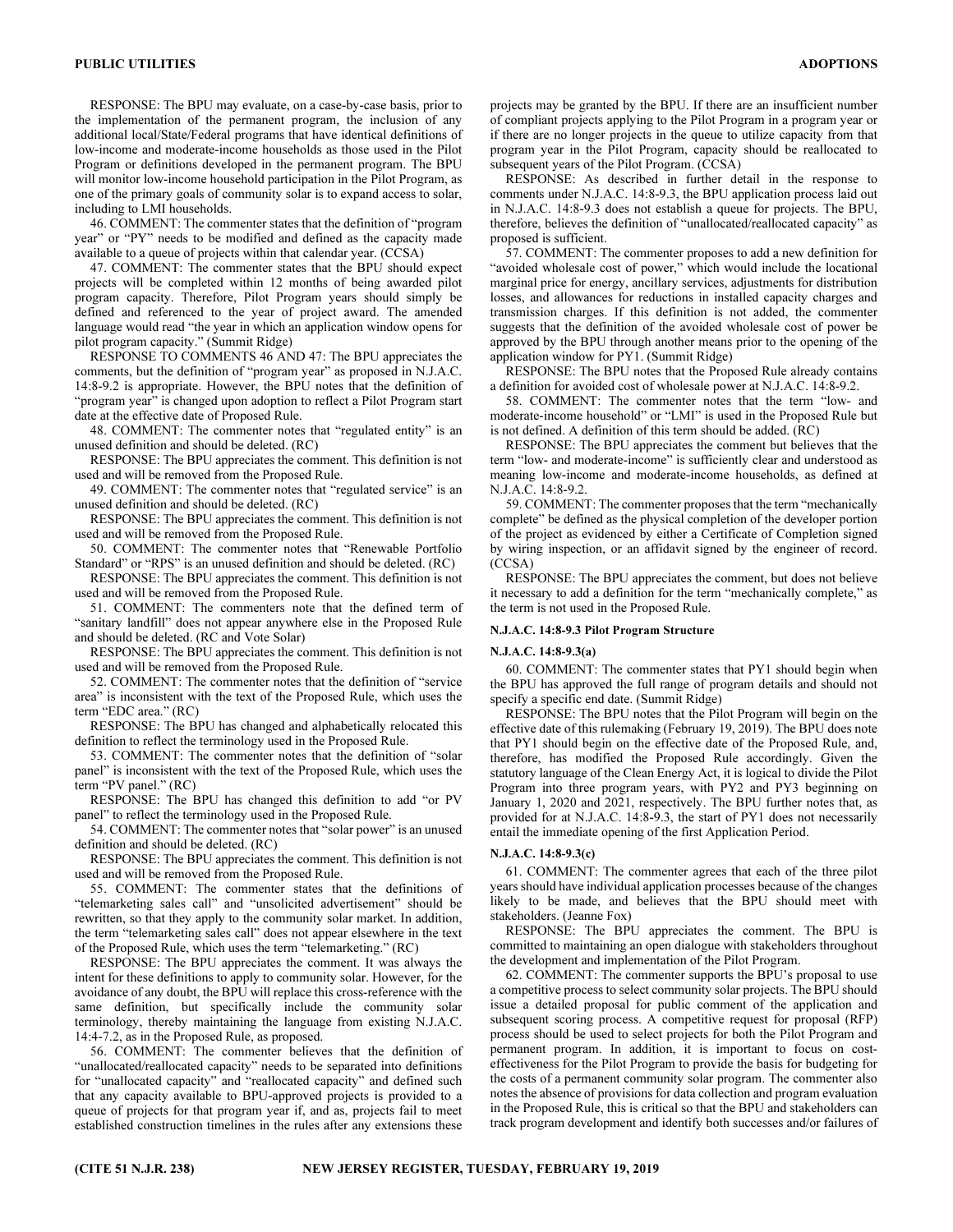the Pilot Program. The RFPs issued for community solar projects should include sufficient data collection requirements to support the BPU's evaluation activities. (RC)

RESPONSE: The BPU appreciates the comment. The BPU issued a Draft Application Form on November 28, 2018, which includes proposed evaluation criteria. Stakeholders were invited to provide comments at three stakeholder meetings and/or through written comments until December 21, 2018. Comments regarding the project selection method have been further addressed below in the section pertaining to N.J.A.C. 14:8-9.3(c), and regarding data collection and program evaluation in the section pertaining to N.J.A.C. 14:8-9.11.

63. COMMENT: The commenters disagree with the comments made by several commenters that Pilot Program applications should be processed and approved on a "first-come, first-served" basis. This does not take into consideration that the Clean Energy Act and Pilot Program have been enacted in order to accomplish certain priority policy objectives and that simply approving applications because they have been submitted first does nothing but serve the solar developers' agenda. One commenter strongly urges the BPU to maintain an application process that specifies certain policy objectives as criteria and ensures that projects meet the requirements to satisfy those objectives. Another commenter notes that a competitive application process will force developers to compete on quality, not quantity. (RIRE and US Solar)

64. COMMENT: The commenter agrees that New Jersey does not want to fall prey to the issues that plagued New York when they had no requirements to enter the interconnection queue, "first-come, first-served" and a maturity pre-requisite only favors developers who have outsized resources that can sit idle for the several years it takes to build and put a community solar project into operation. The whole point of a Pilot Program is to learn. With an interconnection queue that is criteria-based, the Pilot Program will be able to collect data-points that are the foundation of a hypothesis as to what will and will not work, especially for the LMI community. "First-come, first-served" will have no root in any factfinding for the LMI community. It is mostly based on securing a longterm financial instrument. While the commenter agrees that some prerequisites should be put into place to access the queue, it believes that the projects should be scored as it was originally intended. Community solar investments with predominant lower end LMI participation should be moved to the head of the queue and given fast-tracked resources from the EDCs and the State. (Cap Solar)

RESPONSE TO COMMENTS 63 AND 64: The BPU believes that a competitive application will help the BPU meet a number of policy objectives for the Pilot Program. It will enable the BPU to identify evaluation criteria, and, therefore, promote development of projects that provide specific benefits to the State. At the same time, it will foster a diversity of projects and encourage developers to propose creative or innovative ideas. The process will also enable the BPU to more closely consider and evaluate projects that apply to participate in the Pilot Program, and, therefore, be better prepared to design an effective permanent program within 36 months, as required by the Clean Energy Act.

65. COMMENT: The commenters are opposed to a competitive annual application process and suggest that the BPU adopt a first-come, firstserve process with high project maturity requirements. Stakeholders expressed concerns that the proposed competitive application process will create a strong incentive to propose earlier stage projects, and, therefore, is likely to yield awards to projects that ultimately may not be viable. They recommend that the BPU include high maturity requirements, specifically: 1) proof of site control; 2) a signed interconnection agreement or proof of payment for a portion of the project's interconnection upgrade costs; and 3) proof that all non-ministerial permits have been received. Projects meeting these maturity requirements and the other rules of the Pilot Program would receive capacity in the program based on the time of their application. Stakeholders further note that the current solicitation process is ambiguous and does not specify any criteria used in determining projects. They comment that not knowing the evaluation criteria until shortly before each annual competitive application process will act as a barrier to investment, stating that if developers do not know how projects will be evaluated, they cannot forecast and model likely business outcomes and, thus, cannot make early

stage investments. Therefore, the commenters state that it is essential for application criteria to be established and unambiguous well before proceeding down the path of project development.

One commenter suggests that, if a first-come, first-served approach is not adopted in PY1, at minimum, the competitive application process should be based on upfront quantitative criteria, weighting that is transparent to project developers, and some project maturity requirements in PY1, and include a queue of projects. Given the uncertainty of the process, for only the first year of the Pilot Program, the commenter recommends that the BPU consider a short-term, interim policy to only require: 1) proof of site control; 2) an interconnection impact study or signed interconnection agreement; and 3) proof of application for all nonministerial permitting. Because these are substantially weaker maturity requirements and, thus, will be less effective in ensuring that only viable projects qualify, the commenter states that the BPU should also require a bid deposit or notice escrow of \$60.00/kw that will be refunded if the project does not qualify for the Pilot Program or when the project reaches mechanical completion. The Pilot Program would then be converted to a first-come, first-served process with higher project maturity requirements in PY2 and beyond. Stakeholders cite the experience of other states, particularly Maryland, as examples of community solar programs with first-come, first-served mechanisms. (CCSA, NJLCV, Port Authority, Summit Ridge, Dimension Renewables Energy, Borrego Solar Systems, Turning Point Energy, Food & Water Watch, and Cypress Creek Renewables)

66. COMMENT: The commenter recommends that the BPU consider requiring a fully-refundable \$50.00/kW application deposit, which can be held in escrow similar to the Minnesota deposit requirement to incentivize applicants to cancel the project (and, thus, receive their deposit back) if, and when, it becomes clear to the applicant that the project does not have a path forward. (US Solar)

RESPONSE TO COMMENTS 65 AND 66: As explained in the Response to Comments 63 and 64, the BPU believes that a competitive application process as proposed at N.J.A.C. 14:8-9.3(c) is preferable for the Pilot Program. The BPU recognizes some stakeholders' concerns that insufficient project maturity requirements may lead the BPU to select projects that ultimately fail to be constructed. The BPU is currently exploring a variety of options to mitigate this risk through the application process for the Pilot Program. The BPU may apply certain maturity requirements, as recommended by the commenters, in the Application Form. The BPU will explore the option of an escrow.

Furthermore, the BPU appreciates the importance of a stable and predictable market for project development. As noted previously, the BPU has initiated a public process to discuss the Application Form (and associated evaluation criteria), and intends to maintain transparency and dialogue throughout the implementation of the Pilot Program.

67. COMMENT: The commenters request that the BPU consider an easy and inclusive subscription application process. Two commenters emphasize the need for an application process with clear selection criteria. (Ann Leib, Gretchen Boise, Mohammad Karim, Borrego Solar Systems, Turning Point Energy, and Solar Landscape)

68. COMMENT: The commenter recommends that the application criteria be based on quantitative, not qualitative, criteria. (Cypress Creek Renewables)

RESPONSE TO COMMENTS 67 AND 68: The BPU recognizes the importance of a clear application process. As noted in response to prior comments, the BPU initiated a public process to discuss the Application Form (and associated evaluation criteria) and intends to maintain transparency and dialogue throughout the implementation of the Pilot Program.

69. COMMENT: The commenters support a formal, transparent process to develop the application that will be used to select projects to participate in the Pilot Program. The process should also include the opportunity for in-person meetings to provide an opportunity to seek input from organizations representing low-income communities, communities of color, and EJ communities that might not be able to participate in a more formal comment-driven stakeholder feedback process. The BPU should consider the level of complexity associated with the application to ensure it doesn't unintentionally limit participation by non-traditional community solar providers, such as local non-profits, community-based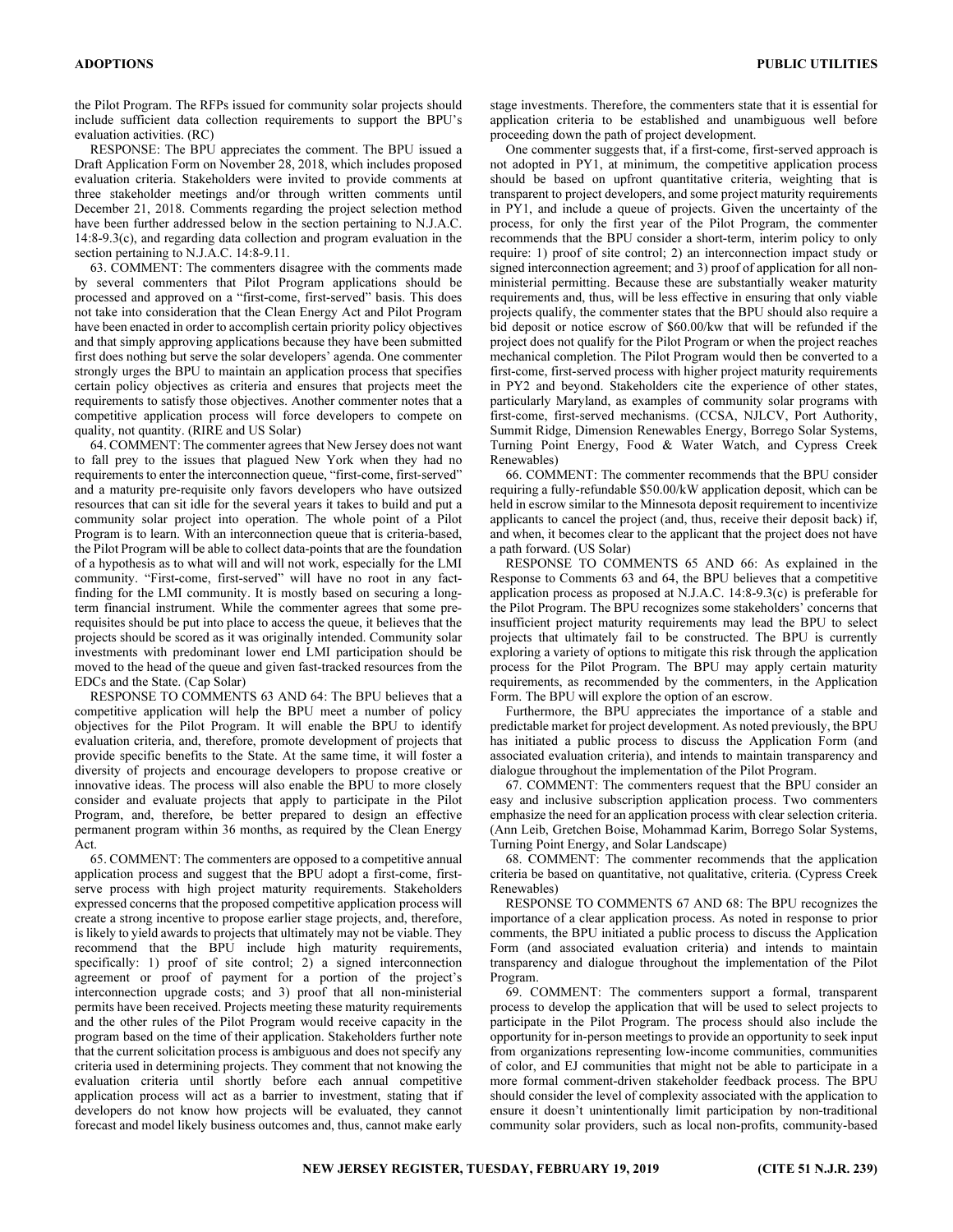organizations, and others. The process must still have a reasonable level of certainty that community solar projects have met certain maturity criteria. Transparency around project maturity requirements is critical to reduce the number of speculative projects that apply for capacity in the pilot program and provide an even playing field for community solar providers attempting to secure capacity in the pilot program. The BPU should institute an inclusive stakeholder process to elicit feedback on the application process, to inform adjustments to the process in PY2 and PY3 of the Pilot Program, and the transition into the permanent program. Aside from the process to develop the application for participation in the Pilot Program, the application is a means of ensuring key benefits for underserved communities. Enhanced scoring should be awarded for projects that result in jobs for residents of EJ communities and other underserved communities, and for projects that will promote ownership, entrepreneurship, research, and educational opportunities in the EJ community in which they are located. Proposals for projects sited in EJ communities should only be awarded points if they include measures for obtaining community input into siting. Any bid commitments, especially relating to LMI customers, bill savings, or impacts for EJ communities, should be maintained and enforceable for the life of the project, where applicable. (Vote Solar, NJEJA, and Nicky Sheats)

70. COMMENT: The commenter states that the evaluation criteria should target the areas with the highest pollution burden, and low- and moderate-income areas. (Sierra Club)

RESPONSE TO COMMENTS 69 AND 70: The BPU recognizes the importance of stakeholder engagement. As noted in response to prior comments, the BPU published a Draft Application Form (and associated evaluation criteria) for public comment on November 28, 2018, and followed up with three stakeholder meetings in December 2018. The BPU intends to maintain transparency and dialogue throughout the implementation of the Pilot Program, and will remain attentive to participation by local communities, non-profits, and community-based organizations. The evaluation criteria and scores will be discussed in the Draft Application Form, per N.J.A.C. 14:8-9.3(c)1. See also the Response to Comments 65 and 66 for project maturity requirements. Finally, the BPU agrees that any commitments made in the Applications Forms submitted to the BPU are expected to be maintained for the life of the project.

71. COMMENT: The commenters note that the Proposed Rule does not specify the timing of the required EDC interconnection review for projects that are accepted. They stress that the interconnection application for any projects should not occur prior to BPU approval of a project applicant. This will help to avoid the unnecessary costs and time for EDC engineering teams to review proposals that ultimately may not be selected by the BPU and avoid the possible results of having a higher ranked project receive a higher interconnection cost because it is later in the queue. (JCP&L, ACE, PSE&G)

72. COMMENT: The commenter notes that the Proposed Rule does not specify the timing of required EDC interconnection review for projects that are accepted but suggests that it be incorporated into the annual application process. For example, the Proposed Rule should provide for at least 60 business days for review by the EDC, as part of the annual application process. This review will identify any impediments to the successful completion of the community solar projects. RECO suggests that the BPU establish a working group to determine an application fee schedule that would cover this preliminary review of the project for feasibility. Further, when the EDC completes the technical review of a community solar project, and the developer decides to move forward, the clock can start for the six-month timeline provided for the start of construction. In addition, the commenter recommends that the BPU establish a process in which proposed projects are publicly ranked, whether by date submitted or other measures, before the EDCs must commence their technical review. Such ranking is a critical component of a transparent process that will facilitate the successful development of community solar projects in New Jersey. (RECO)

73. COMMENT: The commenter urges the BPU to include interconnection approval as part of the application requirements to help identify mature projects that are likely to move forward in the Pilot Program. In order to avoid any unintentional preferences, it is critical that

interconnection applications are reviewed in the order they are submitted. (Vote Solar)

74. COMMENT: The commenter believes that developers should not have to wait for an interconnection approval prior to applying to the Pilot Program, as that would add an additional 12 months to the process.

RESPONSE TO COMMENTS 71, 72, 73, AND 74: The timing and specifics of the interconnection approval process will be properly clarified in the Application Form and, therefore, are beyond the scope of this rulemaking.

## N.J.A.C. 14:8-9.3(c)2

75. COMMENT: The commenter states that at N.J.A.C. 14:8-9.3(c)2, there is a nearly incomprehensible sentence that should be rewritten: "Board staff shall open applications for the Pilot Program for a length of time to be enacted at the official approval of the application." This sentence appears to use two different meanings for the word "application," the first being a request from a project developer to set up a project and the second being the application form to be created by the BPU. (UU Faith Action NJ)

RESPONSE: The BPU agrees that the ambiguous use of the term "application" could lead to confusion, and accordingly has clarified the term in the sentence at N.J.A.C. 14:8-9.3(c)2 to change the first use to "an application period" and to change the second use to "the application process."

## N.J.A.C. 14:8-9.3(c)3

76. COMMENT: The commenter states that it is essential for application criteria to be clear before proceeding down the path of developing a project. The criteria and weighting of those criteria for PY1 should be set as soon as possible and be made transparent to developers. Any criteria and weighting should be objective, quantitative, and unambiguous in order to build investor confidence and interest. If other more qualitative metrics are used, like points for siting type or even for economic development, the evaluation process gets complex and sends a poor market signal for investment while creating the chance that the BPU's decisions may be challenged by developers who have not secured capacity due to a subjective assessment of a project's merits. (CCSA)

RESPONSE: The BPU appreciates the request for clarity on the application criteria, and refers the commenter to the Draft Application Form issued for public comment on November 28, 2018. Evaluation criteria will be addressed in the Application Form, pursuant to N.J.A.C.  $14:8-9.3(c)1$ .

77. COMMENT: The commenter agrees with the Proposed Rule as drafted, but recommends that BPU staff engage with stakeholders before adoption. The commenter also suggests the following for extra "points" on evaluation criteria: LMI; EJ community; load close to the generationthe closer load is to generation, the more points (maybe on a sliding scale); brownfields; parking lots/decks; maybe rooftops; jobs in the community. By the conclusion of the Pilot Program, the BPU must get the incentives right. (Jeanne Fox)

RESPONSE: The BPU appreciates the comment, and refers the commenter to the Draft Application Form issued for public comment on November 28, 2018. Evaluation criteria will be addressed in the Application Form, pursuant to N.J.A.C. 14:8-9.3(c)1.

78. COMMENT: The commenter supports an application process that is clear and transparent. The commenter recommends that, especially for LMI Projects under the Pilot Program, the BPU should strive to maximize benefits to LMI customers and EJ communities. Benefits evaluated under the application process should include bill savings or energy burden reduction for participating LMI customers, participation of residential low-income customers in projects, coordination with energy efficiency (EE) measures and other complementary services for LMI customers, workforce development opportunities or hiring of EJ communities during project installation, and other direct benefits for EJ communities, including ownership, entrepreneurship, research, and educational opportunities within EJ communities in which projects are located. (GRID)

79. COMMENT: The commenters believe that community solar projects should deliver more benefits to EJ communities than the production of electricity and reduction of air pollution emissions. Projects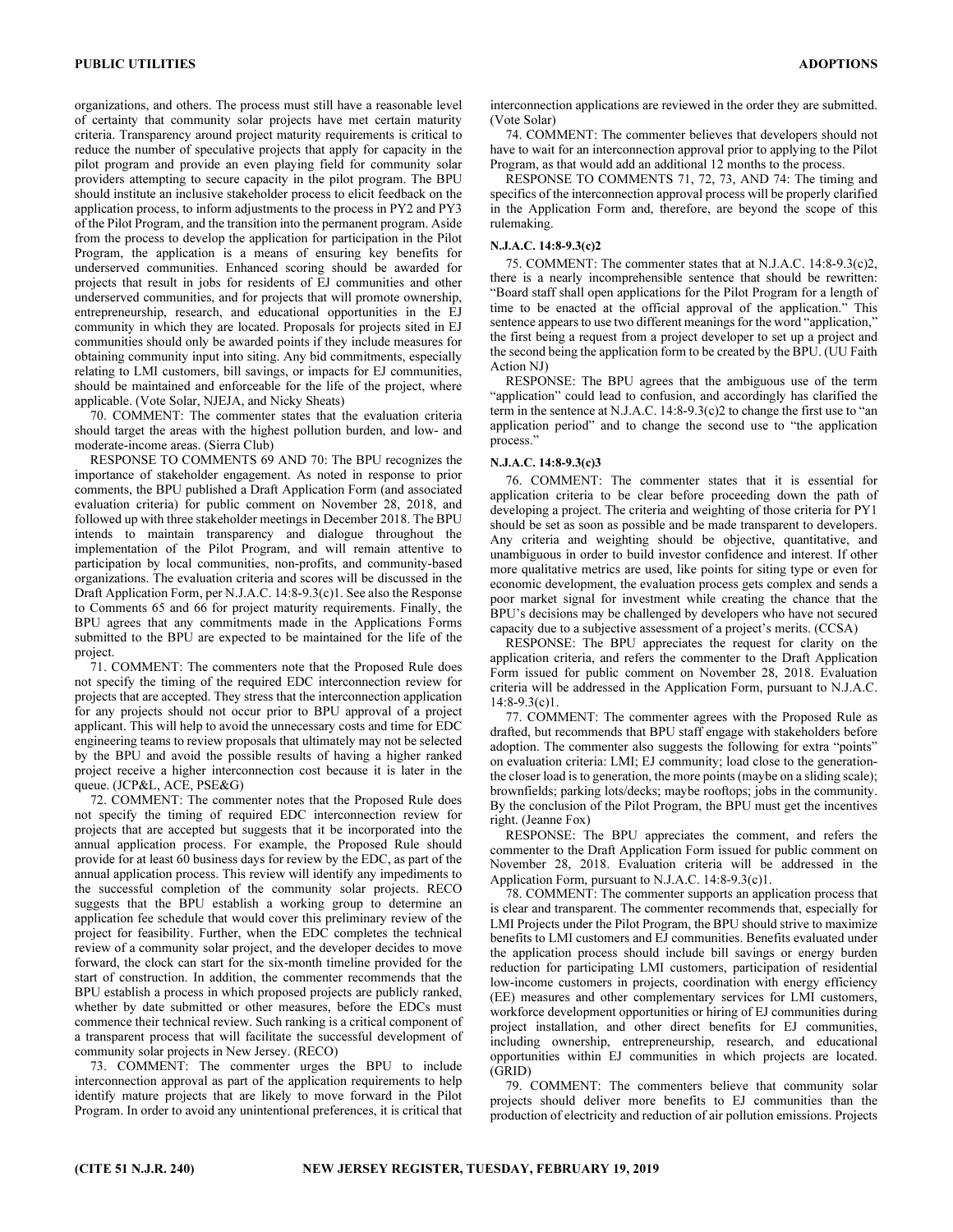should also strive to produce economic benefits for community residents, such as quality jobs, an opportunity to participate in the ownership of the project, and renewable energy entrepreneurship opportunities. One commenter also suggests that projects provide educational and research opportunities by linking them to the local public education system. One commenter suggests that, for a certain number of projects, the social benefits associated with community solar should be included in the evaluation that the BPU will develop for project proposals. The commenter also notes that project evaluation criteria developed by BPU should be made public and subject to public comment. A less certain way to attempt to ensure the co-benefits are part of community solar projects would be to incentivize their inclusion by awarding "additional points" to, that is, prioritizing project proposals that integrate them into the project. (NJEJA, Nicky Sheats, and Green Faith)

RESPONSE TO COMMENTS 78 AND 79: The BPU appreciates the comments pertaining to the need for an inclusive and streamlined application process. As noted in the response to prior comments, one of the key objectives for the Pilot Program is to ensure that solar is made accessible and provides benefits to LMI and EJ communities. The BPU will, therefore, continue to engage with stakeholders, both in the implementation and subsequent monitoring of the Pilot Program, to ensure that LMI and EJ communities are able to participate. The BPU refers the commenters to the Draft Application Form issued for public comment on November 28, 2018. Evaluation criteria will be addressed in the Application Form, pursuant to N.J.A.C. 14:8-9.3(c)1.

80. COMMENT: The commenter urges the BPU to adhere to the intent of the Solar Act that clearly made "properly closed sanitary landfill facilities, brownfields, and areas of historic fill" priority locations for solar electric energy generation facilities. The Pilot Program application should properly incentivize projects that are proposed to be installed on these lands. (RIRE)

RESPONSE: The BPU appreciates comments made regarding specific evaluation criteria, or "points," that will be addressed in the Application Form, pursuant to N.J.A.C. 14:8-9.3(c)1.

## N.J.A.C. 14:8-9.3(c)4

81. COMMENT: The commenters support the BPU's proposal to exclude the State's EDCs from participating in the Pilot Program beyond the billing and other responsibilities specified in the Proposed Rule. One commenter believes that allowing participation in the Pilot Program by EDCs that can receive a return on their investments from captive customers would hinder the BPU's ability to use competitive market forces to identify the lowest-cost options for community solar. Another commenter agrees that participation by EDCs in the program is problematic, given the information asymmetries between the EDCs and other community solar developers who do not have access to the same data available with ease to the EDCs, and that EDC participation would also not fit with the State's goal of attracting private sector investment and driving down costs through competitive markets and would be inconsistent with the intent of the 1999 Electric Discount and Energy Competition Act. (RC, CCSA, Summit Ridge, and Cypress Creek Renewables)

RESPONSE: The BPU appreciates the support of the provisions at N.J.A.C. 14:8-9.3(c)4.

82. COMMENT: The commenter supports prohibiting the EDCs from developing, owning, and operating community solar projects. The EDCs can, however, facilitate LMI participation in a number of ways that do not interfere with community solar market development, such as: facilitate LMI subscriber enrollment, education, and engagement; facilitate on-bill payment and/or financing (or consolidated billing) to increase low-income customers' access to solar; facilitate siting for solar projects that will serve low-income customers; serve as a backup subscriber in the event that LMI subscribers default; and facilitate the participation of other large entities as backup subscribers. (Vote Solar)

83. COMMENT: The commenters do not agree with the provisions in N.J.A.C. 14:8-9.3(c)4. They believe that N.J.A.C. 14:8-9.3(c)4 is inconsistent with the language contained in the Clean Energy Act, which expressly permits the EDCs to participate in the permanent community solar program. If the EDCs are excluded from full participation in the Pilot Program, the BPU and the EDCs will be unable to learn from their

participation in the Pilot Program when the permanent program is established, thus placing the EDCs at a disadvantage to effectively participate when the permanent program is implemented. The EDCs are uniquely positioned in that they would be in the best position to locate and operate projects to provide the most benefit to the grid and its customers, including underserved communities. The EDCs can strengthen the Pilot Program because of their long-standing relationship with customers, where they can provide customer engagement and outreach, as well as customer education. (ACE, JCP&L, PSE&G, and RECO)

RESPONSE TO COMMENTS 82 AND 83: The BPU greatly appreciates the comments of all stakeholders on this important issue. The BPU has carefully considered the question of EDC participation in the Pilot Program in conformance with the Clean Energy Act. The Proposed Rule directs the EDCs to assist in setting up specific aspects of the Pilot Program (including, but not limited to, those related to billing and administration of the bill credit). It would, therefore, not be appropriate for them to also be permitted under the Proposed Rule to develop projects at this pilot stage. The BPU does not believe that this places the EDCs at a disadvantage in the permanent program, given both their contributions to developing and implementing the administrative procedures, and the general applicability of lessons learned in the Pilot Program. However, the BPU does wish to begin immediate discussions with the EDCs to explore ideas and models for EDC participation in community solar in the permanent program, including to support LMI participation, and welcomes further discussion of this issue. The BPU further reiterates that, pursuant to the Clean Energy Act, the BPU "will be adopting rules and regulations for the permanent program that will include standards for projects owned by electric public utilities."

#### N.J.A.C. 14:8-9.3(c)5

84. COMMENT: The commenter believes that, as currently structured, the competitive application process is likely to result in failed projects without a set of projects to replace them and, therefore, a queue is needed with all projects ranked by weighting of the evaluation criteria developed by the BPU. Providing BPU-approved application criteria to the marketplace shortly before the opening of a program year will discourage projects from moving well into the project development cycle before applying to the program. At the same time, the lack of maturity requirements will mean there is no incentive for developers to make some progress down the development process to show they are likely to succeed. As a result, many projects will be speculative and will ultimately fail after being selected. (CCSA)

85. COMMENT: The commenter states that the BPU can expect that the number of applications will far exceed the initial 75 MW allocation. The Pilot Program needs to think through how this "overhang" of projects is treated. A waiting list might be used to replace approved projects that are not built or non-accepted projects could be automatically placed in a queue for the 2020 Pilot Program. It may be in the best interest of the Pilot Program to give non-accepted developers some preference or security toward the 2020 allocation. With this security, developers would continue to "season" their projects during the course of 2019, rather than to simply wait for the results of a new 2020 application. The commenter further recommends that the Pilot Program at least explore options for how to treat the excess of applications that are not accepted in the first year of the Pilot Program. (Independence Solar)

RESPONSE TO COMMENTS 84 AND 85: The BPU does not currently believe that a project queue would be appropriate: a guarantee of capacity or preference for projects not selected in PY1 would inappropriately circumvent the BPU's ability to set evaluation criteria and select the best projects. The BPU notes, however, that a project that is not selected in a given Application Period is not precluded from resubmitting an application in a subsequent Application Period.

## N.J.A.C. 14:8-9.3(c)7

86. COMMENT: The commenter asks that the term "begin construction" be clearly defined. The commenter also recommends using the definition established by the Internal Revenue Service for eligibility for the renewable energy investment tax credit. Those requirements are: (1) engaging in significant physical work through either direct or contract "Physical Work Methods"; or (2) achieving the "Five-Percent Safe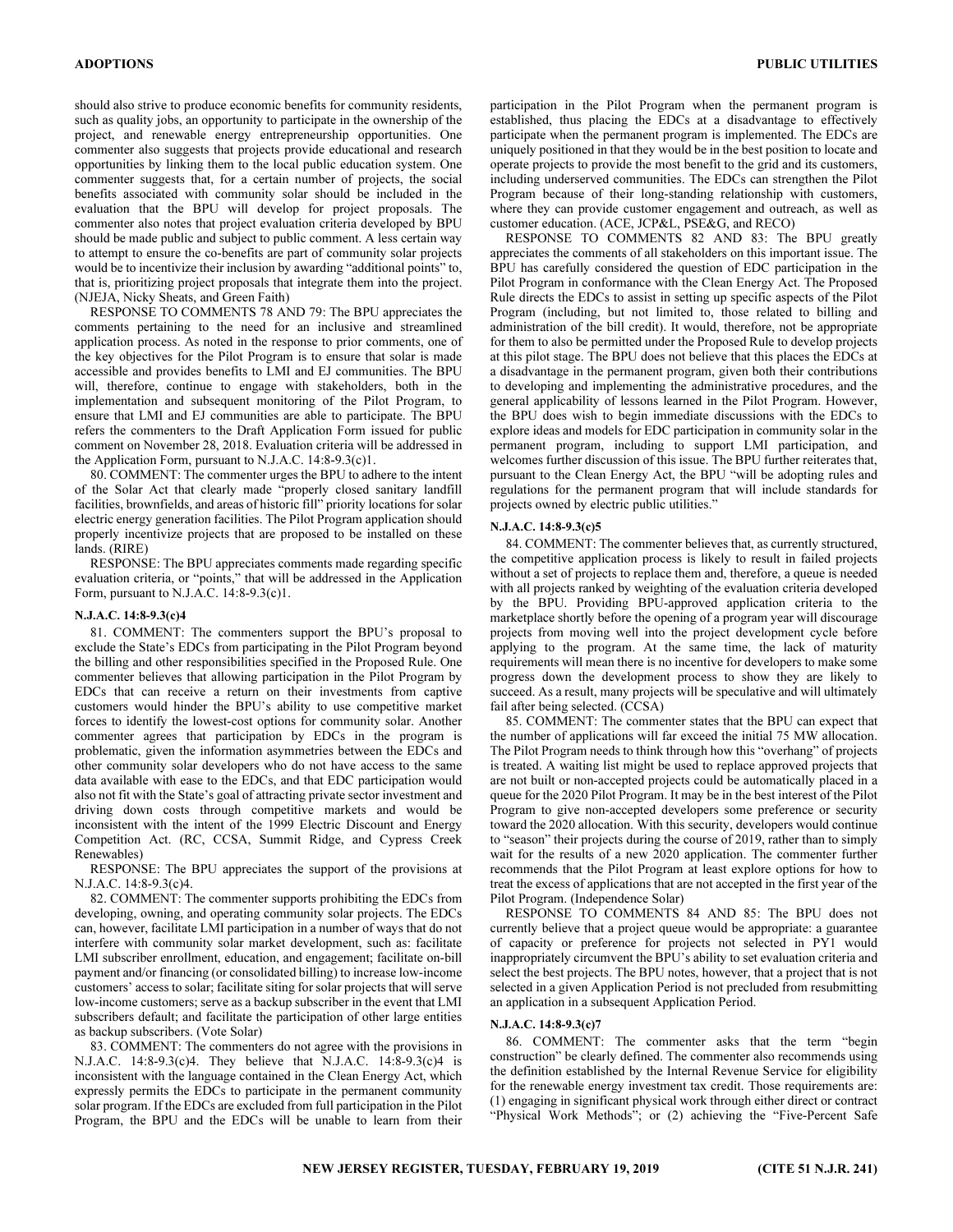Harbor" standard, whereby five-percent of the ultimate tax basis of the project is paid or incurred. (CCSA)

RESPONSE: The BPU appreciates the comment. The BPU notes that the definition established by the Internal Revenue Service is the standard definition in the electric utility business.

87. COMMENT: Stakeholders indicated that the deadline for approved projects to "begin construction" should be extended. One commenter suggests a period of 12 months from approval, with the ability to extend by two periods of three months each, if appropriate milestones are being achieved, as determined by the BPU. One commenter suggests a period of 12 months from approval. One commenter suggests a period of 12 months of approval, with extensions provided in the instance where a developer places a refundable \$50.00/kW deposit. One commenter suggests a period of 12 months from approval. One commenter suggests that extensions be granted for up to six months. One commenter suggests that there be no project commencement deadline. One commenter suggests that, rather than "hard code" a maximum project time in the Proposed Rule, the BPU should simply formalize the delegation of that authority to itself, so that it can tailor the maximum project timeline based on Pilot Program learnings. Finally, a commenter suggests a period of 12 months from approval, with opportunity for extensions. (RIRE, GRID, CCSA, Gabel Associates, Jeanne Fox, Summit Ridge, US Solar, Vote Solar, Cypress Creek Renewables, and Turning Point Energy)

RESPONSE: The BPU appreciates that the deadline in N.J.A.C. 14:8-  $9.3(c)$ 7 is ambitious. The deadline is mitigated by the extension policy in the Proposed Rule, which provide for an unrestricted number of extensions for projects that demonstrate substantial progress toward meeting the construction and completion milestones. The language of the Proposed Rule ensures that projects are held to a reasonable standard for completion milestones, while at the same time establishing a mechanism by which the BPU can monitor progress and keep projects moving forward.

#### N.J.A.C. 14:8-9.3(c)8

88. COMMENT: Stakeholders indicated that the "fully operational" period should be extended. One commenter suggests a period be extended to 24 months from approval, with the ability to extend by one or more periods of six months each, if appropriate milestones are being achieved, as determined by the BPU. One commenter suggests that the timeline for completion should be expanded to allow projects to undergo the interconnection process only after they have been selected by the BPU to construct a community solar project. One commenter suggests a period of 18 months from approval, with opportunity for a single six-month extension. One commenter suggests that the second milestone to be achieved should be that the project is "mechanically complete," and projects should be required to reach "mechanical completion" within 12 months of beginning construction. One commenter suggests a period of 30 months from approval. One commenter suggests a period of 15 to 18 months from approval. One commenter suggests a period of 18 to 24 months and/or special exceptions and/or extensions up to 12 months. One commenter suggests a period of 24 months from approval. One commenter suggests that, rather than "hard code" a maximum project time in the Proposed Rule, the BPU should simply formalize the delegation of that authority to itself, so that it can tailor the maximum project timeline based on Pilot Program learnings. One commenter suggests a period of 18 months from approval with opportunity for a single six-month extension. (RIRE, JCP&L, GRID, CCSA, Gabel Associates, Independence Solar, Jeanne Fox, Summit Ridge, US Solar, Vote Solar, Cypress Creek Renewables, and Turning Point Energy)

RESPONSE: The BPU appreciates that the deadline in N.J.A.C. 14:8- 9.3(c)8 is ambitious. The deadline is mitigated by the extension policy in the Proposed Rule, which provides for an unrestricted number of extensions for projects that demonstrate substantial progress toward meeting the construction and completion milestones. The language of the Proposed Rule ensures that projects are held to a reasonable standard for completion milestones, while at the same time establishing a mechanism by which the BPU can monitor progress and keep projects moving forward.

## N.J.A.C. 14:8-9.3(c)11

89. COMMENT: One commenter states that the Pilot Program should not artificially and arbitrarily limit individual developer's market share in the Pilot Program. Rather than making this limitation, maturity requirements for projects and timelines for project completion should be used to ensure that developers are bringing forward their best projects and that those developers best able to complete projects are rewarded. Another commenter notes that developer caps would sub-optimize the Pilot Program, and that such developer caps would be unnecessary if the program size were increased. (CCSA and Dimension Renewables Energy)

RESPONSE: The BPU believes it reasonable to maintain N.J.A.C. 14:8-9.3(c)11, which gives the BPU the discretion to set restrictions on the number of projects approved for a single developer in a program year, if it deems it desirable or necessary. The BPU also directs the commenters to the Response to Comments 106, 107, and 108, regarding the Pilot Program size.

90. COMMENT: The commenters encourage the BPU to limit the number of projects approved for a single developer during a program year. One commenter suggests a limit of two projects per developer per EDC service territory per program year. (RIRE and Summit Ridge)

91. COMMENT: The commenter recommends that the BPU consider a mechanism to prevent a developer from taking up a large share of the available capacity in the Pilot Program if it decides to adopt a first-come, first-served project selection process. (Synnergy)

RESPONSE TO COMMENTS 91 AND 92: The BPU believes it reasonable to maintain N.J.A.C. 14:8-9.3(c)11, which gives the BPU the discretion to set restrictions on the number of projects approved for a single developer in a program year, if it deems it desirable or necessary. The BPU is not currently considering switching to a first-come, firstserved project selection mechanism (see also the Response to Comments 66 and 67).

92. COMMENT: The commenter thinks it is important to clarify that this provision should only be used when there are more applications for capacity than the annual capacity limit established pursuant to N.J.A.C. 14:8-9.4(b). (Vote Solar)

RESPONSE: The BPU believes it reasonable to maintain N.J.A.C. 14:8-9.3(c)11, which gives the BPU the discretion to set restrictions on the number of projects approved for a single developer in a program year, if it deems it desirable or necessary.

93. COMMENT: The commenter believes that there is a risk that outof-State developers could monopolize the entire allocation of the Pilot Program. To retain these benefits in-State, the Pilot Program should maintain developer caps and also create a set-aside or preference for Statebased developers. (Independence Solar)

RESPONSE: Without discussing the legality of the suggestion in this comment, the BPU does not plan to set developer caps based on the geographic origin of developers.

## N.J.A.C. 14:8-9.3(d)

94. COMMENT: The commenter believes that any allowable incremental EDC costs should be defined in the Proposed Rule, as should a process for challenging these recoverable charges. Incremental costs associated with development and interconnection should be the responsibility of the developer. EDCs and project developers should be required in the regulations to work together to identify areas of constraint, as well as areas where capacity and/or resiliency may be needed and where projects may provide the highest value. The BPU should reject suggestions that the Proposed Rule establishes special mechanisms for the recovery of "lost revenues" by the State's EDCs. Such mechanisms would be unreasonable for ratepayers and would further reduce the resources available under the Clean Energy Act cost cap to meet the State's renewable energy goals. (RC)

RESPONSE: The Proposed Rule's language at N.J.A.C. 14:8-9.3(d), pertaining to the EDC cost recovery, is verbatim from the relevant provision in the Clean Energy Act. Cost recovery will be handled through normal rate recovery proceedings as is standard practice. The BPU may evaluate what, if any, costs should be assigned to developers in the permanent program, based on data and information from the Pilot Program. The "capacity hosting maps" at N.J.A.C. 14:8-9.9(f) should facilitate communications regarding grid constraints.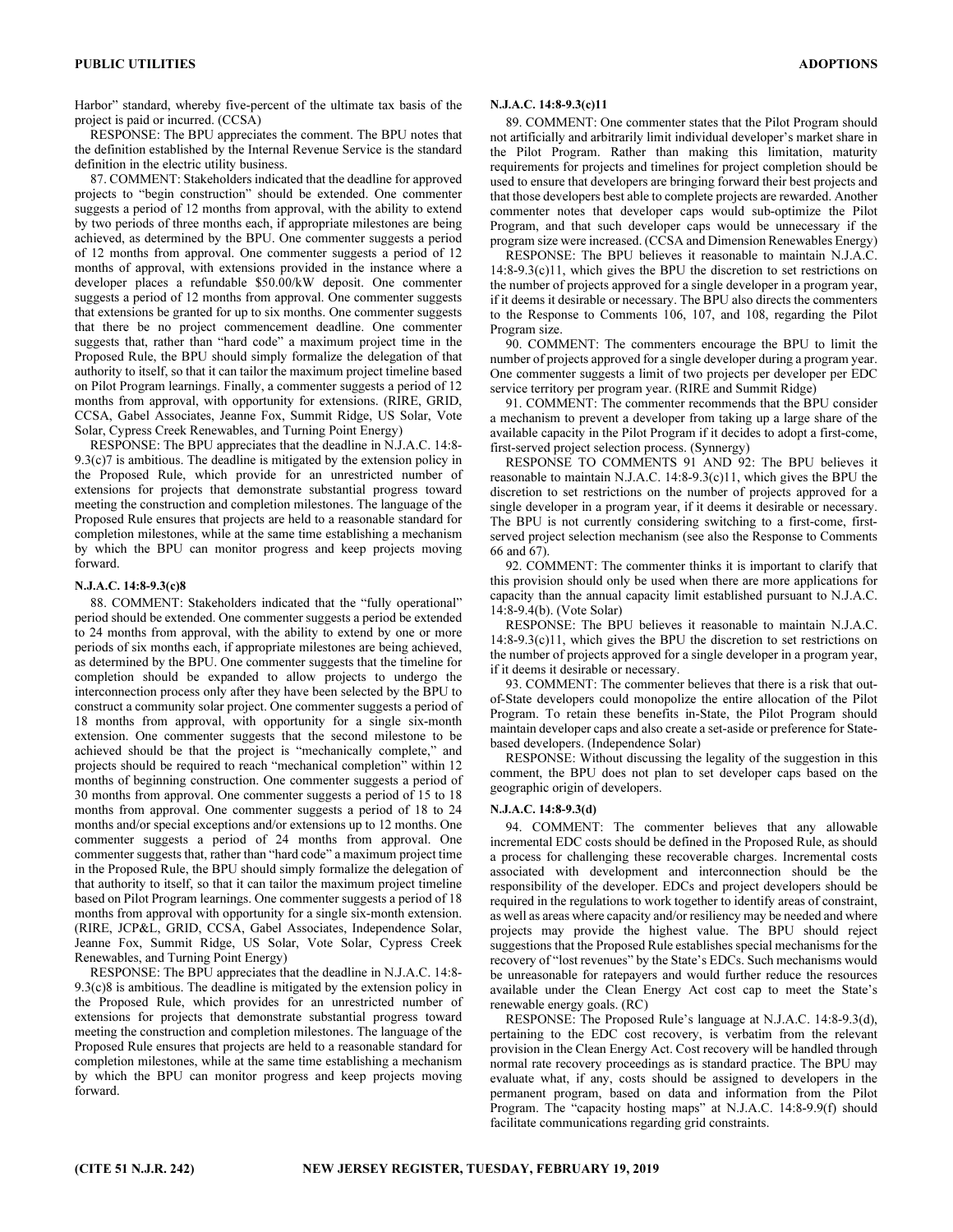95. COMMENT: The commenter believes that, in addition to administrative costs that may be incurred, including for billing and technical review, the commenter will also incur costs associated with software, and believes that these costs should fall under the term "incremental" subject to full cost recovery. The commenter further believes that Distributed Energy Resources (DER) interconnection costs should be borne by the developer. It is important that the EDCs be entitled to full cost recovery in both the Pilot Program, as well as a permanent program. The Proposed Rule should ensure that the EDCs are compensated for the technical review of community solar projects, and any other costs for the development of the community solar projects. (RECO)

96. COMMENT: The commenter believes that full and timely cost recovery should explicitly include the recovery of lost distribution revenues. Participants in community solar projects do not reduce their use of the distribution system by the virtual crediting mechanism contained in a community solar program. (JCP&L)

97. COMMENT: The commenter asks the BPU to clarify the EDC cost recovery component of the rule, and to make it clear that the BPU will allow EDCs to recover reasonable costs and lost margins, so that they will not be financially worse off by helping the implementation of the Proposed Rule. (Gabel Associates)

98. COMMENT: The commenter believes that the Proposed Rule should be explicit that the incremental costs of community solar include the full value of the credit provided by the EDCs under the program, which should be fully recoverable by the EDCs. Specifically, the commenter believes that lost revenues assigned to community solar should be recovered by the EDCs. Allowing EDCs to recover the full value of the participant credit fairly recognizes that community solar is different than "normal" net metering, in that it avails solar to all customers. Further, the community solar crediting is purely financial, and is not based on physical production of a system interconnected to a customer's meter, reducing the participant's specific consumption from the grid, as in "normal" net metering. The commenter proposes that the aggregated dollar-credits applied to subscribers' bills, as well as any payments made to the host facility by the EDC for any unsubscribed allocation of the system capacity, be recoverable through the Non-Utility Generation Charge (NGC) or similar EDC mechanisms. Additionally, as the commenter proposes that the host facility be directly connected to the distribution system, such a system will effectively reduce losses on the commenter's distribution system, which should benefit all customers' supply bills (and serve as an offset to the costs recovered through the NGC). In order to avoid any confusion or improper treatment of costs, the BPU should issue a Board Order further clarifying this cost recovery section, working with the EDCs to determine what mechanisms for recovery work best for each EDC. (PSE&G)

99. COMMENT: The commenter states that, while cost recovery of incremental community solar costs is specified in the draft rulemaking, there currently is no provision in the Proposed Rule regarding the specific manner that such costs will be recovered. The commenter recommends that the BPU specify that the incremental distribution costs will be recovered through an EDC distribution bill surcharge applicable to all customers. The commenter also recommends that the payment of full retail generation and transmission costs be recovered through an adjustment to the BGS rates, even for payments made to customers served by a third-party supplier. In the event that cost recovery is delayed, it is also appropriate that the EDCs be permitted to have an opportunity to earn on incurred Pilot Program costs prior to their recovery. More specific guidance on cost recovery would also enable the EDCs to structure the appropriate accounting process. (ACE)

100. COMMENT: The commenter objects to any cost recovery for utilities. (Sierra Club)

RESPONSE TO COMMENTS 95 THROUGH 100: N.J.A.C. 14:8- 9.3(d), pertaining to the EDC cost recovery, is verbatim from the relevant provision in the Clean Energy Act. Cost recovery, and the determination of which costs should be considered "incremental" costs under the Pilot Program, will be handled through normal rate recovery proceedings, as is standard practice.

101. COMMENT: The commenter states that any separate fee or surcharge to community solar projects should be established in advance of the opening of application windows for each program year. The openended financial uncertainty inherent in the proposed language will frustrate the financing process for projects and potentially undermine interest in the Pilot Program. (Summit Ridge)

RESPONSE: The BPU appreciates the comment and is sensitive to the need to minimize potential financial uncertainty for the developer community, but believes it is premature to address this issue. The BPU welcomes continued dialogue on the important issue of project financeability.

## N.J.A.C. 14:8-9.4 Pilot Capacity Limits

102. COMMENT: The commenters support the goal of 75 MW of community solar for the first three years of the program, reserving 40 percent of the Pilot Program annual capacity for LMI communities, and prohibiting community solar projects on preserved farmland. (Ann Leib, Gretchen Boise, and Mohammad Karim)

RESPONSE: The BPU appreciates the comments.

103. COMMENT: The commenter states that the limitations in N.J.A.C. 14:8-9.4 are best monitored by the BPU in order to verify that New Jersey's goals are being met. The EDCs cannot be responsible for monitoring and verifying compliance with the Proposed Rule. To the extent the size and type of community solar projects do not further the State's goals, the BPU will be able to act quickly to approve an updated mix of project types serving the needs of different types of customers and communities. (RECO)

RESPONSE: The BPU looks forward to working closely with the EDCs in the further development and implementation of community solar in New Jersey. However, with regards specifically to the allocation of program capacity, the competitive application process set forth in N.J.A.C. 14:8-9.3 states that the BPU may approve projects for participation in the Pilot Program based upon the capacity limits delineated in N.J.A.C. 14:8-9.4.

104. COMMENT: The commenter believes that the BPU should provide a special allocation of the Pilot Program to certain urban municipalities or an entire geographically benefitted area, as opposed to limiting the Pilot Program's application to individual projects throughout the State. (Pearlman & Miranda)

RESPONSE: The BPU appreciates the comment, but such an allocation method is not currently being considered for the Pilot Program, as the BPU believes that overly restrictive program capacity allocations may create additional difficulties in fostering community solar in New Jersey. Moreover, the BPU notes that nothing in the Proposed Rule prevents a municipality from submitting an application to establish a community solar project. The BPU looks forward to reviewing all applications.

## N.J.A.C. 14:8-9.4(a)

105. COMMENT: The commenter states that the proposed caps are too high for New Jersey's community solar Pilot Program. The purpose of a Pilot Program is to provide information and feedback on program design, market responses, and lessons learned; and to give policymakers an opportunity to adjust the program structure as needed. It is unclear how the Pilot Program and the subsequent permanent program will fit in with the ongoing changes in the SREC program and its imminent closure. Specifically, it is unclear what value SRECs generated in the Pilot Program will receive. Finally, given the range of pilot programs in other states, and the current status of New Jersey's solar energy market, the Pilot Program capacity limits should be at the lower end of the range of the caps in effect in other states. RC recommends a program cap of no more than five percent of recent annual installations, or about 16 MW for each of the three years of the Pilot Program, for a total of 48 MW. (RC)

106. COMMENT: The commenter is encouraged that the BPU identified 75 MW as a capacity limit for PY1 of the Pilot Program; however, this capacity limit is significantly less than many parties advocated for during the stakeholder meeting process. (Vote Solar)

107. COMMENT: The commenters recommend increasing the size of the Pilot Program. One commenter recommends restoring the Pilot Program to the 150 MW per Program Year capacity level discussed originally. One commenter would like to see the program doubled from 75 MW to 150 MW a year, if not 200 MW. One commenter recommends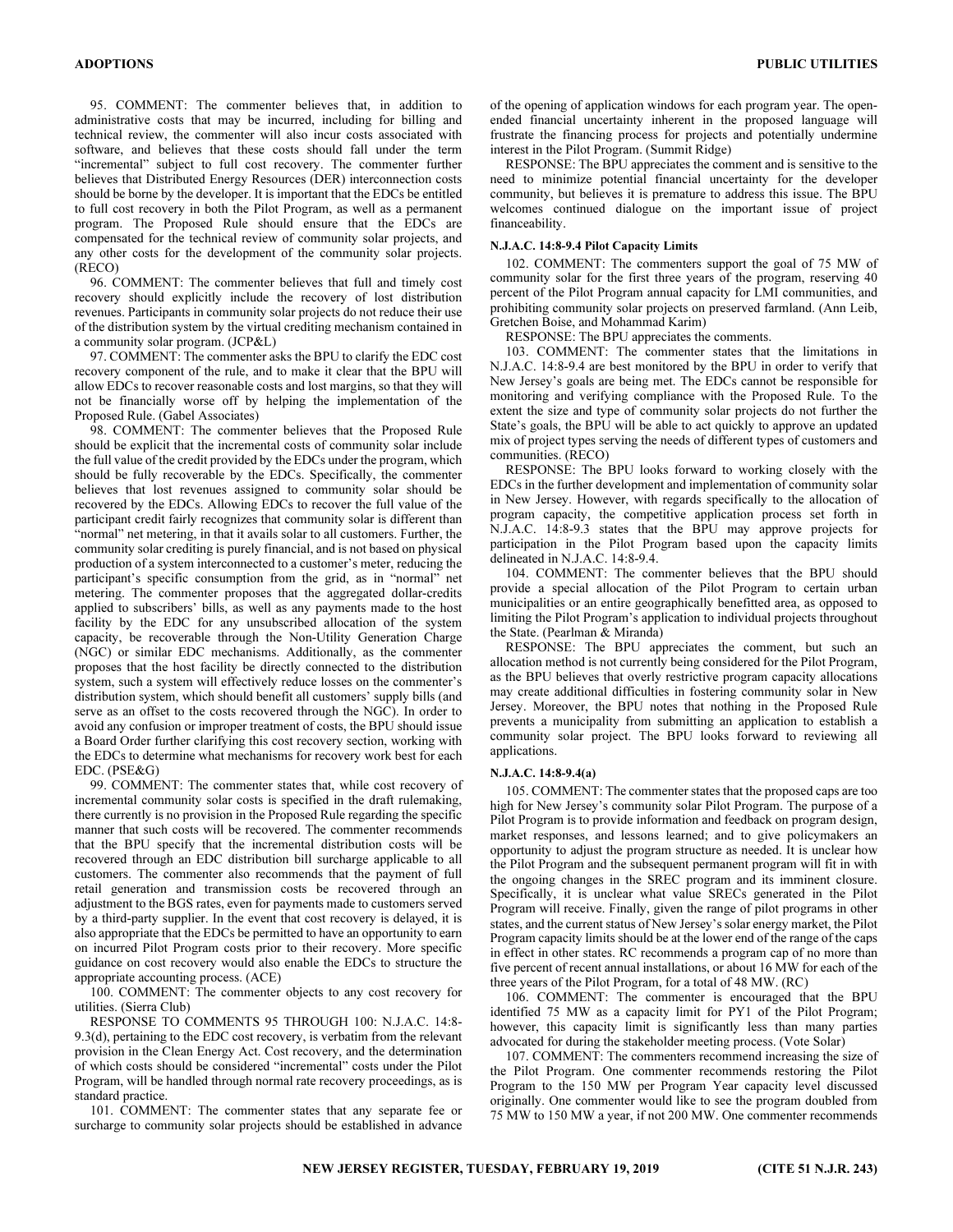a Pilot Program size of 1,000 MW AC every year over the next 12 years. One commenter cites a report issued by Vote Solar that examines the potential jobs and economic benefits associated with a 450 MW Pilot Program. (Summit Ridge, Sierra Club, Dimension Renewables Energy, Clean Energy Collective, Food & Water Watch, and Cypress Creek Renewables)

RESPONSE TO COMMENTS 105, 106, AND 107: In deciding upon the size of the Pilot Program, the BPU has had to balance a number of considerations. On the one hand, the Pilot Program is a pilot, intended to test models and implementation of community solar in New Jersey and later inform the design of the permanent program. On the other hand, the Pilot Program must be sufficiently large, so as to properly evaluate a representative sampling of projects. The BPU believes that a Pilot Program of 75 MW in PY1, and at least 75 MW in each of PY2 and PY3 (with the ability to increase available program capacity in PY2 and PY3 at the BPU's discretion) is appropriate. The BPU would also like to note that a Pilot Program capacity limit set at 150 MW was proposed by certain stakeholders, but was not proposed or endorsed by the BPU.

108. COMMENT: The commenter believes that the Pilot Program should be focused on projects that serve LMI EDC consumers and projects that benefit EJ communities that have historically been disproportionately affected by air, water, and soil pollution and other impacts of environmental degradation. (RC)

RESPONSE: The BPU agrees that enabling projects that benefit LMI customers and EJ communities is a key goal for the Pilot Program. However, the BPU also notes that the Clean Energy Act mandates the adoption of rules "establishing a Pilot Program to permit customers of an electric public utility to participate in a solar energy project that is remotely located from their properties but its within their electric public utility service territory." The BPU welcomes continued dialogue on this important issue.

109. COMMENT: The commenters state that the program size and project size should be specified in MW AC, rather than MW DC, and that the use of MW AC for the maximum project size results in a meaningful reduction in cost. One commenter further notes that AC rating is more flexible and easier to administer for both the developer and the interconnecting utility and, unlike aggregate sum of DC panel ratings, the AC output can be physically capped by simply programing the inverter settings. Two commenters add that capacity denoted in MW DC is problematic for the inclusion of storage. (CCSA, NJLCV, US Solar, Vote Solar, Borrego Solar Systems, and Nexamp)

RESPONSE: The BPU notes that it has been standard definition within the BPU for solar capacity to be measured in DC capacity for New Jersey solar programs; it would be a departure from standard practices for community solar capacity to be measured in AC capacity.

110. COMMENT: The commenter agrees that the annual capacity limit for all community solar projects be defined as the sum of the nameplate capacity in DC rating of all Photovoltaic (PV) panels in projects approved for participation. If the BPU chooses to define the limit in terms of AC capacity, it should provide a standard conversion rate to adjust this measure to DC capacity, as this is how solar capacity in the State has been measured since the inception of the RPS and the SREC program. (RC)

111. COMMENT: Two commenters state that a process for stakeholder input should be established for determining the annual capacity limits for PY2 and PY3, with an eye toward expanding the minimum 75 MW capacity allocations in PY2 and PY3. One commenter believes there will be robust demand for community solar in New Jersey and enabling consumers to participate in this program will help New Jersey meet its clean energy and climate goals with local projects. (CCSA and Vote Solar)

RESPONSE TO COMMENTS 110 AND 111: The BPU appreciates that the community solar market benefits from clear signals from the BPU but cannot make any commitments regarding the determination and publication of PY2 and PY3 capacity limits beyond what is provided for in N.J.A.C. 14:8-9, as this process and determination will in large part be informed by the experience and data from PY1. The BPU welcomes continued engagement on this issue.

## N.J.A.C. 14:8-9.4(c)

112. COMMENT: The commenter states that the roll-over of unsubscribed capacity is unnecessary. If there is a lack of interest in the program adding more capacity to subsequent program years is likely to be futile. (RC)

RESPONSE: The BPU appreciates the comment. The BPU believes, however, that it is important to retain flexibility in this regard, particularly in the context of a Pilot Program. The BPU further believes that the reallocation of unallocated capacity may be necessary to send a clear signal as to the overall size of the Pilot Program over its three years. Based upon the results of the Pilot Program, the BPU may explore a different process in the permanent program.

113. COMMENT: The commenter recommends that capacity should only be carried over by the same EDC in order to maintain consistency with N.J.A.C. 14:8-9.4(d), which provides that annual capacity is divided among the EDCs based on their average percentages of State retail electric sales. Put another way, unallocated capacity that has been assigned to one EDC in a specific program year cannot be reassigned to a different EDC in a subsequent program year. (RECO)

RESPONSE: The BPU appreciates the comment, but wishes to retain discretion as to if, and how, unallocated capacity should be reallocated to subsequent program years.

114. COMMENT: The commenter states that the treatment of unallocated and reallocated capacity should be clarified and made more certain to allow for reallocation to projects further down the queue and to roll into subsequent program years should the queue be exhausted. The definition of "unallocated capacity" should be modified to be clear that capacity will be reallocated to projects in that program year's queue until the queue is exhausted. Or, in the case that the queue of projects is exhausted or there are insufficient numbers of conforming project applications, capacity should be allocated to future years. (CCSA)

RESPONSE: As explained in the Response to Comments 84 and 85, the BPU does not currently propose to establish a queue for projects that were not selected in the Application Period for which they applied.

#### N.J.A.C. 14:8-9.4(d)

115. COMMENT: The commenters agree with the allocation of capacity among EDCs in N.J.A.C. 14:8-9.4(d). (RC and Jeanne Fox) RESPONSE: The BPU appreciates the comments.

#### N.J.A.C. 14:8-9.4(e)

116. COMMENT: The commenters believe that the 40 percent LMI requirement in PY1 will have a hard time acquiring financing. One commenter suggests a 30 percent LMI carve-out for the PY1, which can always be raised in PY2 and/or PY3. One commenter suggests the BPU begin with a 10 percent carve-out in PY1, a 20 percent carve-out in PY2, and 30 percent carve-out in PY3 to better keep pace with the rate of adoption in the financing community, while setting meaningful targets for LMI participation. (Jeanne Fox and Summit Ridge)

RESPONSE: The BPU greatly appreciates the comments on this issue, and believes that the 40 percent capacity allocation sends an appropriate signal as to the Pilot Program's focus on serving LMI households. One of the benefits of the Pilot Program is to learn about this important issue. The BPU looks forward to continued dialogue and evaluating the data on LMI participation in the Pilot Program.

117. COMMENT: The commenter fully supports the 40 percent set aside of total annual capacity in the Pilot Program for LMI projects, and wants to make sure these projects succeed in order to set the bar for other statewide community solar programs across the country. (Vote Solar)

RESPONSE: The BPU appreciates the comment.

118. COMMENT: The commenter states that the Pilot Program needs to be expanded and targeted more toward LMI communities. The commenter would like to see a rise from 40 to 50 percent of solar targeted to LMI communities. (Sierra Club)

RESPONSE: The BPU supports LMI inclusion in community solar and refers to the Response to Comment 116.

119. COMMENT: The commenters note that it is unclear from the Proposed Rule whether the 40 percent is to be applied to the overall capacity limit, or each EDC's allocated capacity limit. One commenter recommends that LMI projects are distributed throughout the entire State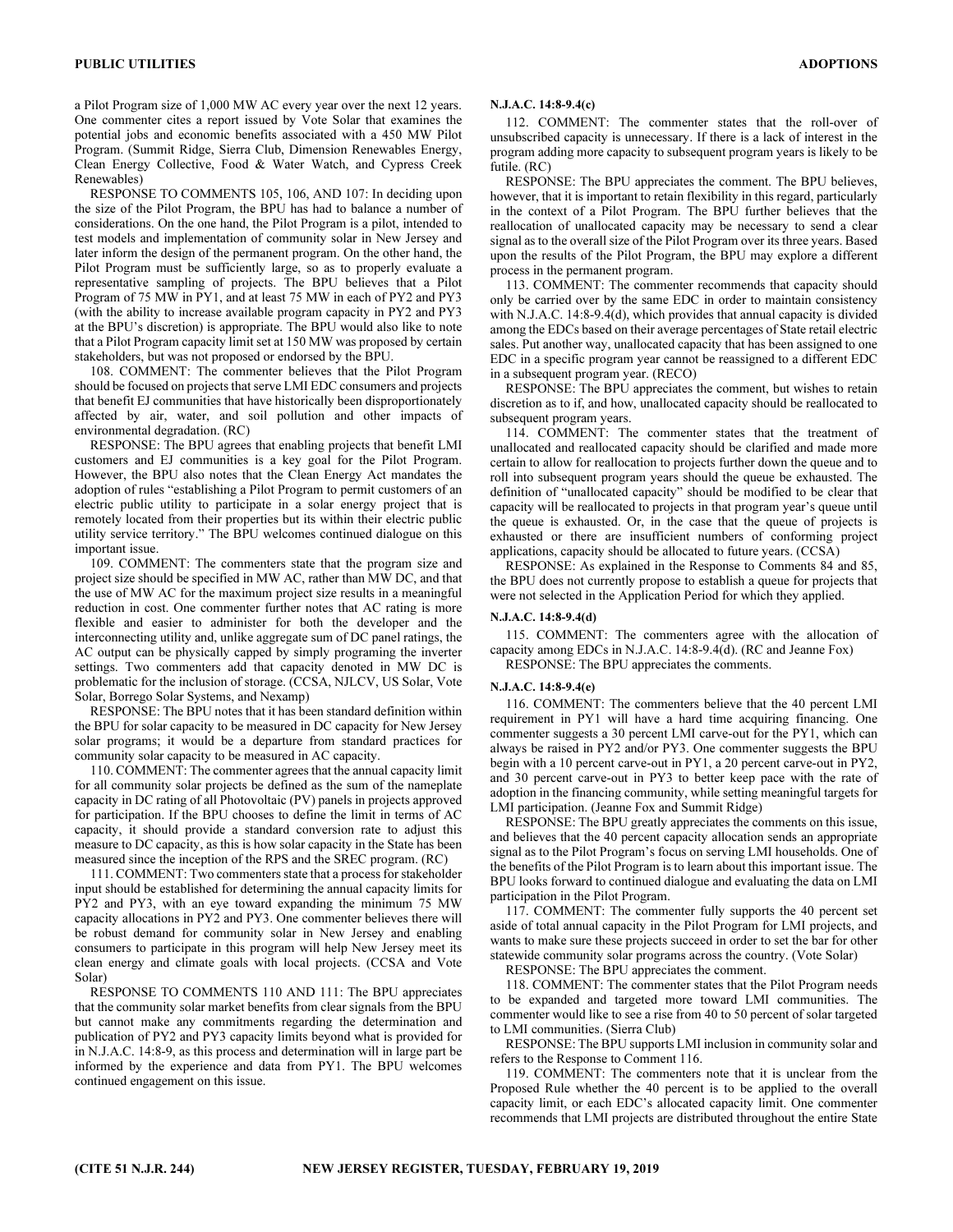according to concentrations of LMI households; thus, the 40 percent capacity set-aside for LMI projects should apply not only to the overall program, but to the individual EDC service territories as well for PY1 of the Pilot Program. (RC and Vote Solar)

120. COMMENT: The commenter would like to discuss with the BPU whether set asides should apply to each electric distribution company or just to the State as a whole. (NJEJA)

RESPONSE TO COMMENTS 119 AND 120: The 40 percent capacity allocation for LMI projects applies to the overall capacity limit Statewide, in order to retain flexibility and maximize the BPU's ability to select the best projects to serve LMI New Jerseyans. For the avoidance of doubt, the 40 percent does not apply to each EDC's allocated capacity limit. The BPU will monitor the geographic distribution of LMI projects in the Pilot Program.

121. COMMENT: The commenter strongly supports the 40 percent generated capacity LMI set aside that is currently in the Proposed Rule, but further recommends that at least 10.4 percent of this set aside should be reserved for low-income customers. The commenter interprets the Proposed Rule as currently stating that BPU, at its own discretion, can add a 10 percent set aside for low-income customers to the 40 percent LMI set aside but a 10 percent low-income set aside for low-income customers is not a requirement. The 10.4 percent low-income set aside might be essential in forcing providers to devote a fair share of the electricity generating capacity produced by community solar projects to low-income residents in New Jersey. (NJEJA and Nicky Sheats)

RESPONSE: The BPU appreciates the comment and supports the participation of residents of all income-levels in community solar. The BPU looks forward to the data collected within the Pilot Program regarding income distributions of subscribers, and to further dialogue on this important issue.

#### N.J.A.C. 14:8-9.4(f)

122. COMMENT: The commenter believes that the option to reserve an additional 10 percent of capacity for low-income projects should be reserved for PY2 and PY3. The commenter is concerned that the LMI provisions of the program will not be achieved without additional credit support. Given the challenges to achieving the existing 40 percent target proposed for LMI projects, and particularly given the limited capacity available in the first year, the BPU should wait until the second and third years to make a determination of whether an additional 10 percent of the program should be reserved for low income projects. This determination should be made when the PY2 and PY3 capacity levels are announced, ideally well before the opening of that program year to help developers and interested participants understand what will be available for that year. (CCSA)

RESPONSE: The BPU appreciates the comment and refers stakeholders to N.J.A.C. 14:8-9.4(f) regarding the timing of the announcement of an additional capacity set aside for low-income projects. The BPU will make the decision as to whether to reserve an additional 10 percent of annual Pilot Program capacity for low-income projects based on its discretion and evaluation of good public policy.

## N.J.A.C. 14:8-9.4(g)

123. COMMENT: The commenters recommend that the capacity limit for individual projects be smaller. One commenter recommends a one MW cap for projects within ACE, JCP&L, and PSE&G and a 400 kW cap for RECO. One commenter recommends that project size be limited to two MW AC. (RC and Summit Ridge)

124. COMMENT: The commenter recommends downsizing the maximum project size during the Pilot Program or only allowing a few larger projects. If large projects are allowed, the commenter recommends that the load be nearer to the project, so as to not require an upsizing of the distribution lines and to allow it to truly be "community solar." The commenter supports up to five MWs on roofs and parking lots/decks/brownfields, but not if projects are permitted on open land. (Jeanne Fox)

RESPONSE TO COMMENTS 123 AND 124: The BPU believes that one of the potential strengths of community solar is the possibility of building larger projects, and, thus, benefiting from economies of scale.

The BPU further believes that the Pilot Program should be used to test a variety of community solar projects, including projects of varying sizes.

125. COMMENT: The commenter suggests that, in the event the BPU increases the overall Pilot Program annual capacity of 75 MW in the Proposed Rule, it should also increase the maximum size for individual projects that serve only LMI customers above the currently proposed five MW limit. (Gabel Associates)

126. COMMENT: The cap on project size should be removed or expanded from five MW to 10 MW or 20 MW. (Sierra Club)

RESPONSE TO COMMENTS 125 AND 126: The BPU notes that the Clean Energy Act states that "the rules and regulations developed by the board shall establish a capacity limit for individual community solar projects to a maximum of five megawatts per project."

## N.J.A.C. 14:8-9.4(h)

127. COMMENT: The commenter states that, assuming the provision at N.J.A.C. 14:8-9.4(h) refers to a meter to measure output from the solar generation facility, the commenter agrees with this provision. The commenter suggests that the language be changed to specify the type of meter required. (RC)

RESPONSE: The BPU notes that the meter referenced at N.J.A.C. 14:8-9.4(h) refers to the utility-grade revenue meter installed, maintained, and read by the EDC in the project's EDC service territory.

128. COMMENT: The commenter states that N.J.A.C. 14:8-9.4(h) should be clarified as to whether this is the same as the EDC meter as provided for in N.J.A.C. 14:8-9.9 or a separate additional meter. If this is an additional meter, this should be clarified and also should specify that it is to be paid for by the community solar project. (JCP&L)

RESPONSE: The BPU notes that the meter referenced at N.J.A.C. 14:8-9.4(h) refers to the utility-grade revenue meter installed, maintained, and read by the EDC in the project's EDC service territory. The BPU is unsure what meter JCP&L is referring to in N.J.A.C. 14:8-9.9, but notes than any additional metering and/or monitoring equipment is distinct from the revenue meter, and is not required under the Pilot Program. The BPU welcomes continued dialogue on this issue.

#### N.J.A.C. 14:8-9.4(i)

129. COMMENT: The commenters agree with the exclusion of existing projects from the Pilot Program and restricting the Pilot Program to new solar projects to spur further solar deployment in New Jersey. (RC, CCSA, and Summit Ridge)

RESPONSE: The BPU appreciates the comment.

## N.J.A.C. 14:8-9.4(j)

130. COMMENT: The commenter agrees with the provision at N.J.A.C. 14:8-9.4(j), as it may help to facilitate lower-cost market-based community solar projects. (RC)

RESPONSE: The BPU appreciates the comment.

131. COMMENT: The commenter state that the BPU should revise the co-location definition and provision to: 1) prohibit two community solar applications from being approved on the same parcel; but 2) allow community solar projects to be sited on adjacent parcels. (CCSA and US Solar)

132. COMMENT: The commenter states that co-location should not be allowed in the Pilot Program, in order to maximize project geographic diversity and to provide a clear distinction between community solar and utility-scale development. If the BPU finds some compelling reason to allow co-location it should be the exception, not the rule. (Summit Ridge)

133. COMMENT: The commenter believes that the Proposed Rule should specify that co-location of facilities should not increase the cost over what it would be if the site were a single project. If a single site were broken into multiple community solar projects, multiple interconnections and metering would increase the cost of the project without adding any benefits over a single larger project. The main benefit of allowing colocation would be to ensure that the communities served are coherent, possibly making the community solar projects too small to fill the site. However, a better approach to serving "communities of interest" would be to locate the solar farms in the communities. Such siting decisions should be made with community input. (UU Faith Action NJ)

RESPONSE TO COMMENTS 131, 132, AND 133: The BPU believes that it is appropriate to leave the matter of co-location to the BPU's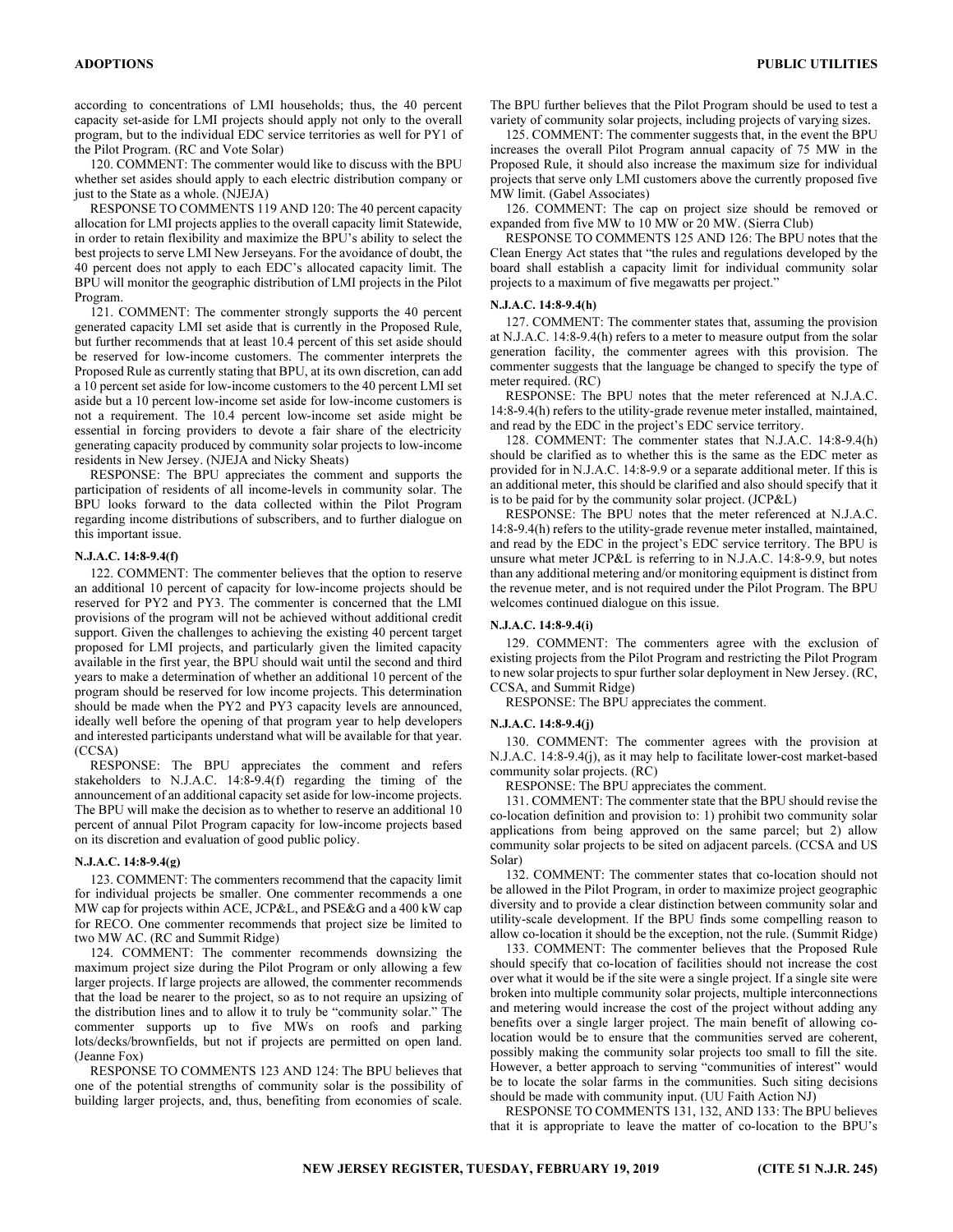discretion, as stated at N.J.A.C. 14:8-9.4(j). Comments on the definition of co-location have been addressed in the Response to Comments 27 and 28. Furthermore, the BPU will use the Pilot Program to study what, if any, requests for co-location are presented to the BPU, and the impacts of such potential co-location, including potential benefits and/or costs impacts.

134. COMMENT: The commenter believes that this provision is better stated in either N.J.A.C. 14:8-9.3, Application process, or 9.5, Project siting requirements. (Vote Solar)

RESPONSE: The BPU appreciates the comment but does not believe it necessary to change the location of this subsection in the Proposed Rule.

#### N.J.A.C. 14:8-9.5 Project Siting Requirements

135. COMMENT: The commenter agrees with the provisions in this section. The Proposed Rule should also include a provision to clarify that this section does not override local land use restrictions, such as limitations on the development of "open space" as defined in the Proposed Rule. (RC)

RESPONSE: The BPU appreciates the comment, and notes that the Proposed Rule does not supersede local land use restrictions. Project developers will be expected to comply with local land use policies and provisions and receive all appropriate permits.

136. COMMENT: The commenter believes that a portfolio of lands owned by the State of New Jersey or its affiliates should be made available for lease or purchase by organizations willing to focus the majority of their commitment to the low-end of the LMI community. The commenter also encourages the BPU to enlist the State to work with local and regional governments to make lands available. (Cap Solar)

RESPONSE: The BPU appreciates the comment and welcomes further discussion on the matter of State-owned land.

137. COMMENT: The commenters are in favor of siting community solar projects in EJ communities but states that it must be done with community input and some degree of planning that emanates from the community where the project is to be sited, in order to bring important cobenefits to those communities. The BPU could form a stakeholder group that includes community and EJ representatives to create a set of guidelines but ultimately the decision of where projects are sited in a community should be made largely by the community. (NJEJA, Nicky Sheats, Joint Environmental Commenters, and Joint Conservation Commenters)

RESPONSE: The BPU supports community engagement in the development of community solar projects. The BPU has identified certain siting requirements at N.J.A.C. 14:8-9.5 and will develop further guidelines in the Application Form; however, this in no way precludes a community or municipality from engaging in community planning if they so desire. The BPU welcomes further discussion on the idea of forming a stakeholder group to discuss siting of community solar projects during the implementation of the Pilot Program and development of the permanent program, based on the experiences of the Pilot Program.

#### N.J.A.C. 14:8-9.5(a)

138. COMMENT: The commenter states that the BPU should clarify, prior to the commencement of PY1, how a developer might be characterized as placing a geographic restriction on the subscribers to a project. The commenter does not support any required restriction that would reduce the available subscribers for a given project to anything less than ratepayers that share the EDC service territory. (Summit Ridge)

RESPONSE: Under N.J.A.C. 14:8-9.5(a), "community solar projects may have subscribers anywhere in the EDC service territory in which they are located, unless they have indicated otherwise in their application to participate in the Pilot Program." Any evaluation criteria pertaining to the geographic restriction of projects, and details as to how developers might be characterized as placing a geographic restriction on the subscribers to a project, will be clarified in the Application Form.

139. COMMENT: The commenter believes that the Proposed Rule smartly allows projects to serve customers anywhere in the service territory giving the flexibility needed to site projects and for customers to be able to retain their subscriptions as they move. This is a best practice adopted in successful community solar markets and is critical to the program's success. (CCSA)

RESPONSE: The BPU appreciates the comment.

140. COMMENT: The commenter believes that projects that restrict membership to smaller areas than the EDC area—in particular, to municipalities—should be scored more highly than projects with no restrictions. If municipalities develop projects, the profit that has to be allowed for developers does not arise, so it reduces the cost to ratepayers. Also, subscribers will be more committed to the project if it involves a local effort. In addition, local governments that choose to commit to such a project are being responsible to their residents, and this deserves to be rewarded. (UU Faith Action NJ)

RESPONSE: The BPU appreciates the comment. The evaluation criteria will be addressed in the Application Form pursuant to N.J.A.C.  $14:8-9.3(c)1$ .

141. COMMENT: The commenter urges the BPU to reconsider the provision to allow community solar anywhere in an EDC's franchise area. This provision, if not changed, would require significant upgrades of distribution and even transmission lines—for which the utility ratepayers would pay (rate-based). Transmission lines should never be included in or upgraded for/due to community solar. (Jeanne Fox)

RESPONSE: N.J.A.C. 14:8-9.5(a) recognizes the wide diversity in community solar models and strikes the balance between, on the one hand enabling financing and customer acquisition for community solar projects, and on the other hand maintaining community engagement. Additionally, the BPU notes that infrastructure filings are not tied to specific project upgrades.

## N.J.A.C. 14:8-9.5(b)

142. COMMENT: The commenter requests that the BPU define the location of a community solar project in a manner that would allow projects to be located at a site that does not currently have a utility meter. (RIRE)

RESPONSE: Under N.J.A.C. 14:8-9.5(b), the location of a community solar project is identified by the location of its physical utility meter. This does not mean that a project must be located at a site that already has a utility meter prior to the construction of the community solar facility. Therefore, new meter service for a community solar site is permitted within the Proposed Rule. However, in order to be interconnected, any solar project will necessarily have a utility meter installed, and it is the location of that utility meter that will be used to identify the location of a given community solar project.

#### N.J.A.C. 14:8-9.5(c)

143. COMMENT: The commenter states that N.J.A.C. 14:8-9.5(c) should be clarified to make clear that community solar projects may be developed on other lands that are not: a) preserved farmland; b) Green Acres preserved open space; nor c) land owned by the New Jersey Department of Environmental Protection (DEP). The sentence construction of the proposed language in this subsection could be read to limit development only to Green Acres, preserved open spaces, or DEPowned land. Please clarify that this is not the case, and that projects can be developed on a wide variety of land designations that are not within the restrictions identified. (Gabel Associates)

RESPONSE: The BPU recognizes that the language in the Proposed Rule was subject to misinterpretation and has clarified the subsection upon adoption.

144. COMMENT: The commenter supports the BPU's proposed siting restrictions. (Summit Ridge)

RESPONSE: The BPU appreciates the comment.

145. COMMENT: The commenter believes that the Proposed Rule has a reasonable approach regarding project location and siting, as it creates some restrictions while enabling the needed flexibility in location of projects to keep costs down for New Jerseyans and allow projects to serve as many people as possible. It recognizes the significant existing regulations controlling project permitting that exist at the local, regional, and State level. (CCSA)

RESPONSE: The BPU appreciates the comment.

146. COMMENT: The commenter supports the BPU's approach to project siting. However, the commenter asks that any additional siting criteria in the competitive application be set upfront in the Proposed Rule. (Cypress Creek Renewables)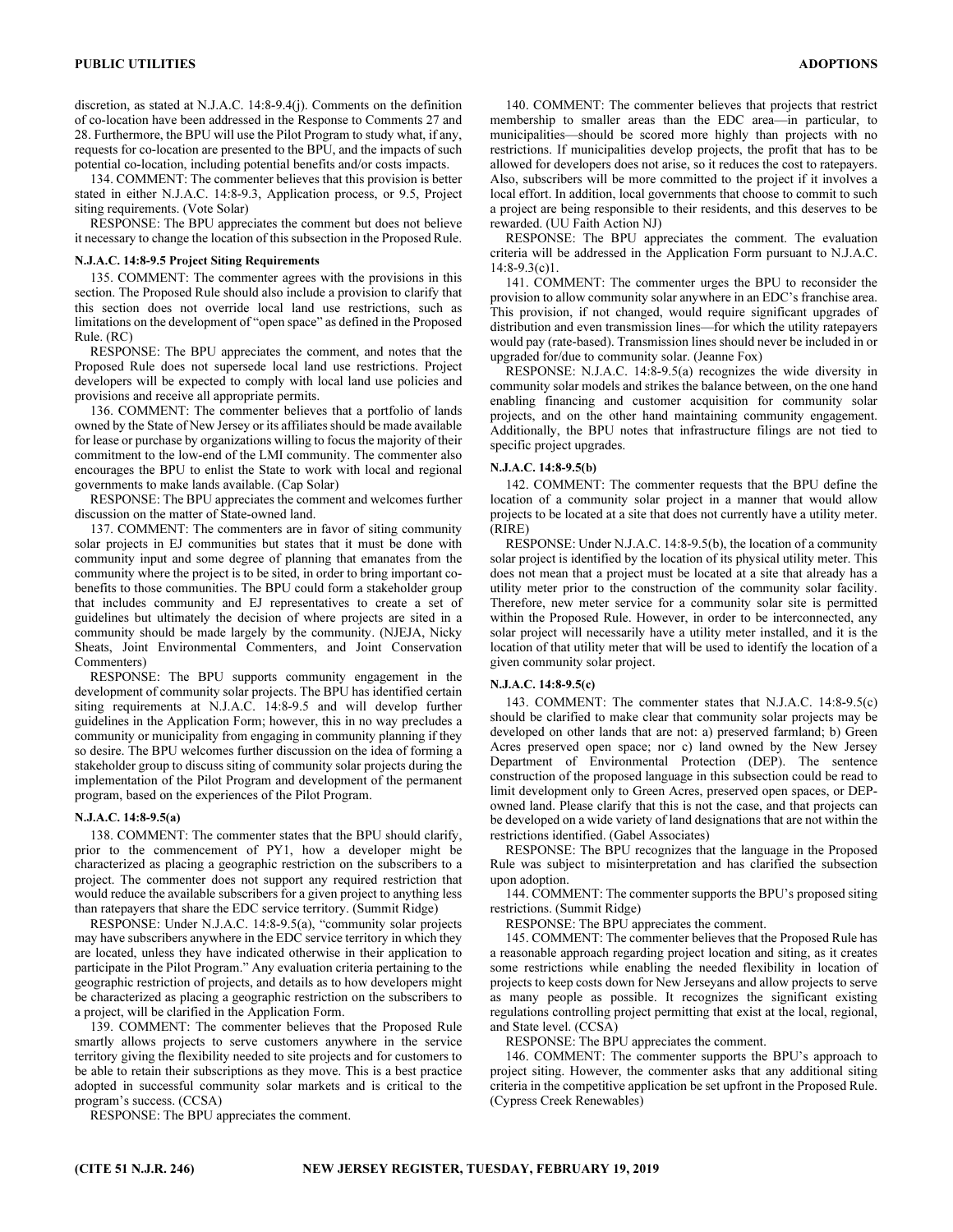RESPONSE: The BPU appreciates the comment but believes it appropriate to maintain some discretion in setting the application criteria pursuant to N.J.A.C. 14:8-9.3(c)1.

147. COMMENT: The commenter states that the Pilot Program project application should have criteria regarding project siting that score projects located on properly closed sanitary landfill facilities, brownfields, and areas of historic fill higher than other projects. Preference should be granted to these facilities, as they promote smart land use choices that have been identified as policy objectives under the 2012 Solar Act. This reiterates that a "first-come, first-served" application process would not serve to support the policy goals that have been clearly identified in the Solar Act. (RIRE)

RESPONSE: The BPU appreciates the comment; the evaluation criteria will be addressed separately in the Application Form pursuant to N.J.A.C. 14:8-9.3(c)1.

148. COMMENT: The commenter states that rooftop projects can be built more cost effectively and with less impact on New Jersey land and neighborhoods. In addition, rooftop projects tend to be located in higherdensity areas that correlate with areas of grid congestion. The commenter recommends that a set-aside be made for rooftop projects and/or that rooftop projects receive a preference in scoring. At the very least, the BPU should relax any requirement for rooftop projects to obtain a checklist review, approval, or meeting from the DEP, as a DEP review is not germane to rooftop projects. (Independence Solar)

RESPONSE: The BPU appreciates the comment; the evaluation criteria will be addressed separately in the Application Form pursuant to N.J.A.C. 14:8-9.3(c)1. No specific set aside for rooftop projects is currently identified in the Proposed Rule.

149. COMMENT: The commenter states that there should be restrictions on siting solar facilities on forested land, wildlife habitat, and other environmentally sensitive locations. Such restrictions should be developed in consultation with the DEP. (RC)

150. COMMENT: The commenters state that the adopted subchapter should identify and give preference and incentives to preferred sites as identified in DEP's 2017 updated solar siting guidelines: rooftops, brownfields, landfills, parking lots, and areas with existing impervious coverage that are generally urban, commercial, or residential areas. The adopted subchapter should also identify non-preferred locations. One commenter supports a continued prohibition for solar energy development on preserved lands, except in approved cases of colocation on underutilized or low value lands. One commenter also notes that it may be possible to identify a category of marginal, undeveloped lands that are not environmentally sensitive, nor identified priorities for land preservation, that may be suitable for community solar projects, as determined on a site-by-site basis. One commenter suggests placing limitations on clear cutting, deforestation, or wetlands fill, and not allowing projects if they impact threatened or endangered species. One commenter suggests that BPU work with DEP to remove the barriers that exist for solar development on brownfields and other already disturbed sites. One commenter also notes that any other lands be identified with input from the DEP, State Agriculture Development Committee, stakeholders, and the public. One commenter adds that the adopted subchapter should prohibit tree removal greater than five acres per project. (Joint Environmental Commenters, Jeanne Fox, NJLCV, Mark Canright, NJ Future, NJHC, Joint Conservation Commenters, The Nature Conservancy, NJ Conservation Foundation, and the Pinelands Preservation Alliance)

RESPONSE TO COMMENTS 149 AND 150: The BPU has worked, and will continue to work, closely with State agencies on matters relating to the siting of solar facilities. The BPU welcomes continued discussion on this important matter, and notes that the DEP's Solar Siting Analysis may be a good resource for informational purposes only. Additional guidance of project siting may be provided through the evaluation criteria, which will be addressed in the Application Form pursuant to N.J.A.C. 14:8-9.3(c)1.

151. COMMENT: The commenters state that the Proposed Rule seeks to encourage "applications for projects that make creative use of marginal or low-value lands" without defining what this term refers to. Land that is unable to be put to other productive use may exist and may be an appropriate location for solar development, but this term and the land it describes must be clearly defined in the adopted subchapter. A process to identify such land involving DEP, stakeholders, and the public should be required. (Joint Environmental Commenters, NJ Future, Joint Conservation Commenters, The Nature Conservancy, and NJ Conservation Foundation)

RESPONSE: One of the key objectives of the Pilot Program is to "encourage applications for projects that make creative use of marginal or low-value lands." More specific guidance on siting will be provided in the Application Form. Additionally, the BPU reiterates that this is a Pilot Program, which will be used to test various models and gain experience and data regarding the implementation of community solar in New Jersey.

152. COMMENT: The commenter believes that placing solar panels on the roof-tops of residential housing or of institutions that desire them is generally a good idea, but notes that additional financial resources might be needed in low-income neighborhoods to make this possible. A portion of the Clean Energy Fund should be dedicated to costs such as this in order to ensure that EJ communities in New Jersey have access to renewable energy and EE. The commenter recommends that the portion of the fund so dedicated should be at least 33 percent. (NJEJA)

RESPONSE: The BPU may explore the creation of new or additional incentives for community solar at a later time, as described in the responses to comments on N.J.A.C. 14:8-9.7(s) below.

153. COMMENT: The commenter wishes to further discuss whether or not properties in EJ communities that are in the State's Blue Acres program should be available for community solar projects. (NJEJA)

RESPONSE: The BPU appreciates the comment. A determination regarding the siting of community solar projects in the Blue Acres program would require consultation with the Department of Environmental Protection (DEP), as the program is run by the DEP. More generally, the BPU will continue to engage with stakeholders and State agencies to determine appropriate siting of community solar projects.

## N.J.A.C. 14:8-9.5(c)1

154. COMMENT: The commenters state that the BPU should not approve solar projects on any farmland—not just the farmland under the State Farmland Preservation Program—unless the electricity will be used on that site or within a mile of that site. (Jeanne Fox and NJ Conservation Foundation)

RESPONSE: The BPU understands and appreciates the need to balance community solar development and the impacts on open space, including farmland. The Pilot Program provides an opportunity to test under which circumstances farmland may provide appropriate sites for community solar. It is a Pilot Program and may be modified based on lessons learned in its implementation.

## N.J.A.C. 14:8-9.5(c)2

155. COMMENT: The commenters believe that the Proposed Rule appropriately bans solar development on preserved farmland, but allows for solar development on Green Acres lands with special approval of the DEP. Like preserved farmland, solar development should not be permitted on Green Acres lands that have been set aside to protect natural, scenic, and recreational resources. Possible exceptions might include solar canopies on parking lots at parks, or rooftop solar on park buildings, but any such exceptions should be clearly stipulated and exclude solar development that conflicts with protecting the natural, recreational, or scenic values of these lands. One commenter states that the BPU should strictly ban solar development on all Green Acres lands. One commenter suggests that both the DEP and the BPU be required to approve any DEPowned land but such land should be a very infrequent exception that is clearly "in the public interest." (Joint Environmental Commenters, Mark Canright, NJ Future, NJHC, Joint Conservation Commenters, The Nature Conservancy, Jeanne Fox, and NJ Conservation Foundation)

RESPONSE: Green Acres lands are preserved through a DEPadministered program, and, thus, fall under the purview of the DEP. Any specific exemptions granted to construct solar on Green Acres preserved open space, and the conditions under which those authorizations may be granted, are the jurisdiction of the DEP.

## N.J.A.C. 14:8-9.6 Subscription Requirements

156. COMMENT: The commenter recommends that the BPU explore a sliding scale of delinquent payment allowances for offtakers. If a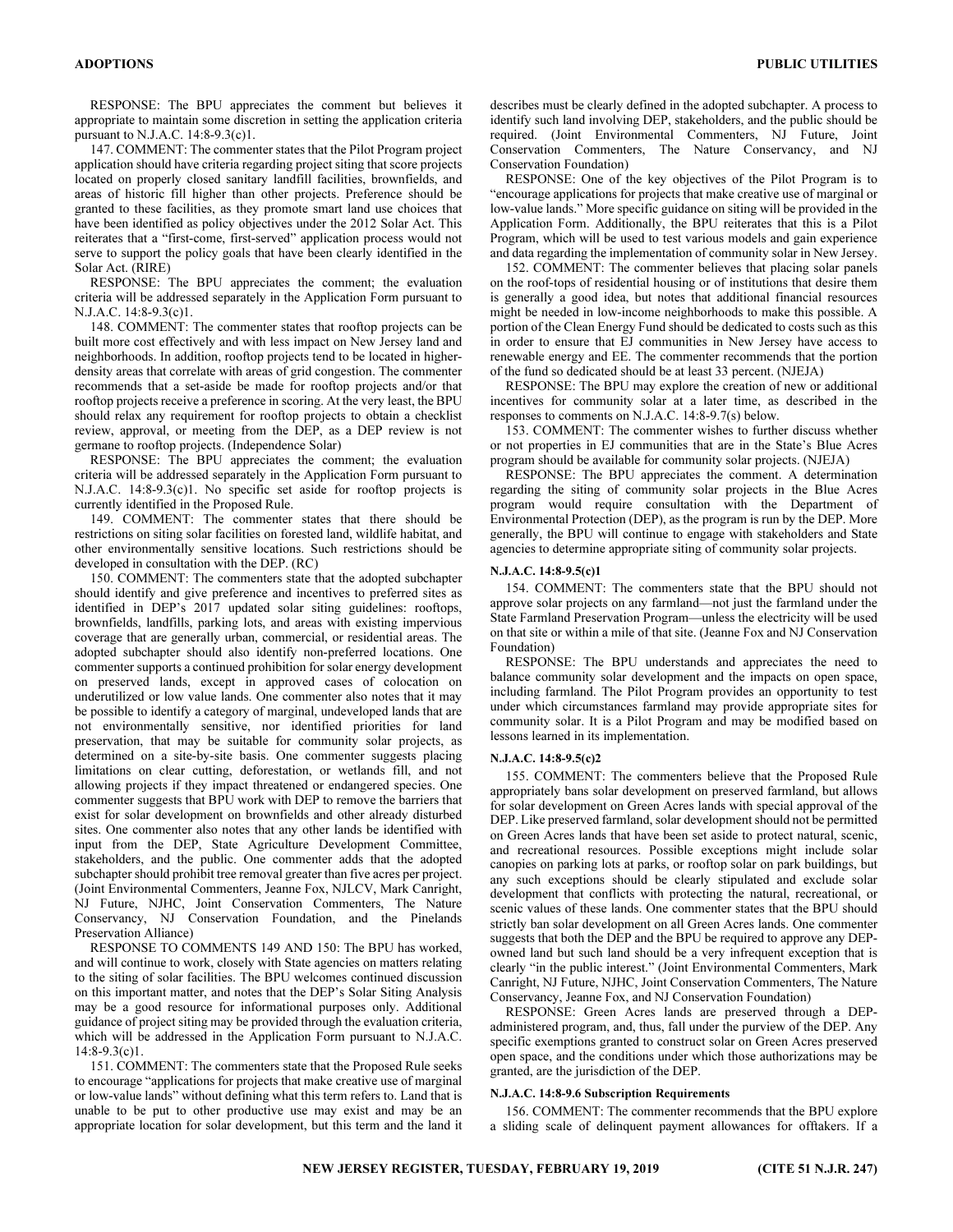developer removes any of these LMI offtakers within the two-month parameter of the Proposed Rule, without trying to ascertain a possible payment schedule, they will be subjecting this offtaker to further fiscal uncertainty. The commenter further recommends that, before developers are allowed to access the LMI market, they should demonstrate experience servicing this population or, in the alternative, have a formal affiliation with a community organization which does so. (Cap Solar)

RESPONSE: The BPU appreciates the comment. The BPU regulates the contract that underpins a community solar subscription to the extent of the Proposed Rule under the Pilot Program. The BPU notes that it is uncertain what "two-month parameter of the Proposed Rule" Cap Solar is referring to in its comments. However, generally speaking, the BPU will be monitoring community solar subscriptions and verifying that all subscribers, but especially LMI subscribers, are adequately served and protected. The BPU may implement additional measures as a future rulemaking within the Pilot Program or permanent program based on data received from the Pilot Program.

## N.J.A.C. 14:8-9.6(c)

157. COMMENT: The commenter proposes to either remove or increase the provision limiting the number of customers per megawatt. It states that many customers community solar is designed to reach, such as renters, urban dwellers, and low-income customers, use less energy and, therefore, will typically receive smaller subscriptions than average usage customers. Instead, the commenter recommends that the BPU reduce potential administrative burden and pursue simpler lower cost billing solutions, such as billing automation and an amended retail credit rate. (CCSA)

158. COMMENT: The commenter expresses concern that a higher number of subscribers might be needed, or at least desirable, in lowincome communities especially if that community has developed some type of joint ownership strategy. (NJEJA)

RESPONSE TO COMMENTS 157 AND 158: The BPU understands that community solar subscribers may have subscriptions of varying sizes. The BPU standard established at N.J.A.C. 14:8-9.6(c) aims to both encourage sizing subscriptions according to subscriber's historic annual usage and facilitate the administration of the Pilot Program. Throughout the data collection and implementation of the Pilot Program, the BPU will consider ways in which administrative processes for community solar can be adjusted. The BPU welcomes further discussion of models of community ownership based on actual projects in the Pilot Program. The BPU has addressed the comments pertaining to billing automation and the retail rate bill credit in its responses to comments 186, 187, 188, and 189 and 236 and 237.

159. COMMENT: The commenter encourages the BPU to carefully consider any limitation on the maximum number of subscribers per project. It states that, in the case of a one MW community solar system that is serving primarily residential customers, this would result in an average subscription size of four kW, which is too high an average subscription size to account for low-usage customers. In addition, the commenter believes the more appropriate mechanism is to place a minimum subscription size of one kW in the Proposed Rule to ensure that all New Jersey customers, even those with relatively small individual load, can participate in the clean energy economy. (Vote Solar)

RESPONSE: The BPU refers stakeholders to the standard established at N.J.A.C. 14:8-9.6(c). The BPU welcomes further discussion of this standard based on actual data in the Pilot Program and may consider whether a minimum subscription size is appropriate.

## N.J.A.C. 14:8-9.6(d)

160. COMMENT: The commenter supports the exemption to the 10 subscriber minimum requirement for the situation described in the Proposed Rule. It suggests that the 10-subscriber minimum should be lifted for any project serving a master-metered building as a subscriber, including those which qualify as affordable housing for the purpose of fulfilling LMI participation requirements. (Summit Ridge)

RESPONSE: The exemption provided under N.J.A.C. 14:8-9.6(d) is defined to apply only to multi-family buildings with a community solar project sited on their property that directly serves the residents of said buildings. The BPU may consider changes in the permanent program based on the data and experiences from the Pilot Program.

## N.J.A.C. 14:8-9.6(e)

161. COMMENT: The commenter states that its customers billed under the Commercial and Industrial Energy Pricing (CIEP) rate are billed under prices that vary on an hourly basis. It states that, under the Proposed Rule, if these customers subscribe to a community solar project, the commenter will be required to modify its billing process to accommodate hourly price changes for solar credits. The commenter recommends that the BPU permit the commenter to use the non-hourly pricing rate applicable to these customers or exclude CIEP customers from Pilot Program participation. (ACE)

RESPONSE: The BPU appreciates the comment and looks forward to further discussions to determine how best to calculate and apply the community solar bill credit so that all rate classes are eligible to participate in a community solar project, as intended under N.J.A.C. 14:8-9.6(e). The BPU, therefore, does not currently believe it is necessary to prevent customers billed under the CIEP rate from participating in a community solar project. The BPU will work with ACE specifically to determine whether the non-hourly pricing rate should be applied to CIEP customers, or whether another method of calculating the bill credit would be preferable.

162. COMMENT: The commenter believes that, because the Proposed Rule includes a credit based on retail rate net metering that cannot offset fixed, non-by-passable charges, only customers that are metered and have kWh usage should be able to participate as a subscriber. It states that customers, such as public or private lighting customers, that are not billed on usage should be ineligible to be a subscriber. (RECO)

RESPONSE: The BPU appreciates this interesting comment. The BPU notes that the participation set forth at N.J.A.C. 14:8-9.6(e) and bill credit set forth at N.J.A.C. 14:8-9.7(a) is not net metering as set forth at N.J.S.A. 48:3-87(e). The BPU has clarified this in the Response to Comment 184. If a customer is billed by the EDC for electricity usage under a BPUapproved tariff, that customer should be able to apply as a subscriber for a community solar project. The BPU looks forward to further working through this issue during the Pilot Program and notes that this matter may need to be addressed through a tariff case in the future.

163. COMMENT: The commenters support the need to set minimum participation targets, whereby 50 percent of capacity for each project should be reserved for small subscribers. With the net metering credit, as defined, it is almost assured that some EDC service territories will have no non-residential customer participants, including housing authorities and other non-residential customers serving low- and moderate- income individuals. One commenter strongly recommends that the BPU adopt a 50 percent small subscriber requirement, defined as 50 percent of the project's capacity serving customers with subscriptions of 25kW AC or less. Additionally, the commenters recommend targeted incentives to offset the added customer acquisition, billing, and administrative costs of a large portion of small subscribers. (CCSA and Vote Solar)

164. COMMENT: The commenter supports the recommendation of CCSA and Vote Solar that a 50 percent residential and small commercial customer participation requirement be adopted, which it believes will be important to LMI residential customer participation. The commenter believes that, without a minimum requirement and/or incentives, developers will likely gravitate predominantly toward master-metered affordable housing, stating that it is much easier to acquire and finance a single customer rather than many LMI residential households. The commenter also supports a minimum subscription size of one kW, with no overall cap on LMI subscribers. (GRID)

RESPONSE TO COMMENTS 163 AND 164: The BPU greatly appreciates the comment. The provisions set forth under N.J.A.C. 14:8- 9.6(e) enable the BPU to set a minimum percentage requirement for residential subscribers, at its discretion. Based on data from the Pilot Program, the BPU will further consider this question and determine whether such a minimum percentage requirement is necessary. If it does prove necessary, the BPU would examine whether such a minimum percentage requirement should be set at 50 percent or at another percentage level. The BPU reiterates its commitment to working toward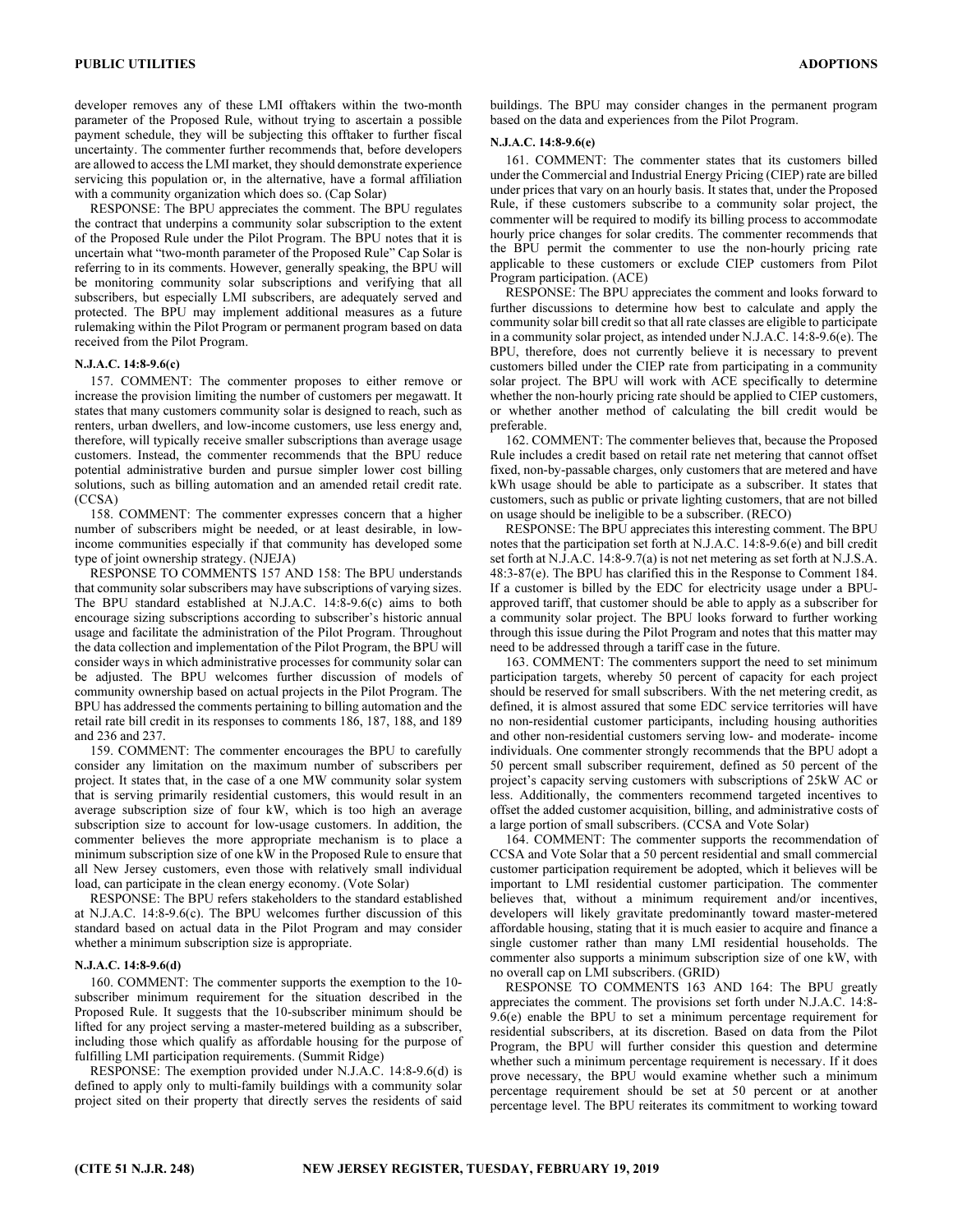ensuring robust participation by all customer classes, including LMI residential customers.

## N.J.A.C. 14:8-9.6(f)

165. COMMENT: The commenter states that N.J.A.C. 14:8-9.6(f) should define whether a subscriber's share is on an energy basis (kWh) or a capacity basis (kW). The commenter adds that, if the subscriber's share is based on a capacity basis (kW), a method for calculating the subscriber's share based on its historic annual usage should be defined (for example, capacity factor). (RC)

RESPONSE: Pursuant to the Clean Energy Act, the BPU is open to subscriptions denominated either on an energy basis (kWh) and/or on a capacity basis (kW) and looks forward to evaluating project applications and data over the course of the Pilot Program. The BPU notes that the diversity of subscription models and/or ownership models necessitate a diversity of subscription arrangements.

## N.J.A.C. 14:8-9.6(f)1

166. COMMENT: The commenter generally supports the 100 percent usage limit as it helps avoid unwelcome subscriber "cash outs" at lower generation credit rates. It also supports the "commercially reasonable" standard for subscriber organization usage estimates where necessary. (Summit Ridge)

RESPONSE: The BPU appreciates the comment.

167. COMMENT: The commenter recommends that customers be allowed to subscribe up to 120 percent of their initial electricity usage. (Food & Water Watch)

RESPONSE: The BPU believes it is appropriate to size subscriptions at 100 percent of historic annual usage. The BPU notes that the Proposed Rule does not prevent an increase to the size of subscriptions based on significantly changed usage, so long as the subscription agreement permits such changes.

#### N.J.A.C. 14:8-9.6(f)2

168. COMMENT: The commenter suggests that the BPU increase the single subscriber limit to no more that 50 percent instead of 40 percent, as LMI projects may have to rely on a large customer as their base subscriber. (Jeanne Fox)

RESPONSE: The BPU appreciates the comment. The single subscriber limit at N.J.A.C. 14:8-9.6(f)2 is intended to enable the possibility of "anchor" offtakers (that is, subscribers). The BPU welcomes additional dialogue on this issue based on the data and experiences learned from the Pilot Program.

169. COMMENT: The commenter believes that the 40 percent limit for a single utility meter/account is reasonable and in line with restrictions in programs in other states. However, the commenter recommends that the 40 percent restriction be lifted in the case of a master-metered multifamily building serving as the subscriber for a project, in order to allow developers flexibility in allocating credits while avoiding unnecessary restrictions. (Summit Ridge)

RESPONSE: The BPU appreciates the comment, but reiterates the provisions pertaining to master-metered multi-family buildings set forth at N.J.A.C. 14:8-9. The BPU may evaluate a potential exemption for master-metered multi-family buildings in the interest of facilitating participation for LMI households based on the experiences gained in the Pilot Program.

#### N.J.A.C. 14:8-9.6(f)3

170. COMMENT: The commenter supports the portability of subscriptions. The commenter notes that an EDC should not interfere with the agreement between subscriber organization and subscriber, and, therefore, that the EDC will not make a change to a subscriber's relationship, including account number or percentage allocation, without notification from the subscriber organization. Any changes provided to the EDC will be effective on the facility's next billing date, if the updated allocation form is received in conformance with the procedural requirements agreed upon for submission of the standardized form. (RECO)

RESPONSE: The BPU appreciates the comment and notes that further clarification of the process for information sharing between subscriber organizations and the EDCs will be provided pursuant to N.J.A.C. 14:8- 9.7(l).

171. COMMENT: The commenter suggests that community solar subscriber organizations should have 60 days, rather than 30 days, to notify the EDC when a customer's subscription is transferred to a new account. (CCSA)

RESPONSE: The BPU appreciates the comment but does not believe that a 60-day notification period is necessary. The BPU believes that the 30-day notification period provided for at N.J.A.C. 14:8-9.6(f)3 is feasible for community solar subscriber organizations and necessary to the timely sharing of information between subscriber organizations and the EDCs. The BPU welcomes further discussion on this issue based on actual data from the Pilot Program.

## N.J.A.C. 14:8-9.6(f)4

172. COMMENT: The commenter states that subscriber transfer requirements need to be clarified. Currently, the Proposed Rule reads that a subscription can be sold or transferred back to the community solar project owner. However, the commenter states that it may be the community solar subscriber organization that manages subscriptions and is responsible for transfer of subscriptions. (CCSA)

RESPONSE: The BPU appreciates the comment and agrees that there are a variety of different community solar models, meaning that the project owner does not necessarily hold or manage subscriptions. The BPU has corrected the language in the Proposed Rule upon adoption.

173. COMMENT: The commenter expresses concerns about the "portability" of subscriptions, about how subscriber organizations will handle moves, and about how portable subscriptions reflect the intent of community solar. (Jeanne Fox)

RESPONSE: The process of handling the movement of subscribers should be no more or less difficult than signing up a new customer to replace a subscriber leaving the community solar project. This provision is intended to provide flexibility to both subscribers and subscriber organizations. As indicated by the commenter, subscribers may move but wish to retain their community solar subscription. Pursuant to N.J.A.C. 14:8-9.5(a), the initial geographic restrictions defined in a project's Application to the BPU remain effective for the lifetime of the project (unless waived by special permission of the BPU). In other words, if a community solar project indicated in its Application that it would place a geographic restriction to a given municipality, subscribers who move out of that municipality would not be able to keep their subscription to that project.

## N.J.A.C. 14:8-9.6(f)5

174. COMMENT: The commenters encourage the BPU not to limit the ability of large customers to participate in more than one community solar project, which may have market implications for some non-residential customers. One commenter notes that even if a subscriber is defined as an electric meter as proposed, limiting subscribers to one project may restrict the ability of non-residential customers who may have a small number of large meters from effectively participating in the project. One commenter states that New Jersey is home to some large energy users, many of whom may have individual climate or clean energy goals and no other adequate programs available for them to meet those goals with in-State clean energy. One commenter further states that N.J.A.C. 14:8-9.6(f)5 is unnecessary given the provisions at paragraph (f)2 and the definition of "community solar facility" at N.J.A.C. 14:8-9.2. One commenter adds that this provision would significantly increase a developer's cost of customer acquisition, and, therefore, increase the cost borne by all ratepayers. (CCSA, Vote Solar, and Edison Energy)

175. COMMENT: The commenter states that there are many legitimate reasons that one subscriber may want to subscribe to more than one community solar facility, and that the provision at N.J.A.C. 14:8-9.6(f)5 restricts customers' freedom to contract and reduces the level of market competition for subscribers. (US Solar)

RESPONSE TO COMMENTS 174 AND 175: The BPU appreciates the thoughtful comments, but notes that N.J.A.C. 14:8-9.6(f)5 is, in part, intended to maximize access and participation in community solar in terms of number of individual participants. Therefore, it is appropriate to limit subscribers to one community solar project. Furthermore, the BPU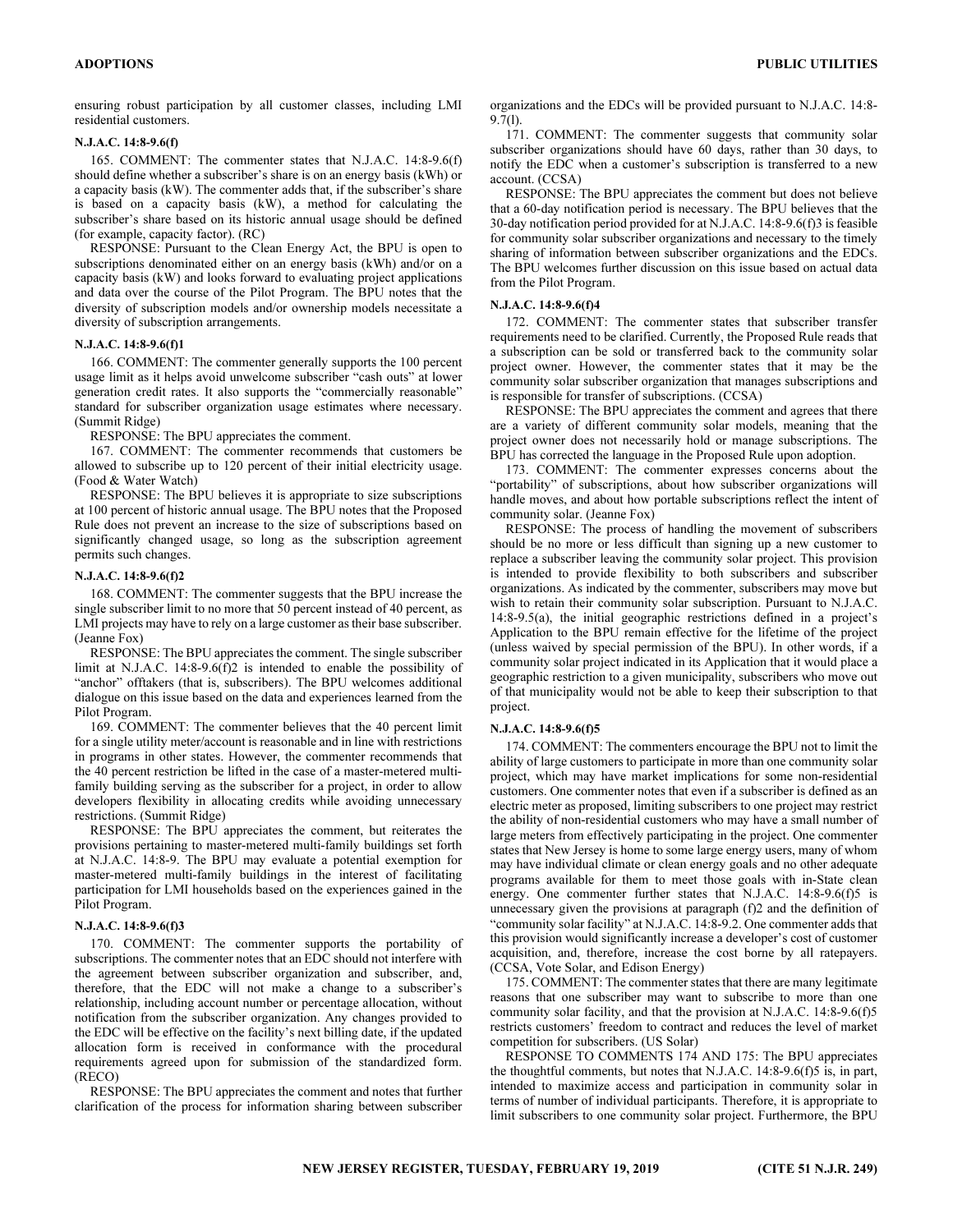reiterates that the definition of subscriber at N.J.A.C. 14:8-9.2 states that "one electric meter denotes one subscriber." Thus, large energy users with multiple meters would be able to subscribe to more than one community solar project.

176. COMMENT: The commenters state that, practically, it is the EDC, not the provider, who knows whether a customer has already subscribed to a community solar project, so community solar subscriber organizations have no practical way to ensure that a customer is not already participating in another provider's project. They recommend that the BPU establish a process for this validation as part of the overall EDC data exchange requirements. (CCSA, Jeanne Fox, and Summit Ridge)

RESPONSE: The BPU reiterates the obligations under N.J.A.C. 14:8- 9.6(f)5 that it is the subscriber organizations that are responsible for verifying that their subscribers are not participating in more than one community solar project. The BPU may work with the EDCs to ensure that, where necessary, there is a process in place to facilitate this verification.

177. COMMENT: The commenter asks the BPU to clarify that, if an individual owns two homes in New Jersey, they would qualify for two separate subscriptions. (Jeanne Fox)

RESPONSE: Under the definition of a "community solar subscriber" at N.J.A.C. 14:8-9.2, one meter denotes one subscriber; therefore, an individual owning two homes would qualify for two separate subscriptions.

## N.J.A.C. 14:8-9.6(g)

178. COMMENT: The commenter recommends that N.J.A.C. 14:8- 9.6(g) be revised to state that an affidavit be provided to the subscriber organization as with all other subscriber qualification information. It would be available for review by the BPU or its staff on request. (Summit Ridge)

RESPONSE: The BPU appreciates the thoughtful comment, which reflects the development process of community solar projects. The BPU has changed this accordingly in the Proposed Rule. For the avoidance of any doubt, this modification to the Proposed Rule is not in any way removing the requirement for account holders of master-meters to provide an affidavit demonstrating that specific, identifiable, sufficient, and quantifiable benefits of the community solar subscription are being passed through to the tenants, as per the requirements at N.J.A.C. 14:8-9.6(g); however, the modification is changing the point in time at which that affidavit needs to be provided.

179. COMMENT: The commenter agrees with the provisions at N.J.A.C. 14:8-9.6(g), but does not believe it to be necessary for all mastermetered buildings. The commenter suggests that there may be some situations where a building could meet LEED standards or other clean energy goals through community solar and would be willing to do so even at a premium price to tenants. The commenter requests that this provision should be specific to affordable housing building and master-metered buildings serving low- or moderate-income individuals. (Vote Solar)

RESPONSE: The BPU appreciates this thoughtful comment and looks forward to continued dialogue on this issue throughout the Pilot Program. The BPU currently believes that master-meter account holders should be held accountable for ensuring that the benefits of community solar subscriptions for which the account holder of the master meter is subscribed on behalf of his or her tenants are passed through to the tenants.

## N.J.A.C. 14:8-9.7 Community Solar Bill Credits

#### N.J.A.C. 14:8-9.7(a) and (b)

180. COMMENT: The commenter states that the value of the bill credit should be set at the EDC's avoided cost. The commenter reiterates that the purpose of a pilot program is to provide information and feedback on program design, market responses, and lessons learned, and to give policy makers an opportunity to adjust the program structure as needed. The commenter believes that, if the Pilot Program generates interest and development using the avoided cost, then it will show that avoided costs are sufficient as an incentive. Furthermore, the commenter states that, should the BPU choose to adopt a "retail" bill credit, it should not change the current reimbursement methodology for commercial customers, which is currently based on specific, measurable usage and tariffed rates; specifically, the BPU should make clear that commercial customers will

continue to pay demand charges. The commenter reiterates its comments that there has been no analysis of the costs and benefits and ratemaking implications of the Proposed Rule. (RC)

181. COMMENT: The commenter believes that the bill credit for the community solar projects should be based on the cost of retail generation service, such as BGS, stating that it is likely that the host is not co-located with the load and, therefore, that there is use of the distribution system, and in some cases, the transmission system. (JCP&L)

182. COMMENT: The commenter agrees, in part, with the language that the participant credit should be based on the energy portion of the customer's bill. However, the commenter believes that the avoided wholesale energy cost is the most appropriate participant credit that correctly values the energy delivered from a community solar project to the grid. (PSE&G)

183. COMMENT: The commenter requests that the BPU look into the potential problem that PSE&G's non-residential charges are higher than those of the other EDCs (commercial rates exclusive of demand charge) and may not allow for some community solar projects to be viable in PSE&G's franchise area. (Jeanne Fox)

RESPONSE TO COMMENTS 180, 181, 182, AND 183: After appropriate stakeholder engagement, the BPU determined that "the value of the bill credit shall be set at retail rate, inclusive of supply and delivery charges" as adopted at N.J.A.C. 14:8-9.7(a). This includes the change of deleting "net metering" from the sentence. The BPU looks forward to evaluating the correlation between this level of subsidy and the adoption of community solar based on actual data from the Pilot Program. The BPU further notes that the analysis of the actual data from the Pilot Program will be important to inform the development and the determination of any incentives for the permanent program, and the BPU welcomes robust stakeholder engagement on this key issue. As detailed further in the Response to Comments 185 through 188, the BPU has not adopted an alternate calculation of the retail rate bill credit for commercial customers. The BPU refers to its Response to Comment 21, pertaining to the Economic Impact analysis of this rulemaking.

184. COMMENT: The commenter asks if the provisions at N.J.A.C. 14:8-9.7(a) and (b) grandfather the Pilot Program projects for retail netmetering. If not, the commenter urges that at least LMI and other residential community solar projects be grandfathered at retail rates. (Jeanne Fox)

RESPONSE: Pursuant to the provisions at N.J.A.C. 14:8-9.7(b), the value of the bill credit shall remain in effect for the life of that particular community solar project. Upon adoption, the BPU has clarified that community solar projects in the Pilot Program do not receive retail "net metering," but a bill credit set at the retail rate.

185. COMMENT: The commenter suggests that the BPU consider other forms of crediting, instead of a bill credit paid to subscribers. The commenter suggests, as an example, paying solar developers who would then pass those benefits on to customers. (Ampion)

RESPONSE: The BPU notes that the Clean Energy Act directs the BPU to establish "the value of the credit on each participating customer's bill."

#### N.J.A.C. 14:8-9.7(a)

186. COMMENT: The commenters believe that all community solar customers should receive a monetary bill credit based on residential retail rates. Specifically, one commenter believes that a retail rate bill credit will be insufficient to support non-residential subscribers, as it will cause credit values to vary widely across EDC service territories and between rate-classes, making non-residential customers unviable in some EDC service territories. Additionally, the commenter notes that most of the EDCs have high demand charges and, therefore, believes it is unlikely that community solar projects will include non-residential "anchor" customers. The commenter further proposes that the BPU either develop a bill credit based on the Residential Applicable Retail Rate methodology put forward in the commenters' August 2018 submissions to the BPU, or provide all participating customers a bill credit based on the applicable default residential retail rate schedule. The commenter's recommendation is that the BPU implement the second option. (CCSA and Soltage)

187. COMMENT: The commenter encourages the BPU to establish a residential retail rate credit applicable to all residential and non-residential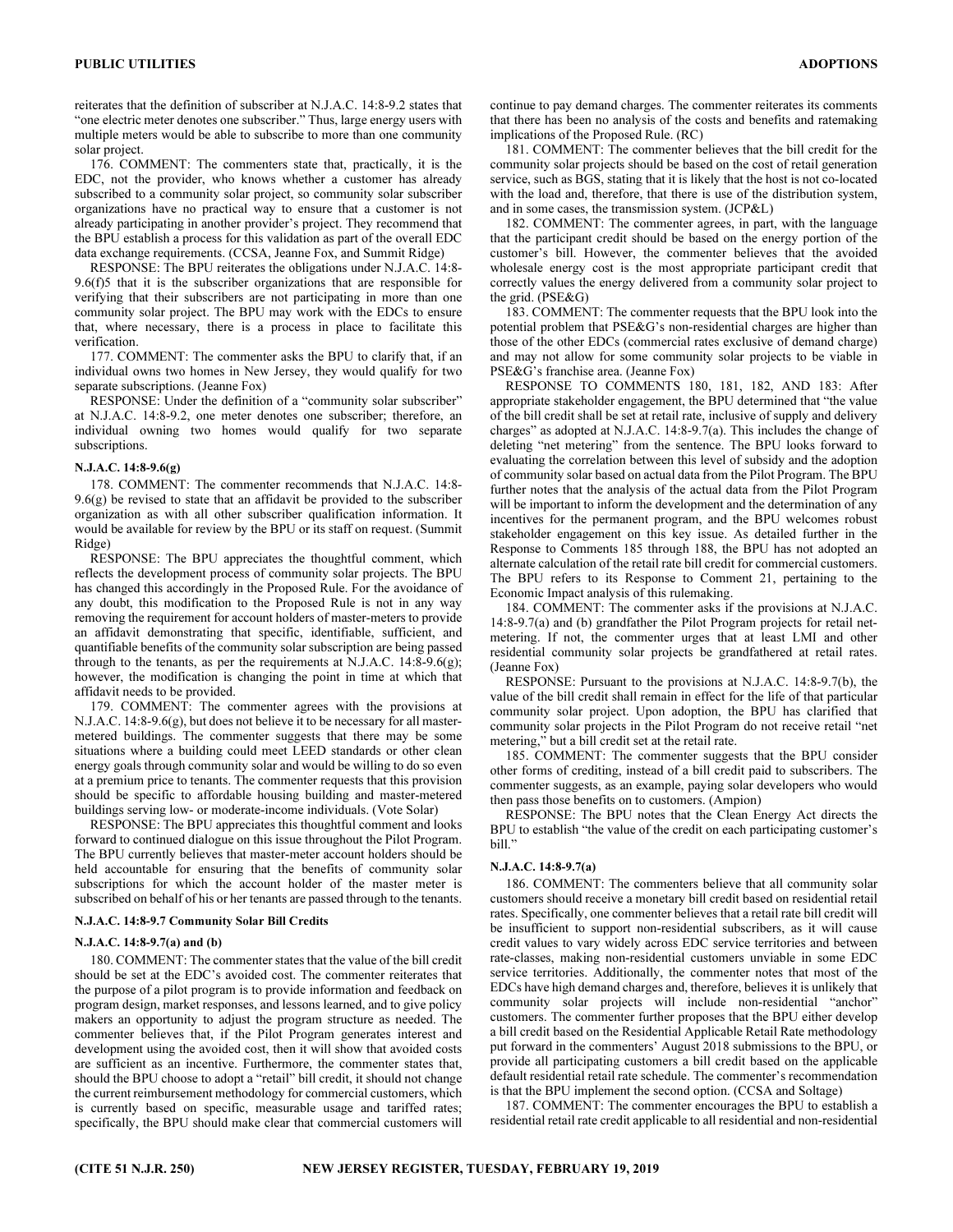rate classes, believing it to be necessary to support participation in the Pilot Program by all customer classes and, in particular, commercial, industrial, and affordable housing entities that may serve as creditworthy offtakers to support the successful financing of LMI projects. The commenter further states that the current language at N.J.A.C. 14:8-9.7 will result in credits varying widely across customers, even within the same EDC service territory. The commenter states that a residential retail rate credit would avoid the impact of rate design on a commercial customer's credit rate, and would help facilitate participation by schools, affordable housing properties, and other institutional entities that may have high demand charges, who can then serve as a creditworthy "anchor" offtaker for LMI projects. (Vote Solar)

188. COMMENT: The commenter recommends that a residential rate credit be applicable to all participating rate classes in order to ensure that program crediting is adequate for non-residential rate classes to allow participation by a wide range of "anchor" offtakers, which are important to supporting LMI project financing. (GRID)

189. COMMENT: The commenter recommends that the BPU use a blended rate that includes demand charges, in order to ensure that commercial and other non-residential customers will be able to participate. This will be especially important for ensuring success of LMI projects. (Borrego Solar Systems)

RESPONSE TO COMMENTS 186, 187, 188, AND 189: The BPU refers to its Response to Comments 180, 181, 182, and 183, regarding its determination of the value of the bill credit in N.J.A.C. 14:8-9.7(a), and believes that the bill credit is appropriately set at the retail rate. Moreover, the BPU notes that it is attentive to the question of participation of anchor offtakers, particularly as it relates to supporting development of LMI projects.

190. COMMENT: The commenters ask the BPU to clarify that the bill credit is based on the subscriber's rate, not the generator's rate. (Borrego Solar Systems, Cypress Creek Renewables, and Turning Point Energy)

RESPONSE: The bill credit set forth under N.J.A.C. 14:8-9.7(a) is calculated based on the subscriber's retail rate, not the generator's rate.

191. COMMENT: The commenter strongly supports the proposal that bill credits are for the full retail rate. (Summit Ridge)

RESPONSE: The BPU appreciates the comment.

192. COMMENT: The commenter states that the Proposed Rule does not clearly state what the billing credit amount is for customers who have a third-party supplier (TPS), and that TPS rates are confidential, vary by customers, and are not calculated by the EDCs. Therefore, the commenter recommends that the BPU specify that all compensation for the generation portion of the bill credit be based upon the otherwise applicable BGS rate. For PJM wholesale market settlement purposes, the commenter assumes that all of the community solar energy production, regardless of customer supplier, will be assigned to meet the BGS supply obligation. (ACE)

193. COMMENT: The commenter recommends that, since the EDCs do not have TPS pricing information, there should be no credit for supplyrelated costs for participants being served by a TPS. (PSE&G)

RESPONSE TO COMMENTS 192 AND 193: The BPU appreciates the thoughtful comments. The BPU will work directly with the EDCs in order to establish the calculation of the bill credit for TPS customers in situations when TPS customers wish to participate in community solar. The BPU looks forward to continuing dialogue with the EDCs on this question.

## N.J.A.C. 14:8-9.7(b)

194. COMMENT: The commenter supports the language in N.J.A.C. 14:8-9.7(b), which provides that bill credits shall remain in effect for the life of the project. (Vote Solar)

RESPONSE: The BPU appreciates the comment.

195. COMMENT: The commenter states that the Proposed Rule is correct in providing the compensation methodology and bill credit for the life of the project and allowing developers and subscribers to bank those credits month-to-month for up to one year at a time. The commenter requests that the BPU clarify what "life of the project" means, and recommends defining "life of the project" to be 35 years from the project's commercial operation date or when the project is decommissioned, should that occur before 35 years. (CCSA)

196. COMMENT: The commenter asks the BPU to clarify and confirm that community solar projects can rely on its provisions for a minimum of 15 years, especially those rule provisions related to the price to compare/net metering credit; customer enlistment and participation; and cost recovery. (Gabel Associates)

197. COMMENT: The commenter requests that the BPU clarify N.J.A.C. 14:8-9.7(b), and include language such that the life of the project terminates when the project is decommissioned. (US Solar)

RESPONSE TO COMMENTS 195, 196, and 197: The BPU appreciates the comments. The BPU's definition of life of a project (as it applies specifically to community solar projects) was informed by modeling conducted by the BPU. The BPU clarifies that, for the Pilot Program, the term "life of the project" is set at no more than 20 years from the date of commercial operation of the project, or the period until the project is decommissioned, whichever comes first. This bill credit applies only to projects energized under the guidelines of the Pilot Program and will be reassessed in the permanent program based on data from the Pilot Program.

## N.J.A.C. 14:8-9.7(c)

198. COMMENT: The commenter states that, assuming the BPU's intent is to require community solar subscribers to pay the societal benefits charge (SBC) and other non-bypassable charges, the commenter agrees with N.J.A.C. 14:8-9.7(c). The commenter recommends that the word "fixed" be deleted from the provision as proposed, to clarify that it is intended to cover charges, such as the SBC that vary with the customer's usage. (RC)

RESPONSE: The BPU has deleted the word "fixed" for clarification in the rule text upon adoption.

199. COMMENT: The commenter states that "Fixed, non-by-passable charges" should not be included in the participant credit calculation, and that these include the service charge, capacity and transmission obligation charges, demand charges, and all non-by-passable clauses or riders, such as, but not limited to, the SBC, Green Programs Recovery Charge, Nonutility Generation Charge, and the pending Zero Emissions Certificate program. (PSE&G)

RESPONSE: The BPU appreciates the comment. As it pertains only to the Proposed Rule, the BPU currently believes that the "non-bypassable" charge referenced at N.J.A.C. 14:8-9.7(c) refers to charges that are identified as "non-bypassable" in the EDECA, N.J.S.A. 48:3-51 et. seq, or other relevant statutes.

#### N.J.A.C. 14:8-9.7(d)

200. COMMENT: The commenter comments that N.J.A.C. 14:8- 9.7(d) should state that the subscriber organization should be able to make a one-time election of their anniversary date. (Gabel Associates)

RESPONSE: The BPU is unsure what is suggested in this comment, as N.J.A.C. 14:8-9.7(d) refers specifically to a subscriber's annualized period, not to the subscriber organization.

201. COMMENT: The commenter believes that there should be a single, pre-set annualized period for each project, as defined within the EDC tariff for all community solar participants. This would allow for the matching of the annualized period for all subscribers to the project that they are associated with, and simplify recordkeeping and billing activities, particularly in terms of the dates of meter reading and billing for participating accounts. (JCP&L)

RESPONSE: In order to promote the goals of the Clean Energy Act, the BPU believes that the current language is appropriate. The BPU further notes that N.J.A.C. 14:8-9.7(o) permits the EDCs to "sync up the monthly billing period of subscribers and projects, by modifying, with due notice given, the monthly period for subscribers upon their first month of participation in the community solar project."

#### N.J.A.C. 14:8-9.7(f)

202. COMMENT: The commenter states that the Proposed Rule contemplates that a subscriber will be compensated for net excess credits in a manner similar to the existing rules for net metering. The commenter adds that the Proposed Rule then discusses the manner in which a cash payment can be made. Given that the Pilot Program is intended to allow customers who may not otherwise be able to participate in solar, the commenter states that the rules for compensation of net excess credits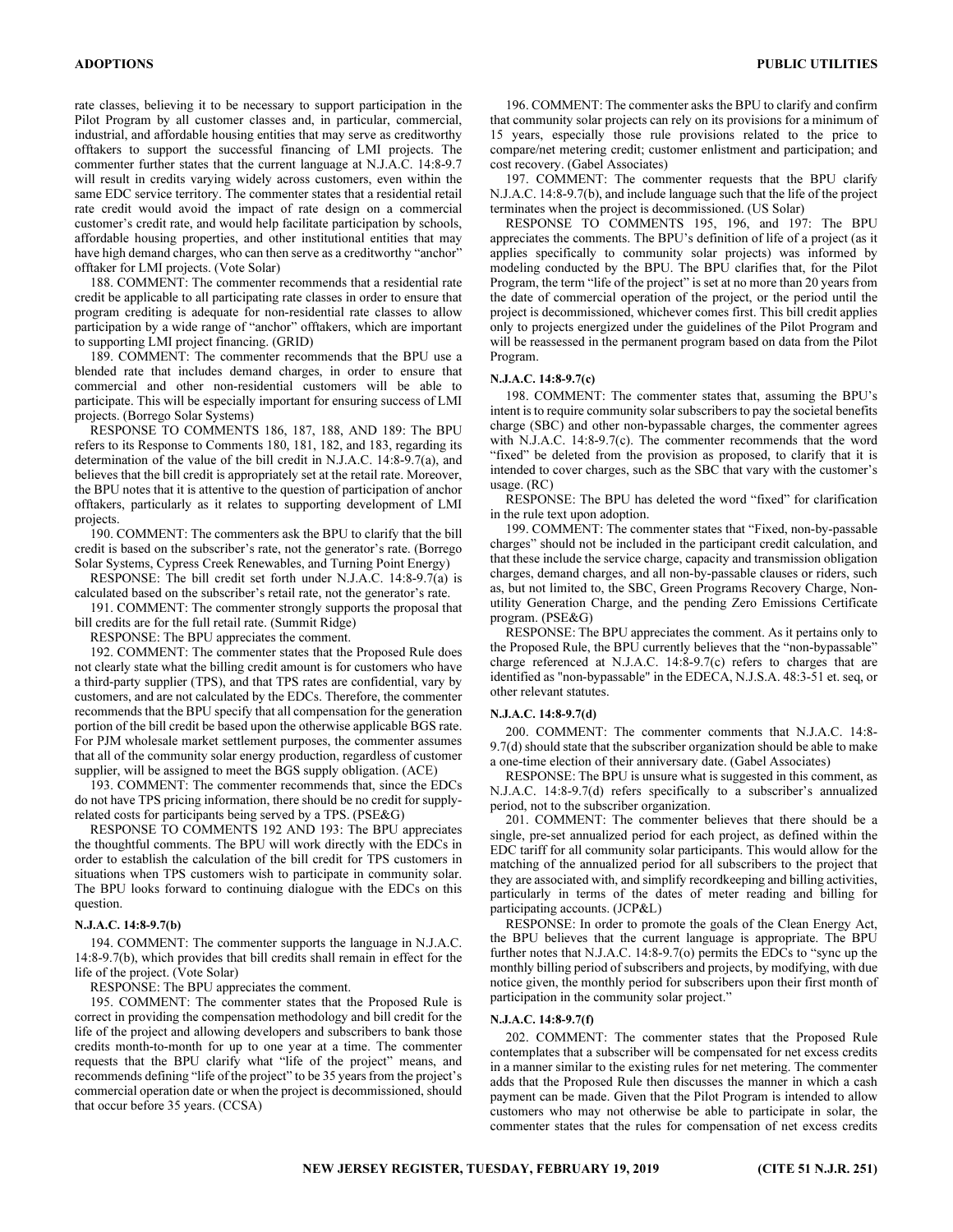should be the same, and consequently, that the language referencing wire transfer or check should be deleted. It states that allowing the EDC to implement consistent rules will reduce the EDCs' administrative burden, thereby reducing costs to ratepayers. The commenter asks that, in the alternative, to the extent the EDC must make a cash payment for net excess credits, the method of compensation should be the one that is most cost-effective for the EDC. (RECO)

203. COMMENT: To reduce billing costs and administrative burdens for the EDCs, the commenters recommend that the BPU permit the EDCs to issue a bill credit to the customer's electric service account for subscribers who continue to have an active EDC account and only permit subscribers who no longer have an active EDC account the opportunity to request a check for excess compensation amounts. (ACE and JCP&L)

RESPONSE TO COMMENTS 202 AND 203: The BPU will monitor the Pilot Program to determine whether this change would alleviate a significant administrative burden on the EDCs. However, the BPU notes that a bill credit was inadvertently omitted as an option for payment of excess bill credits, which has been rectified upon adoption at N.J.A.C. 14:8-9.7(f). The BPU does not understand the commenters' concerns pertaining to cash payments, as the phrase "cash payments" does not appear anywhere in the Proposed Rule.

204. COMMENT: The commenter recommends that the BPU simplify the calculation of the value of excess energy production by permitting the EDCs to use the average hourly value of PJM locational marginal prices (LMPs) for their PJM Zone over the most recent calendar year as the rate for excess energy production. (ACE)

RESPONSE: The BPU appreciates the thoughtful comment. The BPU reiterates the calculation of the excess net bill credits as proposed at N.J.A.C. 14:8-9.7(f). However, the BPU will monitor this calculation during the Pilot Program, and may revisit it prior to the establishment of the permanent program based on data from the Pilot Program.

205. COMMENT: The commenter states that the provision at N.J.A.C. 14:8-9.7(f) does not make clear the entity who is to make the compensation payment, and believes that the payment for excess compensation should be made by the community solar project. However, if the intent is that the EDCs are to pay out the excess of net bill credits, to the extent that there are excess credits at the end of the annualized period, the regulations should provide that the cost of this cash-out should be fully recoverable by the EDCs. (JCP&L)

RESPONSE: The BPU notes that the language in the Clean Energy Act speaks to a relationship that is between the subscriber and its EDC and reiterates that bill credits are placed on subscribers' bills by their EDCs. Please see the Response to Comments 95 through 100, stating that the additional costs associated with the implementation of the Pilot Program for which the EDCs receive full cost recovery according to the Clean Energy Act will be quantified in tariff proceedings following the normal course of business.

## N.J.A.C. 14:8-9.7(g)

206. COMMENT: The commenter states that the Proposed Rule is not clear as to the cost recovery mechanism for the remote read smart meter at N.J.A.C. 14:8-9.7(g). Installation of a remote read smart meter would better support the billing activities for a community solar program and the EDC should be entitled to full and timely cost recovery as an incremental program cost, whether paid directly by the owner of the project or the participating subscriber. (JCP&L)

RESPONSE: The additional costs associated with the implementation of the Pilot Program for which the EDCs receive full cost recovery according to the Clean Energy Act will be quantified in tariff proceedings following the normal course of business and are subject to approval by the BPU. Please also see the Response to Comments 95 through 100.

## N.J.A.C. 14:8-9.7(h)

207. COMMENT: The commenter agrees that project operators should be allowed to distribute banked credits to new or existing subscribers during a 12-month period. However, developers should not be allowed to carry over unlimited banked credits from year to year, as this would create a disincentive for developers to initially enroll and maintain subscribers for the full capacities of their projects. At the end of each 12-month period, the amount of remaining generation credits should be limited to a specific

share of the project. The commenter recommends a 10 percent cap on the total annual project generation that could be carried over at the end of a 12-month period. This limit would provide developers with flexibility and certainty, while providing them with incentives to use the full capacities of their facilities. (RC)

RESPONSE: Under the provisions at N.J.A.C. 14:8-9.7(h), community solar project operators may bank credits in a dedicated project EDC account for a period of up to 12 months, and, therefore, cannot "carry over" credits indefinitely. Additionally, the BPU notes that RC appears to use the terms "community solar operator" and "developer" interchangeably, although they have different definitions in the Proposed Rule. As defined in the Proposed Rule, "developers" do not manage subscribers or bill credits as RC appears to state in its comments.

208. COMMENT: The commenter believes that the Proposed Rule should be clarified to indicate that unallocated generation that is placed in a "bank" will accumulate during a 12-month period that begins on the project's permission to operate (PTO) date. At the end of that first 12 month period, a second 12-month period will begin. These 12-month periods will continue during the life of the facility. The unallocated generation placed in a "bank" should not be purchased by the EDC, but rather should remain in the "bank," available for subsequent distribution to subscribers or subject to forfeiture. The community solar project should bear the financial risk of producing excess energy over an extended period of time. If a forfeiture rule is not adopted and a cash out is required, the accumulation of a large "bank" during each 12-month period is counter to the BPU's goals to provide an opportunity to participate in the benefits of solar energy by a larger number of customers than do so today. Consequently, a cap should be placed on the "bank" with the requirement that a certain percentage should be forfeited each quarter. (RECO)

209. COMMENT: The commenter believes that there should be no "banking" of generation as described in this subsection of the Proposed Rule. The EDCs do not have a means to store the generation output from a project for later use, and any excess generation that is not subscribed for would simply flow to the grid; this should be compensated in the manner of any wholesale market transaction. Any project in the Pilot Program should be restricted to the appropriate size of their active subscription base, so as to avoid the need for a banking provision. (JCP&L)

210. COMMENT: The commenter believes that "banking" of credits to be distributed to customers who sign up at a later point in time is not reasonable from a utility billing or settlement perspective. Further, this "banking" provision does not fairly address the value of the "unsubscribed" energy and should be modified. If it is the BPU's intent for community projects to not bear the loss of unsubscribed energy, then this energy should be compensated at the wholesale rate, the same rate used to compensate community solar project owners for excess credits at the end of the 12-month period, with no provisions for "banking" of credits. (PSE&G)

211. COMMENT: The commenter supports the banking provisions as a means of assuring full allocation of solar production to subscribers and limiting the need for excess energy payments and suggests additional language to clarify that each month's delivery is eligible to be banked 12 months into the future. (Summit Ridge)

RESPONSE TO COMMENTS 208, 209, 210, AND 211: The BPU clarifies that the banking period at N.J.A.C. 14:8-9.7(h) is an annual 12 month period. The BPU believes that it is appropriate that unallocated generation credits be compensated at the EDC's or BGS provider's avoided cost of wholesale energy. The BPU believes that the banking of unallocated bill credits pursuant to N.J.A.C. 14:8-9.7(h) provides flexibility to subscriber organizations. The BPU appreciates continued dialogue on this important issue; as previously stated this is a Pilot Program subject to continued review by the BPU. Therefore, the BPU will reexamine this issue based on data from the Pilot Program, especially if it appears that projects are accumulating a large number of generation credits in these "banks." The BPU will clarify the language to state that it is not each month's delivery that is eligible to be banked for 12 months, but an annual 12-month banking period.

212. COMMENT: The commenter supports the provisions in the Proposed Rule that allow for "banked" credits, which will assist with obtaining financing for community solar projects. (Vote Solar) RESPONSE: The BPU appreciates the comment.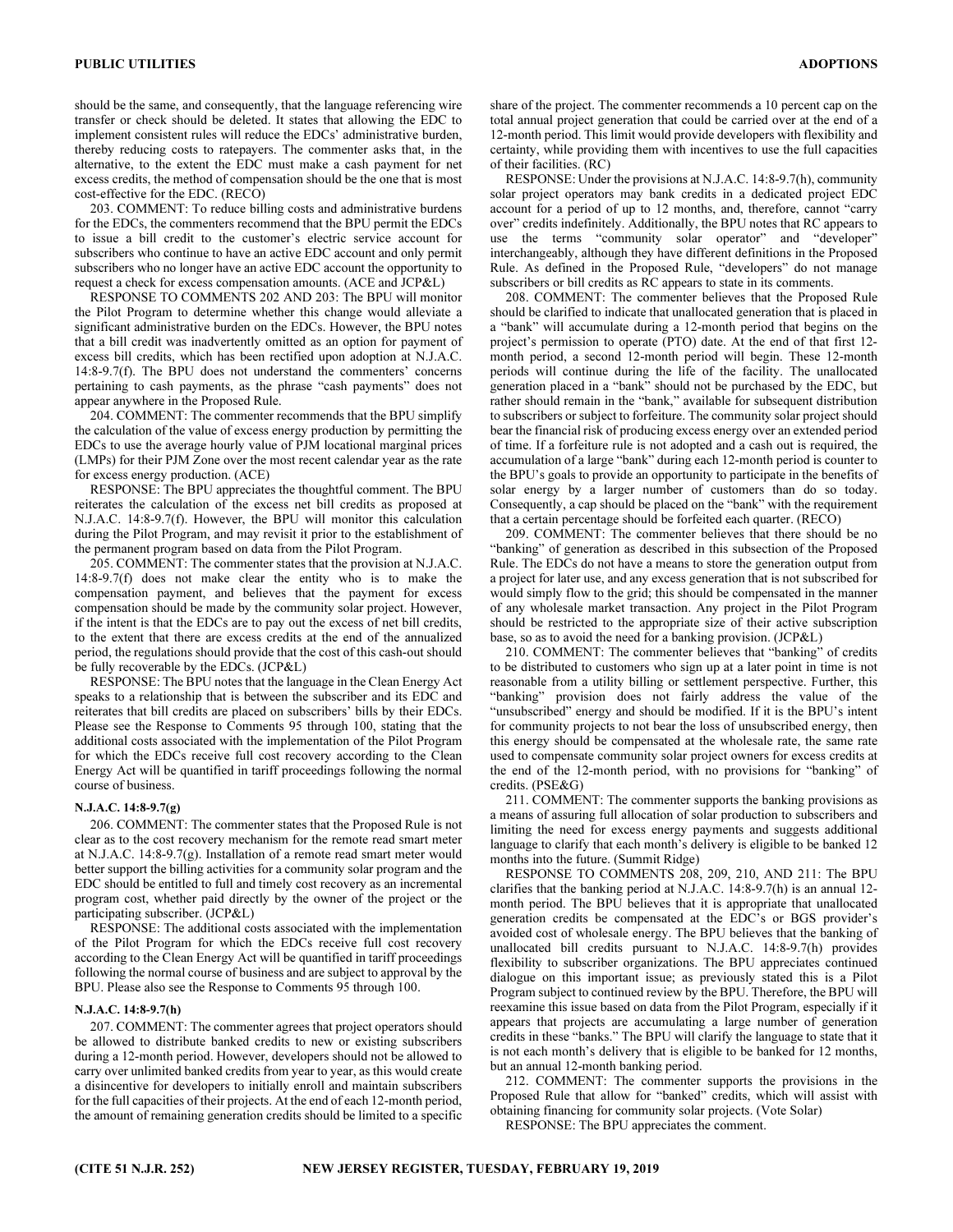213. COMMENT: The commenter believes that the cost of the remoteread meter, while appropriately not shouldered by the community solar subscriber, is an unnecessary requirement and for some customers, can deter interest in participating in the program, as the community solar program does not require new remote-read meters to be successful. As a remote-read meter may be useful, however, for ensuring meter reading and billing is done monthly in remote areas and at the same time for all subscribers, the commenter would support this being an option for the customer and EDC. (CCSA)

RESPONSE: The BPU appreciates the comment but will maintain this provision as proposed. The BPU believes it is appropriate for the EDCs to be able to install a remote-read smart meter upon request, given that they administer the bill credits per N.J.A.C. 14:8-9.7(n). However, this is a Pilot Program subject to continued review and evaluation by the BPU.

#### N.J.A.C. 14:8-9.7(k)

214. COMMENT: The commenter believes that this provision may unnecessarily increase costs by requiring the EDCs to implement a Green Button or similar interface. If the capability is needed, the costs incurred to establish Green Button capabilities should be borne by the developer. (RC)

RESPONSE: The BPU appreciates the comment but believes that Green Button standards provide a harmonized and simplified data sharing mechanism that could significantly simplify the implementation and administration of community solar in New Jersey. It is, therefore, a justified cost that is important to the implementation of the Pilot Program. A precise evaluation of the cost will be handled through normal rate recovery proceedings, per the Response to Comments 95-100.

215. COMMENT: The commenter supports the use of Green Button standards to provide the community solar subscriber organization with historical usage to be used when enrolling a customer in the community solar project and determining the appropriate allocation size. (RECO)

RESPONSE: The BPU appreciates the comment.

216. COMMENT: The commenter believes the Proposed Rule should at least acknowledge that data access matters and that EDCs should work to provide reasonable data access. The commenter appreciates the inclusion of the language about Green Button at N.J.A.C. 14:8-9.7(k). First, Green Button Connect is a specific format of Green Button that is much more likely to meet the needs of market participants. Second, this subsection should identify the information that must be made available. (Arcadia Power)

RESPONSE: The BPU appreciates the correction and notes that the term "Green Button Connect My Data" is the full program name and will correct the rule upon adoption. Specific details regarding the information that must be made available will be identified during the implementation of the Green Button standards and the Pilot Program, as necessary.

217. COMMENT: The commenter believes that the particular data flows through Green Button should be established prior to the start of PY1. (Summit Ridge)

RESPONSE: The BPU appreciates the comment, but notes that, given a PY1 start at the effective date of the Proposed Rule, Green Button capabilities will not likely be established prior to the start of PY1.

#### N.J.A.C. 14:8-9.7(l)

218. COMMENT: The commenters note that the requirement in the Proposed Rule for clear and timely procedures for exchanging customer billing information back and forth between community solar providers and the EDCs is critical and it is important that the final regulations retain these requirements. It should be clarified that the EDCs are also required to provide a monthly report to the community solar provider on the value of bill credits applied to each customer's bill, any excess credits banked on that customer's bills to be carried forward to future months, and any excess credits not distributed and thus being carried forward on the project account. One commenter states that, ideally, this communication between EDCs and subscriber organizations would be automated through data transfer Application Programming Interface (API). (CCSA and Ampion)

RESPONSE: The BPU appreciates the comment, and, pursuant to N.J.A.C. 14:8-9.7(l), will "work with the EDCs to develop a standardized process for sharing subscriber information between subscriber organizations and the EDCs in a way that minimizes errors and administrative costs." This process may include data transferred from the EDCs to subscriber organizations, as appropriate.

219. COMMENT: The commenter recommends that all EDCs have the same standardized process for sharing subscriber information. (Jeanne Fox)

RESPONSE: The BPU appreciates the comment, and, pursuant to N.J.A.C. 14:8-9.7(l), will work with the EDCs to develop a standardized process for sharing subscriber information.

220. COMMENT: The commenter believes that there are other stakeholders with years of experience with different methods of information exchange in other community solar markets that should be engaged in the conversation pertaining to the standardized process for information sharing described at N.J.A.C. 14:8-9.7(l). Additionally, the commenter recommends that the term "subscriber information" be clarified to state that the information include the subscriber's identity, as well as any information necessary for posting bill credits onto the subscriber's EDC bill. (Vote Solar)

221. COMMENT: The commenter believes that the community solar subscriber organization must provide the amount of each subscription to the EDC as a percentage share of the net energy exported to the distribution system, so as to ensure that a subscriber organization is never agreeing to transfer more than 100 percent of net energy to the subscriber group. (RECO)

222. COMMENT: The commenter states that it important that the EDCs give clear instructions to subscriber organizations about the format for all data that is submitted to the EDCs. For example, the format should allow as many decimal points as necessary to give an accurate allocation of the project size, considering the smallest possible subscriber size to the largest possible project under the final program rules. (Arcadia Power)

RESPONSE TO COMMENTS 220, 221, AND 222: The BPU appreciates the comment and will work with the EDCs and other relevant stakeholders, as appropriate, to develop a clear and effective standardized process for sharing subscriber information between subscriber organizations and the EDCs in a way that minimizes errors and administrative costs.

#### N.J.A.C. 14:8-9.7(m)

223. COMMENT: The commenter states that the language at N.J.A.C. 14:8-9.7(m) appropriately allows subscriber organizations to update the subscriber list once per month. The commenter recommends the following two additions: 1) The BPU should add a required timeframe within which the monthly subscriber lists must be processed by the EDC, which should be within one billing cycle; and 2) The BPU should allow for intramonthly subscriber updates in the case of a subscriber's EDC account being closed (for example, due to moving or service disconnection). (Arcadia Power)

RESPONSE: The BPU appreciates the comment. The BPU notes that the billing process will be implemented by the EDCs pursuant to N.J.A.C. 14:8-9.7(n). The BPU will consider whether intra-monthly subscriber updates are necessary during the Pilot Program. However, the BPU also notes that, in the case of a subscriber moving, appropriate notice of the change in residence and/or location must be provided to the EDC no later than 30 days after the effective date of the change in residence and/or location pursuant to N.J.A.C. 14:8-9.6(f)3.

#### N.J.A.C. 14:8-9.7(n)

224. COMMENT: The commenters state that the BPU should consider adding utility consolidated billing. (Ann Leib, Gretchen Boise, and Mohammad Karim)

225. COMMENT: The commenters believe that customers should have the ability, at the discretion of the community solar provider, to be able to pay for their community solar subscription via their utility bill. (CCSA and Ampion)

226. COMMENT: The commenter cautions that the issue of consolidated billing raises a number of complex policy and legal issues, as well as issues of practicality, costs, mechanics, and data exchange, and will require input from stakeholders, particularly the EDCs, who have separate billing systems. The commenter stresses that the risk of uncollectible subscription fees should remain with the community solar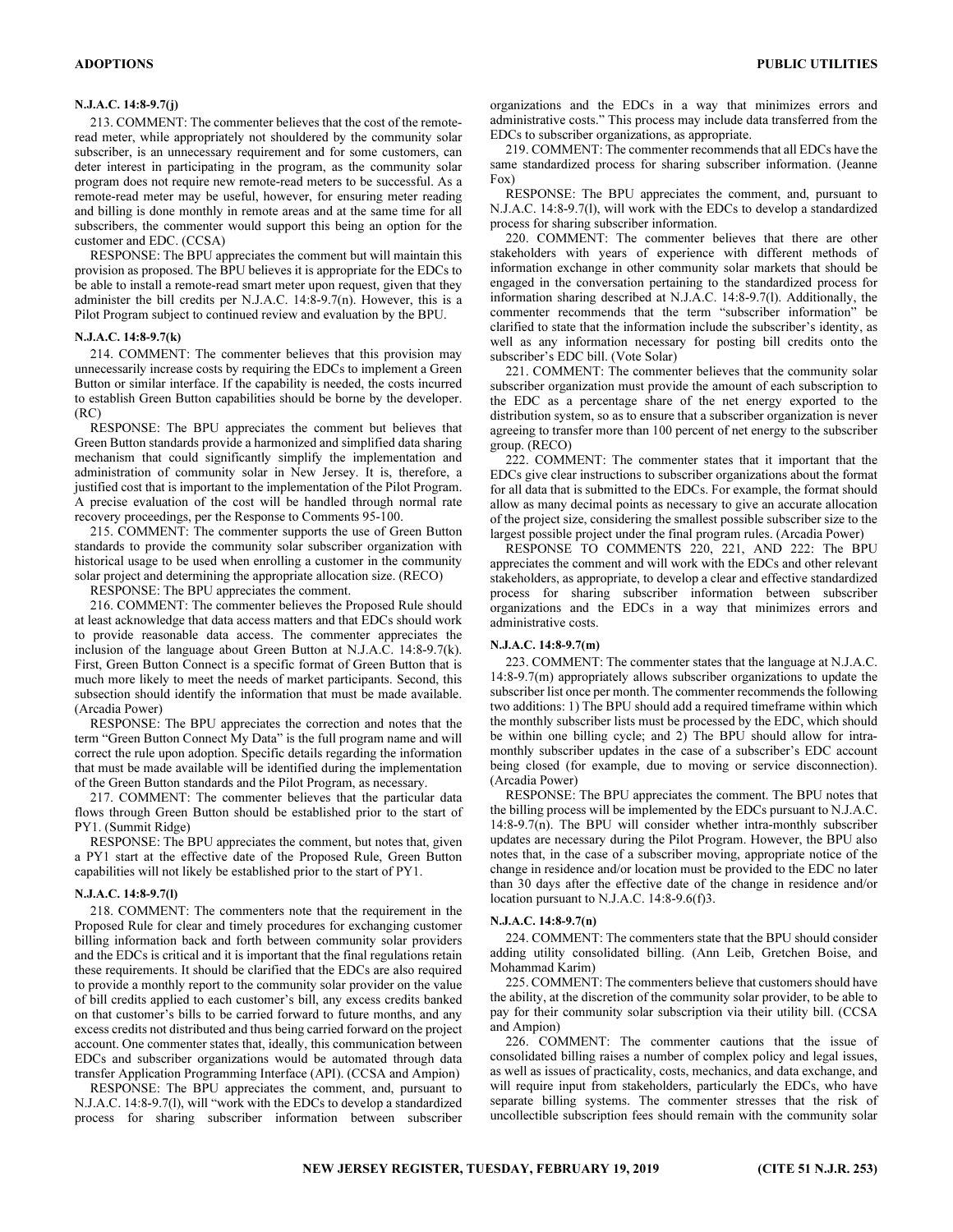project and the subscriber organization and the risk should not be borne by the EDCs and non-participating ratepayers. The concept of purchasing receivables introduces a new set of policy and legal complexities that are not appropriate for a pilot or even longer-term program. To be cost effective, the Pilot Program should provide some flexibility, recognizing that each EDC has its own distribution and billing systems. Moreover, given the commenter's unique situation of operating under both PJM and New York Independent System Operator (NYISO), the rulemaking, as adopted, should be structured to accommodate differences between the transmission organizations' rules to avoid unintended consequences. (RECO)

227. COMMENT: The commenters state that the BPU should adopt utility consolidated billing for community solar subscribers, along with purchase of receivables. One commenter believes it is critical for the success of the Pilot Program, and particularly the success of the LMI project target, that subscriber organizations be allowed to participate in utility consolidated billing and purchase of receivables for customers' subscription costs. One commenter adds that, if not consolidated billing, the BPU should consider a similar on-bill finance/recovery strategy to help mitigate payment barriers for participating low-income customers. One commenter notes that issuing another bill to a subscribing customer can become confusing and serve as a barrier to participation. One commenter notes that consolidated billing with purchase of receivables would not create an additional cost to ratepayers, as it would not increase or decrease uncollectables. (Vote Solar, GRID, NJLCV, Borrego Solar Systems, Food & Water Watch, Cypress Creek Renewables, and All-Stage Ventures)

228. COMMENT: The commenter states that it is essential that all billing functions be done at the EDC level. Consolidated billing would remove the need for any additional education needed for offtakers, which, in the case of LMI participants, should lower the cost of their electricity. An unintended consequence of consolidated billing will arise when an LMI offtaker only pays a portion of their bill in order to maintain an account in good standing. There will need to be an agreement with the EDC to determine how much of that partial payment will come to the community solar provider even if the partial payment only satisfies the natural gas portion of the EDC consolidated bill. (Cap Solar)

229. COMMENT: The commenter doesn't believe that serving a significant number of residential LMI subscribers is realistic, unless the Pilot Program makes it very easy to identify qualified LMI subscribers and sign them up for a utility-provided on-bill repayment option. (US Solar)

RESPONSE TO COMMENTS 224 THROUGH 229: The BPU appreciates all the comments in these important areas. The BPU believes that consolidated billing is a suggestion deserving further exploration, in order to adequately assess the potential benefits and costs of implementing such billing processes. Accordingly, the BPU has directed its staff to explore the option of consolidated billing for the Pilot Program and encourages further discussion on this important matter.

230. COMMENT: The commenter believes that the calculation of the subscriber's credit should be by means of a volumetric credit at the subscriber's rate. Because community solar is intended to allow more customers to enjoy the benefits of solar energy when a viable rooftop is not available, the subscriber should receive a net metering credit calculated as if the subscriber had a net meter on its premises. (RECO)

231. COMMENT: The commenter believes that the EDCs must retain the option of crediting participants on a dollar basis based on each participant's share of the project's monthly kWh and each participant's corresponding rate class. (PSE&G)

RESPONSE TO COMMENTS 230 AND 231: The BPU appreciates the comments and notes that the EDCs have the option to apply a dollar credit and/or a kWh credit, under the conditions set forth at N.J.A.C. 14:8- 9.7(n).

232. COMMENT: The commenter asks the BPU to clarify whether EDCs choosing a dollar credit or a kWh credit is due to the different EDC billing processes and that it doesn't impact customers differently. (Jeanne Fox)

RESPONSE: The BPU appreciates the comment. The option between a dollar credit and/or a kWh credit provided at N.J.A.C. 14:8-9.7(n) recognizes that EDC billing processes may vary. The BPU does not anticipate this decision will have a significant impact on subscribers.

233. COMMENT: The commenter states that, from a subscriber perspective, a dollar credit is preferable, if by dollar credit it is meant that a published dollar per kWh credit is used for all kWh allocated for the month. The selection of dollar credits or kWh credits by each EDC should be established prior to the start of PY1. While not a necessary part of the language in the Proposed Rule, EDCs should be required to provide proforma calculations of the credit rate including all billing determinants prior to the start of PY1. Additionally, the BPU should establish a process by which subscriber organizations can bill subscribers for bill credits in advance of when they are applied to the bill. This will reduce potential revenue disruptions due to subscriber non-payment and enhance the financeability of community solar projects. By providing sufficient data access to subscriber organizations, this can be implemented while avoiding overreaches that undermine consumer protection. (Summit Ridge)

234. COMMENT: The commenters believe that the BPU should mandate a dollar-denominated subscriber credit. One commenter believes that the credit is not necessarily the volumetric rate in the customer's particular rate schedule, and that monetary bill credits are easier to administer and do not create accounting problems between the EDCs and retail suppliers. One commenter believes that a dollar-denominated bill credit is both financeable and appealing to residential subscribers. The alternative kWh-denominated approach is inferior, because that makes it much harder for the subscriber to accurately estimate the financial benefit under the subscription agreement. One commenter encourages the BPU to consider the question of monetary versus volumetric crediting in the context of a third-party supplier. (CCSA, US Solar, Ampion, and Cypress Creek Renewables)

RESPONSE TO COMMENTS 233 AND 234: The BPU appreciates the comments, but believes that the language at N.J.A.C. 14:8-9.7(n), which leaves the determination of a volumetric or monetary credit to the EDCs is appropriate. Further understanding of which bill credit allocation method is preferable will likely come from data in the Pilot Program.

235. COMMENT: The commenter states that the subscriber's bill credits should be allocated once every billing cycle, and no later than the billing cycle immediately following when the solar energy was generated. (Arcadia Power)

RESPONSE: The BPU appreciates the comment. The BPU notes that the billing process will be implemented by the EDCs pursuant to N.J.A.C. 14:8-9.7(n). The BPU will consider whether intra-monthly subscriber updates are necessary during the Pilot Program. However, the BPU also notes that, in the case of a subscriber moving, appropriate notice of the change in residence and/or location must be provided to the EDC no later than 30 days after the effective date of the change in residence and/or location pursuant to N.J.A.C. 14:8-9.6(f)3.

236. COMMENT: The commenter believes that the BPU should encourage the EDCs to automate as many processes related to community solar as possible. Manual processes are slower and more prone to errors than automated processes. (Arcadia Power)

237. COMMENT: The commenter believes that the EDCs should file plans to automate billing and data exchange. By statute, community solar is going to be a component of the solar marketplace in New Jersey going forward and, therefore, there is no reason for the EDCs to delay establishing automation. (CCSA)

RESPONSE TO COMMENTS 236 AND 237: The BPU recognizes that automated processes may present certain advantages, but does it not believe it is necessary or prudent to pursue within the context of a Pilot Program.

238. COMMENT: The commenter states that there should be continued dialogue among the BPU, EDCs, and other stakeholders to determine the most logical, efficient, and cost-effective mechanics regarding the metering, billing system upgrades, reporting, and billing of the projects. (PSE&G)

RESPONSE: The BPU appreciates the comment, believes that ensuring accurate and efficient bill crediting is an important element of community solar, and welcomes further discussion on this matter.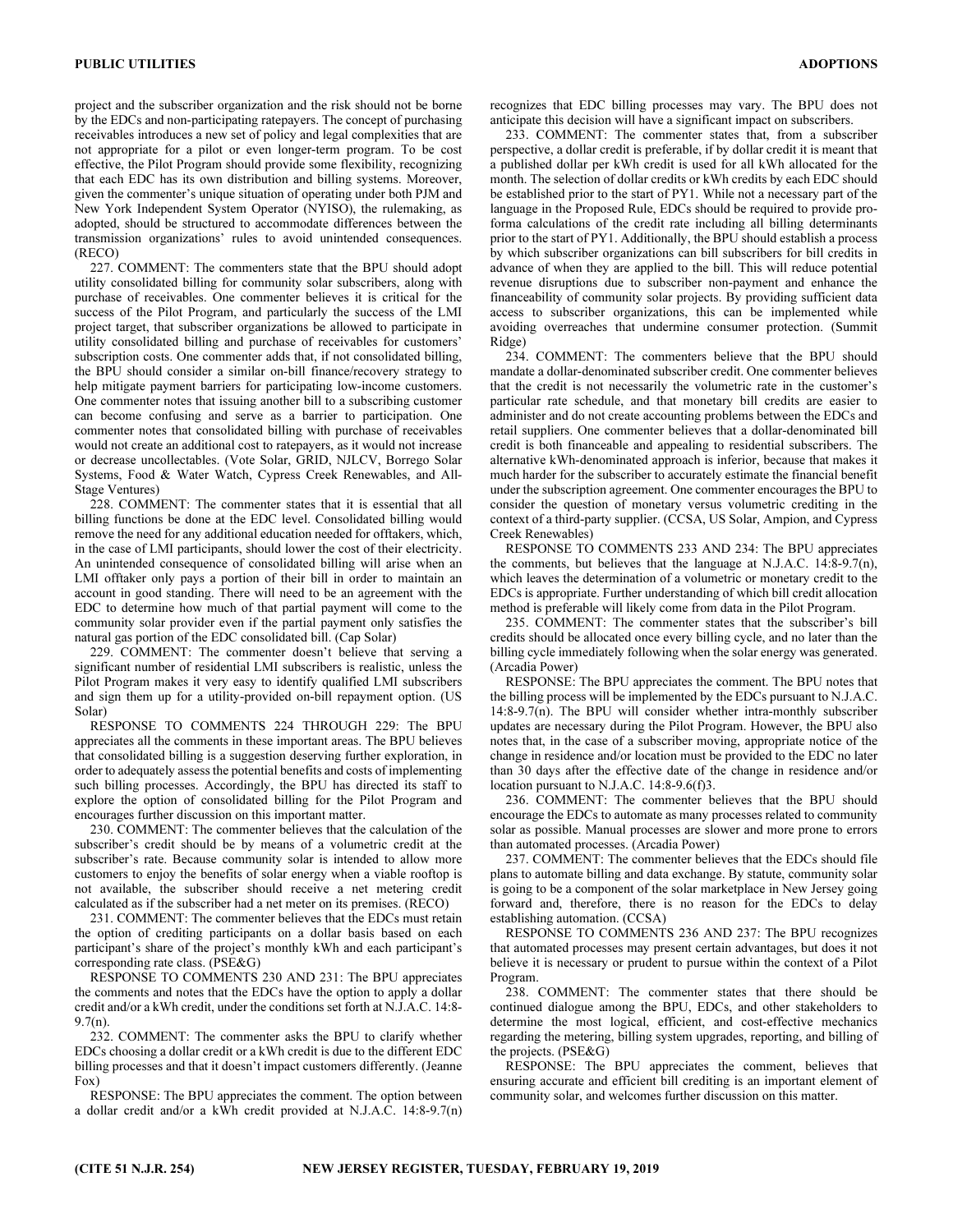## N.J.A.C. 14:8-9.7(q)

239. COMMENT: The commenter states that community solar projects in program years 1, 2, and 3 should be pre-qualified to generate SRECs as distribution grid-connected generators, so as to enable the success of the program and prevent market disruption, particularly given that, following closure of the SREC program, there is likely to be a multi-year lag before an SREC successor program is launched. (Summit Ridge)

RESPONSE: The BPU is not currently considering an SREC prequalification for community solar projects in the Pilot Program. However, pursuant to N.J.A.C. 14:8-9.7(q), community solar projects will be eligible to apply to receive SRECs or to a successor to the SREC program.

240. COMMENT: The commenter states that a project's qualification for SRECs is crucial to the success of the Pilot Program, and the parallel process underway in New Jersey to reform the SREC program is injecting uncertainty into the market and could undermine the program's success. To mitigate this risk, the full size of the Pilot Program should be carved out of the existing or any successor SREC program so that any project that qualifies for the Pilot Program will be eligible for SRECs. Alternatively, pre-qualification could be limited to those projects that allocate at least 75 percent of their credits to residential subscribers, thus rewarding subscriber organizations whose projects will have the highest positive impacts on New Jersey ratepayers. (Summit Ridge)

RESPONSE: The BPU is not currently considering an SREC prequalification for community solar projects in the Pilot Program. However, pursuant to N.J.A.C. 14:8-9.7(q), community solar projects will be eligible to apply to receive SRECs or to successor to the SREC program. The BPU appreciates continued dialogue on this issue.

241. COMMENT: The commenters note that the current uncertainty surrounding the SREC program is problematic for developers and investors who need to know exactly what the opportunity is for revenue. (Clean Energy Collective and Solar Landscape)

RESPONSE: The BPU appreciates the comment and encourages stakeholders to remain engaged in the Solar Transition proceedings.

242. COMMENT: The commenter asks the BPU to clarify the "onetime election" for SRECs or Class I Renewable Energy Certificates (Class I RECs), and how this will be impacted by the expected changes in the current SREC program. (Jeanne Fox)

RESPONSE: The BPU refers the commenter to N.J.A.C. 14:8-9.7(q), by which community solar projects are "eligible to apply, via a one-time election prior to the delivery of any energy from the facility, for SRECs or Class I RECs, as applicable, or to any subsequent revision to the solar compensation mechanisms as determined by the Board pursuant to the Clean Energy Act." The "one-time election" at N.J.A.C. 14:8-9.7(q) leaves the choice of applying to receive SRECs or Class I RECs to the community solar project owner, based on the owner's preference and project considerations. Community solar will be a consideration in the Solar Transition, which is addressed in a separate proceeding.

## N.J.A.C. 14:8-9.7(s)

243. COMMENT: The commenters state that LMI households will not be able to subscribe unless their bills are lowered, and a believable case is made that their bills will be smaller. Making sure that the bills are lower may require subsidies, especially in the short-term. One commenter suggests that the BPU could dedicate a portion of the SBC funds to this purpose and encourage municipalities to partner with developers to develop community solar projects. (UU Faith Action NJ and Vote Solar)

RESPONSE: The BPU appreciates the concern expressed in this comment and believes that LMI projects should demonstrate benefits to LMI households. Based on the experiences and data from the Pilot Program, the BPU may consider additional subsidies to support LMI projects and municipal engagement, potentially funded in part or in whole through SBC funds.

244. COMMENT: The commenter encourages the BPU to explore programs, should it have the authority, such as a loan loss reserve or other credit enhancements to facilitate the financing of LMI projects. The BPU could also encourage the pursuit of such programs through the Economic Development Authority (EDA), including through the investment of Regional Greenhouse Gas Investment (RGGI) allocated to EDA. (Vote Solar)

245. COMMENT: The commenter disagrees with N.J.A.C. 14:8- 9.7(s). There should be no incentives or adders for specific types of projects. In addition, as written, this appears to give the BPU unlimited discretion to implement additional incentives, with no criteria to guide the BPU in the exercise of its discretion. As noted by the commenters in comments submitted pertaining to N.J.A.C. 14:8-9.4(a), (b), and (e), the Pilot Program should be limited in size and focused on LMI subscribers and EJ communities. Based on this recommendation, there would be no need for special incentives for these types of projects. In addition, rather than using additional incentives or adders, the BPU should allow competitive forces to determine the costs of projects with the relevant characteristics. (RC)

246. COMMENT: The commenter states that municipalities are structurally disadvantaged when it comes to solar financing, and it is hard for municipalities to raise the capital to install solar. If they lease, they receive lower value compared to ownership, so New Jersey taxpayers pay more for their taxes as municipalities pay more for their electricity than they need to. For community solar to be widely adopted, municipalities need access to capital on taxpayer-favorable rates. Municipalities should be able to receive incentives equivalent to those that are available via the tax system for residential and commercial customers. (Howard Lee)

247. COMMENT: The commenter states that, because municipalities must always put solar projects out to tender and must always go for the lowest bid, it is hard to get many solar companies interested in the business. This is because the lowest bid will tend to have cheap panels of a lower quality/efficiency/reliability. For community solar to deliver value to taxpayers, a quality standard for municipal and community solar equipment should be instituted and revised every year. Municipalities should not be required to accept bids that are based on equipment below the quality threshold. (Howard Lee)

248. COMMENT: The commenter endorses additional incentives and respectfully suggests that such financial incentives recognize those solar projects located on Superfund sites and those that exceed the minimum target LMI subscriber participation of 40 percent of project generated solar energy. (Lloyd Levenson)

249. COMMENT: The commenters believe that the BPU must create additional incentives and/or other mechanisms to ensure that LMI projects are financeable, create jobs in underserved communities, and provide savings to reduce LMI subscriber energy burdens. As proposed, N.J.A.C. 14:8-9.7(s) is insufficient to ensure that participating LMI subscribers will experience a level of savings that is likely needed to entice them to enroll. Incentives could come from the State's interim SREC program in the form of adders or multipliers, from an upfront incentive from the State's Clean Energy Program, or from partnerships with other State agencies. Incentives should be differentiated between LMI affordable housing, and LMI residential customers, recognizing that LMI residential customers face the highest financial barriers to participation. Incentives should be structured to enable deep energy cost savings for LMI customers, allowing them to reduce their energy burden significantly. One commenter suggests structuring incentives with a minimum 50 percent savings target. (Vote Solar, Turning Point Energy, and Clean Energy Collective)

250. COMMENT: The commenter recommends that the BPU establish and announce any applicable incentives in advance of the start of the PY1. The BPU should consider additional incentives that encourage development of solar projects on brownfields and landfills. (Summit Ridge)

251. COMMENT: The commenters believe that the BPU should adopt incentives to support LMI customer participation and benefit in projects and ensure LMI projects are financeable, maximize customer benefit through energy savings, and jumpstart the LMI solar market segment. Incentives should be differentiated between LMI affordable housing and LMI residential customers, recognizing that LMI residential customers face the highest financial barriers to participation. Incentives should be structured to enable deep energy cost savings for LMI customers. SREC factors should be differentiated to support LMI affordable housing and LMI residential customer participation in projects. The SREC program should also offer higher incentives for projects controlled by or otherwise directly benefiting EJ communities. The Clean Energy Program and RGGI investments are also potential funding sources for incentives. The EDA should be encouraged to develop green bank financing mechanisms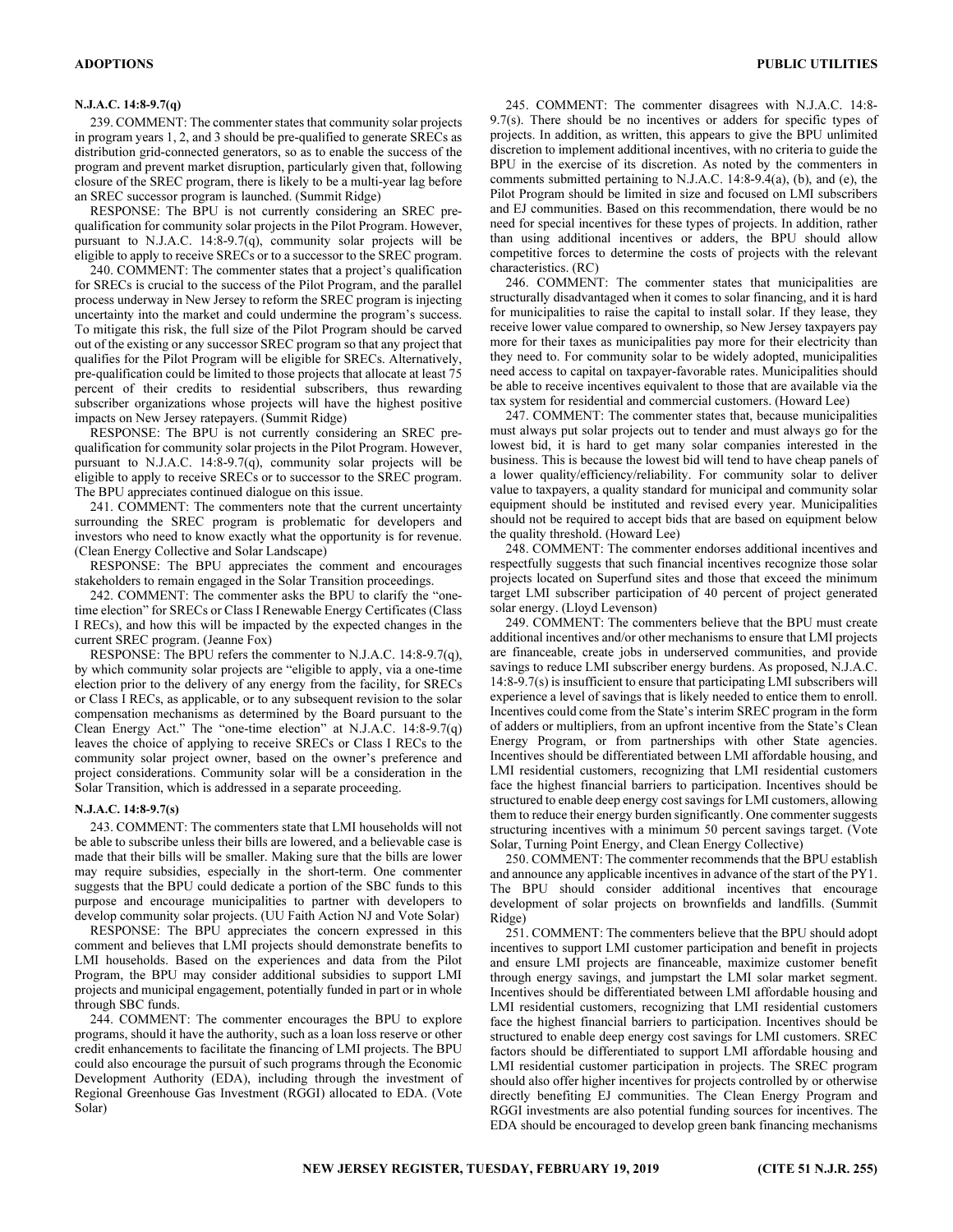to support low-income and affordable housing inclusion in projects. The BPU should work to align State EE, LIHEAP, and WAP programs and investments to support inclusion of solar, which can be an impactful strategy to provide long-term energy burden reduction for low-income customers through an approach that integrates solar into weatherization and efficiency services. (GRID and Vote Solar)

252. COMMENT: The commenter states that the BPU should highly consider leveraging funds from the Clean Energy Fund to increase LMI solar participation through targeted activities in the next three years and has recently approved allocations to do so. Other incentives like per watt incentives for LMI participation benchmarks could encourage investment. (NJLCV)

253. COMMENT: The commenters recommend integrating community solar with EE and energy assistance programs, such as LIHEAP. This could be taken a step further by tying community distributed generation to redevelopment projects and consider electric vehicle (EV) charging infrastructure and more inclusive EE programs funded by the Clean Energy Fund that provide weatherization services and rebates of energy efficient appliances. (NJLCV and Sierra Club)

254. COMMENT: The commenter believes that the BPU should consider providing incentives to LMI residents, particularly low-income residents, to join the program. This could be in the form of some type of monetary incentive to individuals and co-benefits to communities and their residents. (NJEJA)

255. COMMENT: The commenters encourage the BPU to explore targeted incentives to meet the policy goals of the Clean Energy Act, particularly to support LMI project development, job creation, customer savings, and any other policy goals, such as ownership by or siting in EJ communities, as long as these communities are involved in the decisionmaking process. Incentives should be structured to ensure that project developers may overcome financing barriers for LMI projects and offer LMI customers a significant economic savings to motivate them to participate at scale, and ensure their long-term benefit through participation in the Pilot Program. Incentives could either come initially from the State's interim SREC program in the form of adders or multipliers or an incentive from the State's Clean Energy Program. (Vote Solar and Cypress Creek Renewables)

256. COMMENT: The commenter states that the BPU could work to align State EE, LIHEAP, and WAP programs and investments to support inclusion of community solar, which can be an impactful strategy to provide long-term energy burden reduction through an approach that integrates solar into weatherization services. (Vote Solar)

RESPONSE TO COMMENTS 244 THROUGH 256: The BPU appreciates the comments and may consider a variety of potential measures to further incentivize community solar, particularly for LMI households. The BPU welcomes continued dialogue on this important issue during the Pilot Program and the development of the permanent program. However, the BPU has not yet determined what additional incentives, if any, may be necessary to support the development of community solar in New Jersey. In deciding upon potential additional incentives, the BPU would consider available data on community solar, both from the Pilot Program and from other relevant State examples, and the benefits and costs to ratepayers. Further, the BPU may consider ways in which to support municipalities wishing to participate in the Pilot Program, however, the BPU does not have jurisdiction over municipal bidding laws and regulations.

257. COMMENT: The commenter states that the benefits from incentives provided to a particular project or class of projects should be weighed against the costs that will be borne by non-participating customers. Any additional incentives, whether for EJ or low-income communities, that are paid to a project should be included in the cost cap placed on all Class I RECs under the Clean Energy Act. In addition, any analysis of the need for additional incentives must include the revenues received by the project from all sources, including subscription fees, the annual cash out, SREC or Class I REC revenues, and any other revenues received, such as those for capacity and ancillary services from PJM or NYISO. (RECO)

RESPONSE: As stated in the Response to Comment 21, the BPU's Economic Impact statement for this rulemaking states that "the proposed credit and annual capacity set forth in this subchapter are within the scope of the existing solar Renewable Portfolio Standard (RPS). The majority of these costs and impacts have already been accounted for in previous rulemaking proceedings." (N.J.A.C. 14:8-9) Community solar is a program designed for customers who cannot install solar on their property; customers who are able to install solar on their property would be able to net meter their systems at the full retail rate. While the Pilot Program is not net metering, it falls under the scope of the existing RPS. The Pilot Program bill credit is set at retail rate, minus non-bypassable charges (N.J.A.C. 14:8-9.7(a)), a cost structure that will have a lower cost impact to ratepayers.

Any additional incremental costs associated with the implementation of the Pilot Program, for which the EDCs receive full cost recovery pursuant to the Clean Energy Act, will be quantified and fully reviewed under a true-up rate filing. Additionally, the BPU notes that, while there is an added administrative cost to the EDCs to implement the Pilot Program, some of those administrative costs may have been developed under other existing solar programs (such as, but not limited to, the EDC solar programs and remote or aggregated net metering requirements set forth at N.J.S.A. 48:3-87(e)). Any additional incremental incentives for community solar pursuant to N.J.A.C. 14:8-9.7(s) have not yet been determined, and, therefore, would not be appropriate to quantify at this time. Additionally, while the BPU is committed to implementing an SREC transition pursuant to the Clean Energy Act, including the cost cap, the transition is being addressed in a separate proceeding (see the New Jersey Solar Transition Staff Straw Proposal published December 26, 2018). Finally, the BPU intends to ensure the publication of a report regarding the community solar cost modeling that was conducted prior to the drafting of the Proposed Rule, so as to provide additional transparency into the policy assumptions used.

258. COMMENT: The commenter believes that community-based non-profit organizations that are already familiar with the State energy assistance programs should lead the way for reworking existing incentives. In this manner, ratepayer subsidy would not have to necessarily rise to meet the challenge of incentives, and strategies could be implemented to make incentives revenue-neutral. Funds from RGGI, NJ Clean Energy Program, EDA, LIHEAP, Weatherization Assistance (WAP), Comfort Partners, Universal Service Fund, and Lifeline should be accessed to create revenue-neutral incentives, reserves, and guarantees, so that the lowest end LMI customers can participate in the program. Applicants should be encouraged to provide strategies to show how they would maximize the impact of any dollars potentially redeployed from any of the above, existing programs. (Cap Solar)

RESPONSE: The BPU is considering a range of potential means to further incentivize or support community solar, including potential relationships with the programs and entities cited referred to by the commenter. The BPU welcomes further discussion of how communitybased non-profit organizations may be able to assist in this process over the course of the Pilot Program.

259. COMMENT: The commenter strongly supports allowing the BPU to create additional incentives during the Pilot Program and suggests a modification that specifically allows the BPU to also delete or modify incentives as well. (Jeanne Fox)

RESPONSE: The provision established at N.J.A.C. 14:8-9.7(s) that "the Board may decide to create one or more additional incentive(s) paid and/or credited to community solar developers for specific types of projects ..." implies that the BPU would also be able to modify or eliminate any incentives created under this subsection.

260. COMMENT: The commenter encourages the BPU to fund community-based organizations who are already providing services to LMI households, such as organizations who are coordinating EE work, in order to assist with customer enrollment. (Vote Solar)

RESPONSE: The BPU is exploring ways in which to partner with community-based organizations to facilitate development of community solar; however, the BPU is not proposing specific funding for community solar customer acquisition by community-based organizations at this time.

261. COMMENT: The commenter encourages the BPU to turn to experts who already service the LMI community who understand the subsidy programs provided to these particular customers, such as community-based non-profit organizations who are already familiar with the State energy assistance programs. The commenter believes that there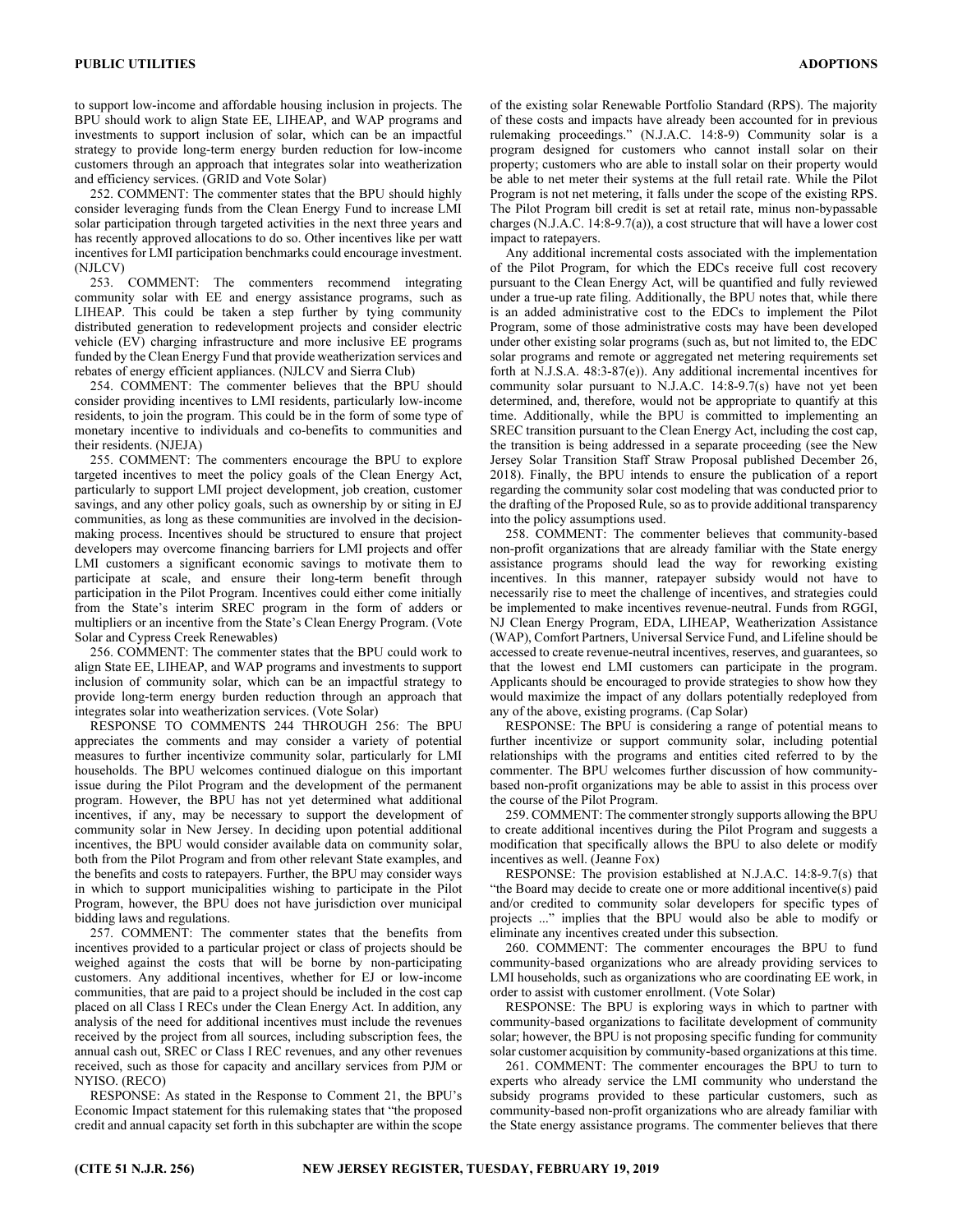are existing programs/incentives that can be reoriented to the LMI developer that can be revenue neutral under existing State- and BPUfunding. The commenter believes that priority for all public incentives should be weighed against the benefit of the public. This includes, but is not limited to, solar developers who are the following: currently work with the LMI community; understand Federal, State, and local programs for the LMI community; have a formal partnership with community agencies who service LMI families through the State programs; provides multiple services to the LMI community, so that community solar can be a touch point for other beneficial services; and demonstrate a plan to assist LMI customers in the event of a lapse of payment. (Cap Solar)

262. COMMENT: The commenters ask the BPU to consider funding community-based organizations to outreach to low-income communities about the program. (Ann Leib, Gretchen Boise, and Mohammad Karim)

RESPONSE TO COMMENTS 261 AND 262: The BPU is exploring ways in which to partner with community-based organizations to facilitate development of community solar; however, the BPU is not currently proposing specific funding for community-based organizations.

263. COMMENT: The commenter states that people of modest incomes should receive a 50 percent reduction on their electric bills. The BPU should use funds from the SBC. There should be a percentage carve out from the current SREC program for community solar in case the SREC solar market crashes. This will prevent the community solar program from crashing. (Sierra Club)

RESPONSE: The BPU notes that the Clean Energy Act does not require the BPU to guarantee any particular level of savings for subscribers. The BPU may consider whether to use funds from the SBC to further incentivize community solar. Please see the Response to Comment 242 regarding the SREC program.

264. COMMENT: The commenter states that participation in the Pilot Program should not limit or preclude participation in other programs being developed by the BPU, including the new SREC program and remote net metering. It should also not limit or preclude the amount of renewable energy that may be generated for on-site consumption (behindthe-meter). (Port Authority)

RESPONSE: Nothing in the Clean Energy Act precludes participation in other programs in existence or in other programs that may be developed by the BPU, except to the extent that it is prohibited in the rules of other BPU programs. The BPU would examine such situations on a case-bycase basis.

265. COMMENT: The commenter believes community solar is very important and has multiple benefits for municipalities; however, there may be some issues that would be hard for them to overcome: 1) The SREC term should remain 15 years verses 10 for governmental organizations and nonprofits. This is the most important element since SRECs represent at least 80 percent of the income in a solar project, dramatically affecting the financing; 2) The relief sought is limited to municipally owned projects, as well as schools and hospitals involved in community solar since they more directly benefit the taxpayers in a community; 3) Waive any escrow requirement for the above captioned uses; 4) Change the requirement for starting a project until such time as the necessary State or local authority has granted the necessary permits and/or approvals required for the project; 5) Eliminate any wheeling fees for the above-captioned uses imposed by the serving EDC. (Synnergy)

RESPONSE: The BPU appreciates the comment but notes that the discussion of the SREC term is outside the scope of this rulemaking. No escrow requirements have currently been established for community solar (see the Response to Comments 66 and 67). The BPU is not currently considering waiving the project construction milestones set forth at N.J.A.C. 14:8-9.3(c)7 and 8. As to what is commonly known in the electric utility business as "wheeling fees," the Clean Energy Act is silent on this issue.

## N.J.A.C. 14:8-9.7(t)

266. COMMENT: The commenter states that, prior to allowing storage to participate in the Community Solar Pilot Program, additional provisions for the installation of storage, including those involving metering, compensation, and interconnection standards, should be developed as part of technical and policy working groups. For example, rules must be developed that do not permit the compensation of energy discharged by a battery into the grid that was charged by energy from the grid. Any rules that allow for storage to be paired with solar must require that the aggregate nameplate capacity of all technologies in a project continues to comply with the five MW per project cap. (RECO)

267. COMMENT: The commenter believes that this subsection of the Proposed Rule should be removed. The commenter suggests that the BPU complete the analysis and report on energy storage, as required by the Clean Energy Act, prior to any consideration of adding storage as a component of the Pilot Program. (JCP&L)

RESPONSE TO COMMENTS 266 AND 267: The BPU notes that the provision set forth at N.J.A.C. 14:8-9.7(t) does not set any conditions to the inclusion of storage. It merely ensures the potential for pairing community solar with storage. The BPU looks forward to an ongoing dialogue about storage throughout the implementation of the Pilot Program.

268. COMMENT: The commenter supports the provision, so that energy storage may be a part of a project and hopes that, in the future, community solar and storage will routinely be interconnected with a number of them being included in community micro-grids. (Jeanne Fox)

RESPONSE: The BPU appreciates the comments and welcomes additional discussion based on specific project proposals.

## N.J.A.C. 14:8-9.8 Low- and Moderate-Income Provisions

269. COMMENT: The commenters comment on the importance of dialogue with LMI communities. One commenter states that it is not clear whether this rulemaking reflects input from communities with LMI consumers, and that the provisions do not include suggestions offered by community representatives in the stakeholder process conducted by the BPU before this Proposed Rule was published for comment. The Proposed Rule should include provisions for projects developed in collaboration with target communities, as it is important to meet the needs of the communities, not the developers. One commenter invites the BPU to come to the communities and present community solar. One commenter specifically states the need for strong education throughout the Pilot Program, particularly for LMI communities. (RC and Green Faith)

RESPONSE: The BPU has carefully considered comments submitted throughout the public consultation process for the Pilot Program. The BPU welcomes continued discussions with stakeholders throughout the development and implementation of the Pilot Program.

270. COMMENT: The commenter supports the BPU's initiative to create a 40 percent set aside for the LMI community, but is concerned about the depth of understanding that retail solar developers have regarding the needs of the actual families within this market segment, beyond their requirement for participation in this Pilot Program. (Cap Solar)

RESPONSE: The BPU appreciates those developers who engage in outreach and education of the LMI community to understand their needs and craft appropriate projects. The BPU will monitor the Pilot Program and encourages further discussion of specific concerns.

271. COMMENT: The commenter strongly believes that the BPU's solar program and investments should drive benefits primarily to New Jersey's low-income and EJ communities, including through job creation and entrepreneurship opportunities. The BPU should center the voices of New Jersey's low-income and EJ communities in community solar program development and policy making. The BPU could also pursue the creation of an equity or EJ advisory committee such as utility commissions in other states have adopted, including direct representation by EJ communities, which could develop an equity or EJ framework to guide policy decisions. (GRID)

RESPONSE: The BPU appreciates the comment and welcomes further discussion regarding the creation of an equity or EJ advisory committee.

272. COMMENT: The commenter is aligned with the State and many stakeholders that want to see the LMI portion of the Pilot Program to be a national model that ensures significant benefits are passed along to the LMI participants. The more cost-effective, lower risk path forward would be to allow EDCs to leverage their existing relationships with customers currently underserved in this market to develop and own LMI projects. The commenter welcomes partnering with the BPU, the State, cities and municipalities, and other stakeholders to design community solar programs for these customers to help them achieve demonstrable savings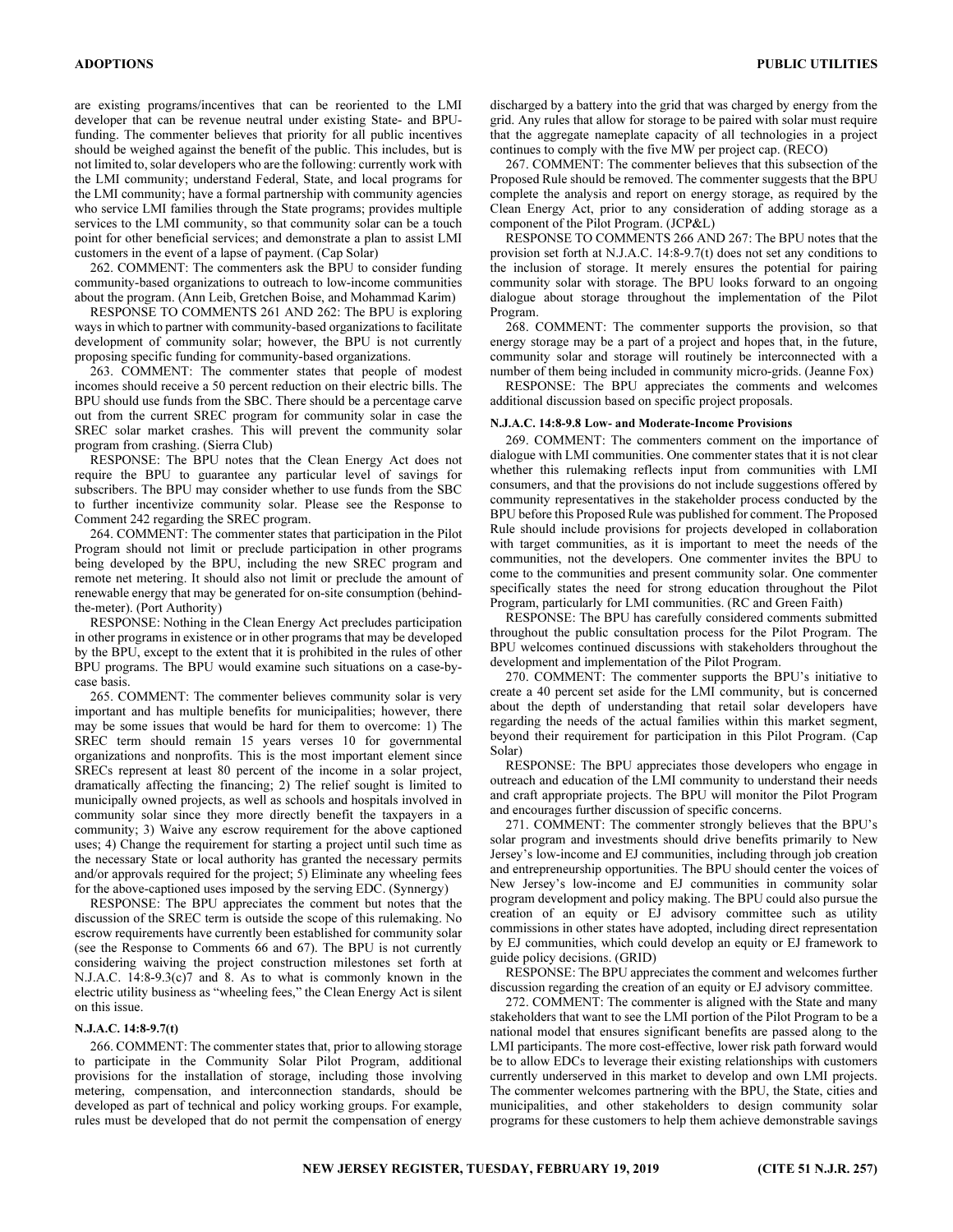savings to LMI customers. (PSE&G) RESPONSE: As noted in the Response to Comment 84, the BPU welcomes further discussion regarding the role of the EDCs in community solar in the permanent program, particularly with respect to promoting participation and benefits for LMI households.

273. COMMENT: The commenter believes that the development of solar projects is a grand opportunity to create jobs and provide job training in a new industry. Minority entrepreneurs should be encouraged to develop related businesses and local educational institutions can provide training. Workers from LMI households should be involved in construction and installation of the Pilot Program. There should be training and certification programs available to the community, and such trainees should be preferred for work on the project in some capacity. An alternative to requiring that a minimum number of LMI household subscribers is to define an LMI project as one in which ownership is in an LMI community or at least 20 percent of the workers on the project are from LMI households. This could provide a great benefit to LMI communities, particularly if the jobs pay well and are permanent, at least as much as providing lower bills through community solar and would not require that ratepayers or tax dollars subsidize lower bills for LMI households. (UU Faith Action NJ)

RESPONSE: The BPU appreciates the thoughtful comment and welcomes additional discussion regarding job creation and job training through the Pilot Program. The BPU notes that it is working with relevant State agencies to explore how the job training can be integrated into the Pilot Program. The BPU has not modified the definition of an LMI project as provided for in N.J.A.C. 14:8-9.8(b).

## N.J.A.C. 14:8-9.8(a)

274. COMMENT: The commenter requests that master-metered buildings also be allowed to qualify as an LMI subscriber. (Ampion)

RESPONSE: The BPU appreciates the comment but does not believe it is appropriate for master-metered buildings to qualify as an LMI subscriber under N.J.A.C. 14:8-9.8(a) as master-metered buildings do not necessarily serve or house LMI households.

## N.J.A.C. 14:8-9.8(a)1

275. COMMENT: The commenter believes that N.J.A.C. 14:8-9.8(a)1 should be revised to refer more completely to the expanded definitions developed for N.J.A.C. 14:8-9.2. The proposed new language would state: "A low-income household or a moderate-income household as defined in 14:8-9.2." (Summit Ridge)

RESPONSE: The BPU appreciates the comment; however, the OAL standard for rulemaking does not allow for a cross-reference to a definitions section that, by its own terms, already applies. The BPU does agree to delete "residential" and the duplicative language from N.J.A.C. 14:8-9.2 of "determined by annual adjusted HUD income limits."

## N.J.A.C. 14:8-9.8(a)2

276. COMMENT: The commenter supports the BPU's inclusion of affordable housing as qualifying LMI community solar subscribers. The commenter also recommends a requirement of a minimum amount of net metering or bill credit benefits for participating affordable housing properties, as well as LMI residential customers. The BPU may wish to look into the Solar on Multifamily Affordable Housing Program in CA as a model for requiring demonstration of benefit pass through consolidated billing for the Pilot Program. The BPU should allow flexibility for the demonstration of pass through benefits for affordable housing providers, because it is not always possible to pass community solar-related savings directly on to tenants. For example, in HUD subsidized properties, barriers including the split incentive related to utility bill subsidies, where bill savings from EE or renewable energy can be required to be returned to HUD, direct pass through benefit to can be very difficult to achieve. As such, there are cases where it may be more effective to benefit the entire housing authority through supportive services or increased solvency, for example. (GRID)

RESPONSE: The BPU appreciates the comment and will continue to explore participation of affordable housing providers to benefit LMI households. The BPU is open to discussions of specific cases, but believes it is important that residents/tenants of affordable housing receive appropriate benefits if their affordable housing provider is qualified as an LMI community solar subscriber.

277. COMMENT: The commenters agree with the BPU's desire to allow affordable housing providers to qualify as LMI community solar providers, but believes that the BPU must be more explicit regarding the benefits being passed on to residents, and how those benefits are documented. The BPU should also allow flexibility for the demonstration of benefits because it is not always possible to pass community solarrelated savings directly on to tenants. (Vote Solar, Food & Water Watch)

278. COMMENT: The commenter asks the BPU to clarify what it will consider to be "specific, substantial, identifiable, and quantifiable longterm benefits," and how these benefits will be quantified and how much of these quantifiable benefits will be required to be passed along to the affordable housing provider's residents/tenants. The commenter states that the Pilot Program rules should allow for a reasonable sharing of the project benefits, by and among the solar developer, the owner of the LMI project, and the residents/tenants at the LMI project, and that the BPU should not require that all material benefits of the project be passed through to the residents/tenants. (Pearlman & Miranda)

RESPONSE TO COMMENTS 277 AND 278: The BPU will provide additional clarity in the Application Form as to how affordable housing providers can "demonstrate in the application to the Board that they are passing along specific, substantial, identifiable, and quantifiable longterm benefits to their residents/tenants" as provided for at N.J.A.C. 14:8- 9.8(a)2.

279. COMMENT: The commenter states that subparagraph (a)2i appears redundant to subparagraph (a)2ii and can be stricken, and recommends that the affidavit be provided to the subscriber organization to be maintained consistent with all other customer qualification information. (Summit Ridge)

RESPONSE: The BPU appreciates the comment, and notes a distinction between N.J.A.C. 14:8-9.8(a)2i, in which affordable housing providers "demonstrate substantial, identifiable, and quantifiable longterm benefits to their residents/tenants," and (a)2ii, in which they sign an affidavit to commit that they "will pass along said substantial, identifiable, and quantifiable long-term benefits to their residents/tenants." The BPU is not making a change to the language of N.J.A.C. 14:8-9.8(a)2i or (a)2ii.

#### N.J.A.C. 14:8-9.8(b)

280. COMMENT: The commenters believe that the proposed 51 percent of a project requirement is not viable for project development without key supports including consolidated billing with utility purchase of receivables, the availability of financial supports, and an improved nonresidential customer bill credit based on residential retail rates. Financial supports could include SRECs for LMI customers as part of an interim SREC program to help manage the additional cost of LMI customer subscription. The BPU should use Clean Energy Program funds to offer incentives for LMI projects and/or align state EE, LIHEAP, and WAP programs and investments to support inclusion of community solar. In parallel, BPU should encourage the EDA to dedicate allocated RGGI funds to green bank financing mechanisms to support LMI inclusion in projects, and community solar workforce training opportunities. If consolidated billing with utility purchase of receivables is not implemented, then the 51 percent requirement per project needs to be reduced to a 20 percent per project requirement and other improvements will be especially important to deal with the loss of revenue expectation and higher LMI customer subscription costs. (CCSA, Borrego Solar Systems, Cypress Creek Renewables, and Turning Point Energy)

RESPONSE: The BPU appreciates the comment and refers the commenters to the responses to Comments 224 through 229 and 244 through 256.

281. COMMENT: The commenter suggests that the BPU require all community solar projects to have at least 10 percent of each project's output allocated to low-income subscribers and at least 20 percent of each projects output allocated to LMI off takers and not to create three different classes of projects as defined. This suggestion would ensure that these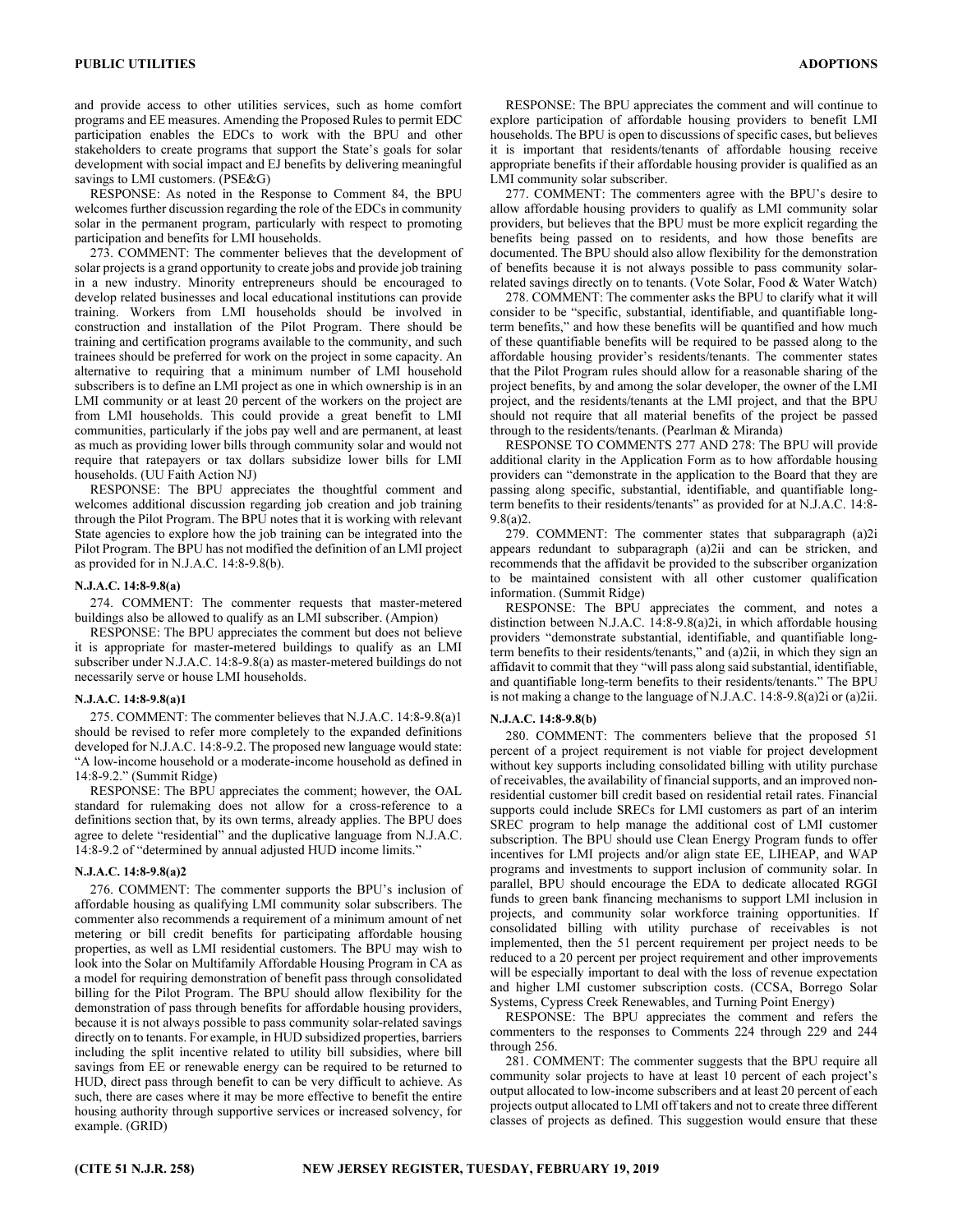classes of customers will be serviced and avoid the potential of lowincome and LMI projects not getting financed. 70 percent or less of nonlow-income and LMI off-takers for each project would ensure that the projects will get financed because of the lower likelihood of payment defaults as opposed to projects with 100 percent low-income or 51 percent or more of LMI as currently defined in the Proposed Rule. This process would also allow the BPU to increase the percentage of low-income and LMI of each project based on the results of the Pilot Program because it would enable the BPU to compare every project as opposed to just comparing the smaller number of LMI Projects and the even smaller number of low-income projects. This change would ensure that lowincome and LMI subscribers are not left out for the next three years if the low-income and LMI projects as stand-alone are not as financeable. (Flett Exchange)

282. COMMENT: The commenter strongly supports the considerable LMI provisions within the Pilot Program but expresses concerns that it will be difficult to translate into realized policy success unless there are platforms in place that incentive LMI uptake and investment from developers. Therefore, the commenter recommends considering changing the per-project carve-out for LMI households to a program-wide LMI goal. (NJLCV)

RESPONSE TO COMMENTS 281 AND 282: The BPU appreciates the comments. Based on the experience of other states in implementing community solar programs, the BPU currently believes that a programwide LMI goal (that is, an LMI requirement applied to every community solar project) is not the most effective way to support LMI participation in the New Jersey Pilot Program. Instead, the BPU believes that the definition of an LMI project, as set forth in N.J.A.C. 14:8-9.8(b) both reflects New Jersey's ambitious goals for LMI participation and allows for a variety of project models to be tested in the Pilot Program.

283. COMMENT: The commenter is not aware of any existing community solar market that requires LMI participation as high as 51 percent, and expects that such a high allocation to LMI subscribers will make projects very expensive to finance as financing partners are pricing perceived LMI payment risk into their terms. A 30 percent LMI subscriber requirement for LMI projects would accomplish the objectives of the Pilot Program without creating significant financing barriers. At 30 percent LMI, the remaining subscribers act as a sufficient buffer against any perceived payment risk. (Summit Ridge)

RESPONSE: The BPU believes that the 51 percent definition of an LMI project reflects the BPU's goals with respect to LMI participation in community solar, as it identifies an LMI project as assigning at least half (that is, a simple majority) of project capacity to LMI subscribers.

284. COMMENT: The commenter requests that the BPU refrain from increasing the LMI requirement for the Pilot Program-above the alreadychallenging 40 and 51 percent requirements in the Proposed Rule-unless, and until, the BPU has collected actual program data sufficient to support that increase in the LMI requirement. It does not object to the provision in the Proposed Rule that allows the BPU some discretion to increase the LMI requirement for future Pilot Program years, but asks that the BPU make any such decision based on actual program data, including data on the program's future success with meeting the initial LMI requirement. (US Solar)

RESPONSE: Additional increases in the LMI set-aside are not currently set forth in the Proposed Rule. However, N.J.A.C. 14:8-9.4(f) does leave to the BPU's discretion the option of a further 10 percent of annual capacity set aside for low-income projects (see also the Response to Comment 122).

285. COMMENT: The commenters support the requirement that 51 percent of an LMI project must serve LMI subscribers. However, they urge the BPU to ensure that each LMI project serves at least 10.4 percent low-income residential customers and that participation standards for LMI households be consistent with the rates of people at these income levels living in the area where a project is located. (NJEJA and Vote Solar)

RESPONSE: The BPU appreciates the comment. The BPU believes that the definition of an LMI project as set forth at N.J.A.C. 14:8-9.8(b) both reflects the goals laid out in the Clean Energy Act for LMI participation and allows for a variety of project models to be tested in the Pilot Program.

286. COMMENT: The commenter states that, in the Proposed Rule, 40 percent of capacity must be reserved for LMI projects, and to be an LMI project, a project must have 51 percent LMI subscribers. There is a temptation to divide 40 percent by two and interpret this as saying that 20 percent of the subscribers will be LMI subscribers. But this rule does not actually require that and it allows very different results. In particular, the number of LMI subscribers represented in the Pilot Program could be a much smaller percentage of the total subscribers under these rules. This could happen if each LMI project includes only a small number of households, and other projects include many. The BPU might consider a more specific requirement on the number of households represented, for example, that at least 20 percent of the subscribers served in the Pilot Program be LMI households. This could be implemented by requiring each developer to serve at least 20 percent LMI households or by any other means that the BPU can devise that does not delay implementation of community solar. (UU Faith Action NJ)

RESPONSE: The BPU believes that this comment may stem from a misinterpretation of the rule at N.J.A.C. 14:8-9.8 (b), where the 51 percent subscriptions by LMI subscribers is defined by capacity, not by number of subscribers as the commenter appears to suggest. The BPU welcomes further discussion if appropriate given this clarification.

## N.J.A.C. 14:8-9.8(c)

287. COMMENT: The commenter is concerned that the 51 percent requirement may cause difficulties because some LMI subscribers may be removed from the project before others rejoin, and suggests some additional, maybe time-based, discretion. (Jeanne Fox)

RESPONSE: The BPU appreciates the comment. The BPU notes that the language at N.J.A.C. 14:8-9.8(c) does provide some flexibility to subscriber organizations by stating that "an LMI community solar project may not accept participation by a non-LMI subscriber if doing so would cause LMI participation in the project to fall below 51 percent of project capacity.'

## N.J.A.C. 14:8-9.8(d)

288. COMMENT: The commenter states that it is important that the BPU provide as much clarity as possible regarding verification methods for LMI customers. (Nexamp)

RESPONSE: The BPU appreciates the comment and refers the commenter to the provisions at N.J.A.C. 14:8-9.8(d). The BPU welcomes further discussion if those provisions are not sufficiently clear.

## N.J.A.C. 14:8-9.8(d)1

289. COMMENT: The commenter recommends that the form and content of the affidavit in N.J.A.C. 14:8-9.8(d)1 should be determined by the BPU and provided to subscriber organizations for use in the Pilot Program, and further recommends that the affidavit be provided to the subscriber organization to be maintained consistent with all other customer qualification information. Proposed new language: "(d) The following LMI eligibility criteria shall be applied: 1. If the community solar pilot project is sited on government-owned property, and is serving LMI subscribers living on that property, the government site owner shall provide to the subscriber organization on a form approved by the Board an affidavit may provide a sworn statement that those community solar pilot project subscribers are considered LMI for the purposes of the Pilot Program." (Summit Ridge)

RESPONSE: The BPU does not currently plan to issue a form affidavit for government-owned site owners under N.J.A.C. 14:8-9.8(d)1), as the specific circumstances of projects will vary. The BPU will work with relevant subscriber organizations if questions arise regarding the substantive content of the sworn statement.

## N.J.A.C. 14:8-9.8(d)2

290. COMMENT: The commenter believes that there are ways to simplify the verification of LMI status that could significantly ease program adoption. For example, the Proposed Rule could establish that any person residing in an "environmental justice community" (or similar designation) is pre-qualified to be an LMI subscriber. This would allow project developers to easily identify pre-qualified LMI subscribers by census block group (without the need for burdensome individualized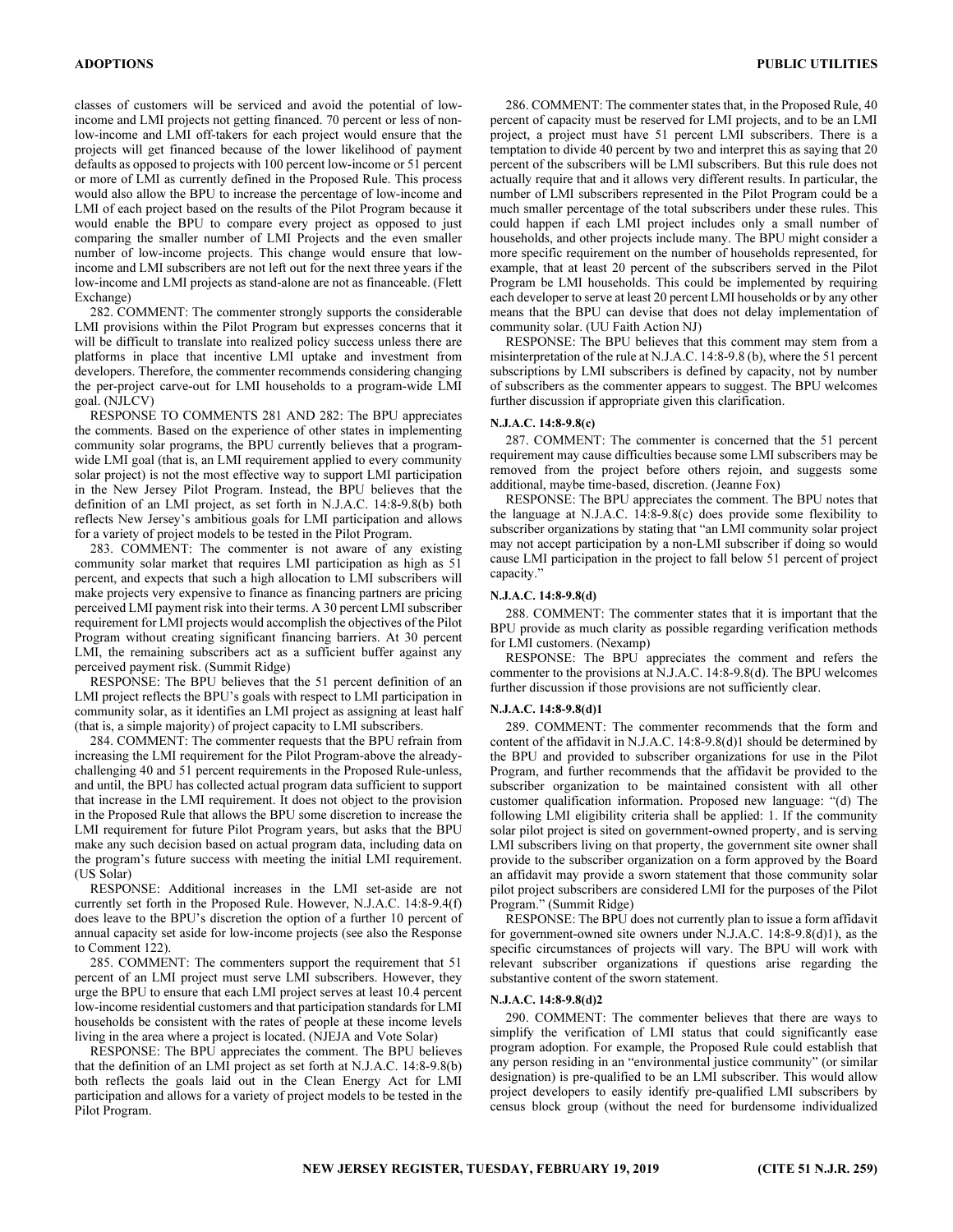verification) and market to them through direct mail, thereby speeding adoption. (US Solar)

291. COMMENT: The commenters state that, as currently written, verifying moderate income subscriber eligibility will be problematic and verifying low income customers will be overly restrictive. This additional burden comes without any additional monetary benefit for LMI subscribers for their participation in the program. At the same time, community solar providers are saddled with the responsibility not only for collecting this confidential and sensitive data, but also maintaining it in their records. Without a simpler way to verify income eligibility, and especially moderate-income eligibility, otherwise eligible customers will likely be left out of the program. Customers should be able to self-certify via an attestation of income form. One commenter notes that, if the BPU staff or the BPU find it necessary, a simple process could be created, by which a random sample of these participants' incomes are verified by a third-party. Alternatively, a third-party low-income administrator could be contracted under the program to oversee income qualification, and ensure low-income consumer protection and co-benefits, as included in states like Oregon, Illinois, and California. One commenter specifically notes that it is unrealistic for the BPU to require three years of history of tax returns. (CCSA, Flett Exchange, Summit Ridge, US Solar, Vote Solar, and George Lopez)

292. COMMENT: The commenter recommends that the BPU adopt a process for approval of additional programs, services, and organizations to qualify customers, in addition to those listed in N.J.A.C. 14:8-9.8(d)2i. The BPU should aim to allow customers to automatically qualify through existing low-income energy, housing, and other services as much as possible, to reduce administrative burden for customers and subscriber organizations. The BPU could also pursue a third-party low-income administrator under the program to oversee income qualification, ensure low-income consumer protection, and program co-benefits, as included in states like Oregon, Illinois, and California. (GRID)

293. COMMENT: The commenter suggests that at N.J.A.C. 14:8- 9.8(d)2i, it be clarified that EDCs shall provide this information to subscriber organizations as part of the utility data exchange requirements. The commenter has also recommended that the definitions of "Lowincome household" and "Moderate-income household" be expanded to include these alternate qualifiers. (Summit Ridge)

RESPONSE TO COMMENTS 290, 291, 292, AND 293: With respect to process for the individual qualification of subscribers as LMI subscribers described in N.J.A.C. 14:8-9.8(d)2, the BPU appreciates the comments. The BPU is satisfied that the proposed definitions are sufficient. The BPU may explore ways in which to simplify the qualification process while at the same time ensuring a reasonable standard for LMI qualification based on the data and experiences collected from the Pilot Program.

## N.J.A.C. 14:8-9.8(b), (c), and (d)

294. COMMENT: The commenter supports the inclusion of LMI customers in community solar projects so that this class of customers may also enjoy the benefits of renewable energy. However, the EDCs should not be required to monitor the capacity requirements imposed on projects considered LMI community solar pilot projects. Rather, the community solar subscriber organization should be responsible for monitoring and enforcing that the project meets the 51 percent requirement. This is in line with the requirement that the community solar subscriber organization must verify whether a customer is low- or moderate-income and that a project may not enroll a non-LMI customer if doing so would cause the project to fall below the 51 percent threshold. (RECO)

RESPONSE: The BPU appreciates the comment and welcomes discussion with the EDCs regarding their role in verifying the provisions in N.J.A.C. 14:8-9.8(b), (c), and (d). However, as general guidance, subscriber organizations, not the EDCs, will be expected to certify, monitor, and maintain compliance with the 51 percent definition of an LMI project.

## N.J.A.C. 14:8-9.9 Codes and Standards

## N.J.A.C. 14:8-9.9(a)

295. COMMENT: The commenter states that improvements to the interconnection process, beyond hosting capacity maps, are urgently needed. Failure to address these issues will result in significant community solar project delays and otherwise viable and exciting projects becoming economically unworkable. The interconnection process should be improved through: the availability of upfront data; maturity requirements for queue entry; timeline improvements with binding queue removal; payment structure improvements; and updated technical standards. The Pilot Program should be clearly identified to the EDCs as net-metering, so that projects proceed through the State jurisdictional interconnection process, and the BPU should open a proceeding to update the current interconnection rules in coordination with the utilities and other stakeholders. (CCSA, Cypress Creek Renewables)

296. COMMENT: The commenter asks the BPU to provide additional information regarding the interconnection process. (Nexamp)

297. COMMENT: The commenter states that the BPU should consider directing the relevant EDCs to file a readiness plan (for the expected volume and complexity of these interconnection requests), including the consideration of community-solar interconnection rules and tools that have proven successful in other states. Ideally, these would include, but not be limited to: a publicly available interconnection queue, with monthly updates; a site-specific capacity pre-screen report (providing the line voltage, transformer rating, minimum load, etc. for a potential site location) made available to the developer at a reasonable cost (for example, \$250.00); clear utility process and timelines for all interconnection steps; accurate interconnection cost estimates, with actual interconnection costs capped at no higher than 20 percent above the estimate; a fair and workable mechanism for resolving interconnection disputes; and the ability for projects to voluntarily "move back" in the queue. (US Solar)

RESPONSE TO COMMENTS 295, 296, AND 297: The BPU appreciates the comments and recognizes the importance of having a clear and effective interconnection process for project development. The BPU will continue to work with the EDCs, solar developers, and other stakeholders to identify specific areas needing improvement with regards to community solar. The BPU will provide additional guidance on the interconnection process as it relates specifically to community solar projects upon the release of the Application Form, as described in the Response to Comments 71, 72, 73, and 74.

## N.J.A.C. 14:8-9.9(d)

298. COMMENT: The commenter believes that the telemetering of production data to the EDCs should be on a real-time basis, which would better support the information needs of the energy market. (JCP&L)

RESPONSE: The BPU notes that the term "telemetering" of production data generally implies real-time information sharing, and, therefore, has clarified the language as reflected in the Proposed Rule, by removing "on a monthly basis."

299. COMMENT: The commenter states that it is not clear that EDI transaction formats are necessary for the communication between subscriber organizations and the EDCs.

RESPONSE: The BPU believes that an EDI data sharing format is appropriate given its use in other BPU programs. The BPU may reassess this provision based on data and experiences from the Clean Energy Program.

## N.J.A.C. 14:8-9.9(e)

300. COMMENT: The commenter believes that the relevant section of the Clean Energy Act seems to indicate that the provisions at N.J.A.C. 14:8-9.9(e) should be the responsibility of the community solar project owner. Because these standards and application process are to apply to owners of community solar projects, it stands to reason that the verification standard would apply to the project owners as well, and not the EDCs. (JCP&L)

RESPONSE: The BPU appreciates the comment. The BPU currently believes that, given their role in the administration of community solar, the EDCs are best able to verify the energy production of community solar projects, as well as the amount of energy credited to subscribers' bills.

## N.J.A.C. 14:8-9.9(f)

301. COMMENT: The commenter does not believe that the provisions at N.J.A.C. 14:8-9.9(f) are a requirement under the Clean Energy Act. As such the requirement should be eliminated from the Proposed Rule. In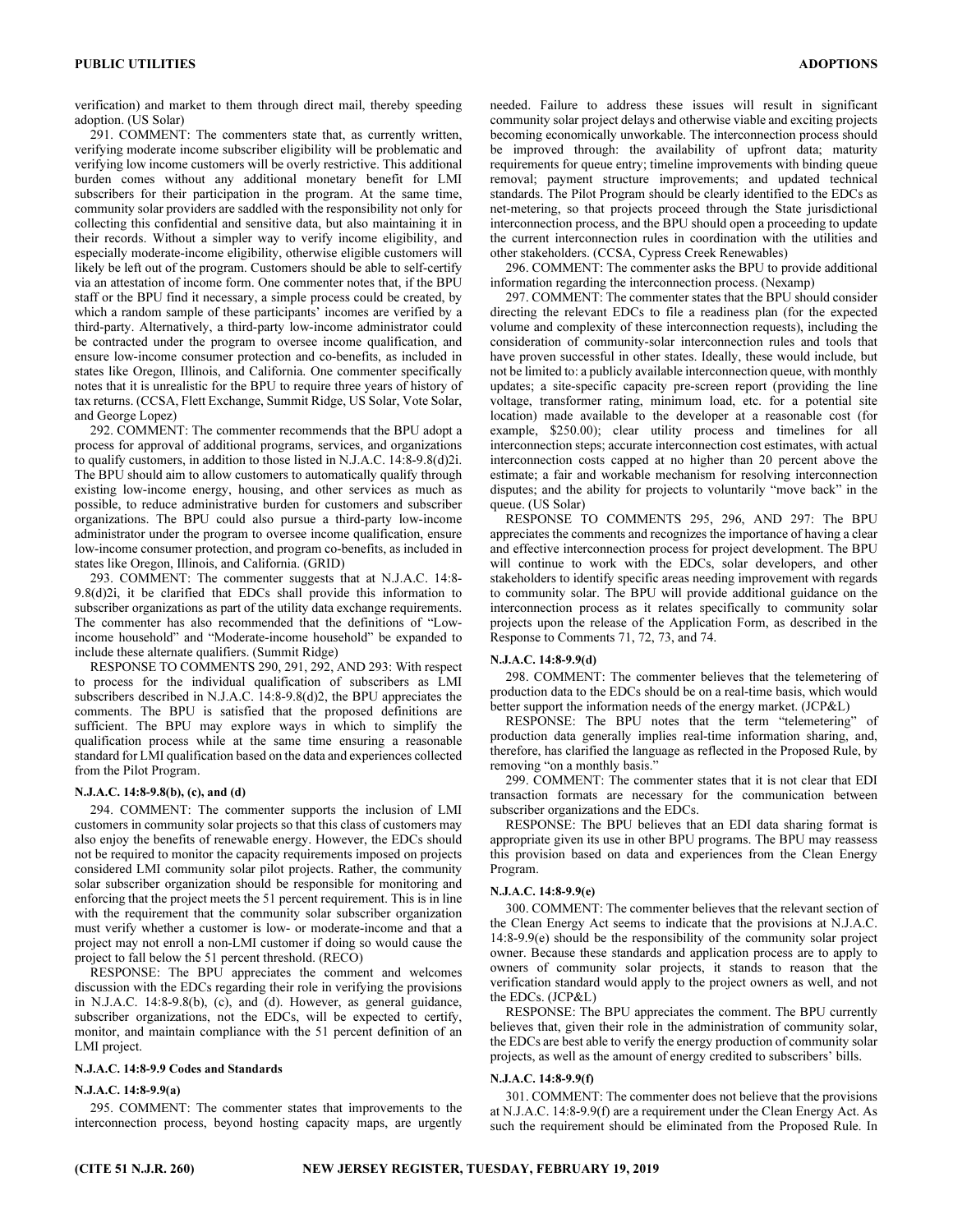ADOPTIONS PUBLIC UTILITIES

addition, hosting capacity maps are not suitable for the interconnection of large projects, which will require a detailed interconnection study. Updates to any available hosting maps will always be on a lagging basis, as new applications received, approved, or installed may not be reflected. The format of the available maps would not be capable of real-time updates. If this is ultimately required, then the EDCs should be entitled to full and timely recovery of the costs of analysis and providing this information. Further, because of the time it will take to perform the required studies and develop a process to create and publish these maps, the EDCs should be provided the opportunity to request a reasonable extension of time to complete this process. (JCP&L)

302. COMMENT: The commenter suggests a specific time requirement be added for the EDCs to update the capacity maps-possibly every six months. (Jeanne Fox)

RESPONSE TO COMMENTS 301 AND 302: The BPU appreciates the comments. The BPU will determine the pace of the updates following further discussions with the EDCs regarding the technical implementation of this subsection. The BPU further believes that capacity hosting maps are important tools to the successful implementation of the Pilot Program.

303. COMMENT: The commenter strongly supports the requirement that EDCs publish hosting capacity maps alongside the opening of the Pilot Program. (Summit Ridge)

RESPONSE: The BPU appreciates the comment and believes that the regular and timely publication and updates of capacity hosting maps by the EDCs is important to facilitate project siting and development in the Pilot Program.

## N.J.A.C. 14:8-9.9(g)

304. COMMENT: The commenter states that N.J.A.C. 14:8-9.9(g) seems to suggest that a project can subscribe more than 100 percent of the project's nameplate capacity based on DC rating, and asks the BPU to clarify that this means that annual energy consumption for a historical 12 month period of the subscribers in aggregate cannot exceed the estimated average annual production for the community solar project. This requirement should be on an annual energy basis, not power. (Gabel Associates)

305. COMMENT: The commenter states that N.J.A.C. 14:8-9.9(g) requires that a community solar project shall not subscribe more than 100 percent of the project's nameplate capacity in Direct Current (DC) rating. The commenter suggests that there be an established conversion ratio to convert the DC rating of a system to the kWh usage of subscribers. (JCP&L)

RESPONSE TO COMMENTS 304 AND 305: The BPU appreciates the request for clarification and has clarified the language in the Proposed Rule upon adoption to be "... 100 percent of the output of the community solar facility at the project's nameplate..." The BPU does not believe it is necessary to establish a single conversion ratio for community solar projects in the Proposed Rule. Any further clarifications needed will be addressed in the application process and will be monitored as part of the remote telemetering of production data for community solar projects to the EDCs set forth at N.J.A.C. 14:8-9.9(d). The BPU looks forward to continued dialogue throughout the implementation of the Pilot Program.

306. COMMENT: The commenter states that it should be established how the provisions at N.J.A.C. 14:8-9.9(g) relate to the allocation of banked energy from the project, as the allocation of banked capacity to subscribers might take the form of what appears to be a total subscription rate greater than 100 percent for a particular month. (Summit Ridge)

RESPONSE: The BPU appreciates the comment. The distribution of banked credits per the provisions at N.J.A.C. 14:8-9.7(h) would not be counted as part of the subscriptions referenced at N.J.A.C. 14:8-9.9(g). Furthermore, the BPU refers to the Response to Comment 208 pertaining to N.J.A.C. 14:8-9.7(h).

307. COMMENT: The commenter states that the EDCs should be required to supply their EDC meter readings to the project owners and subscriber organizations in a timely fashion. Readings forming the basis of allocating kWh to subscribers must be provided prior to credits being allocated. Subscriber organizations need to be able to validate this EDC billing determinant and assure that their customer charges for subscription credits are properly aligned (Summit Ridge)

RESPONSE: The BPU appreciates the comment but reiterates the language at N.J.A.C. 14:8-9.9(d), with the modification made in the Response to Comment 298. The BPU notes that nothing in the Clean Energy Act prevents project owners and/or operators from installing monitoring equipment to give them kWh output information. The BPU welcomes additional discussion throughout the implementation of the Pilot Program.

## N.J.A.C. 14:8-9.10 Consumer Protection

308. COMMENT: The commenters support the inclusion in the Proposed Rule of detailed consumer protection standards, including oversight by the BPU. (RC and CCSA)

RESPONSE: The BPU appreciates the comments and emphasizes its commitment to strong consumer protection standards in N.J.A.C. 14:8- 9.10.

309. COMMENT: The commenter states that the consumer protections under N.J.A.C. 14:8-9.10 is quite good, but asks what the enforcement possibilities are. The commenter suggests adding that the BPU may, by Board Order, adopt enforcement mechanisms. (Jeanne Fox)

RESPONSE: The BPU appreciates the comments. The BPU is currently exploring enforcement mechanisms beyond the provisions of N.J.A.C. 14:8-9, which may be adopted by the BPU as necessary. The BPU welcomes additional discussion on this important topic.

310. COMMENT: The commenter believes that BPU should strengthen the consumer protection language in the Proposed Rule in order to address the possibility of a developer acquiring or being sold unsolicited lists of LMI potential off takers based solely on their income. (Cap Solar)

RESPONSE: The BPU reiterates its commitment to consumer protections for community solar subscribers to the extent covered by existing law.

311. COMMENT: The commenter asks the BPU to confirm that if a community solar developer takes ownership of the SRECs or Class I RECs, the subscribers may not make certain environmental claims associated with their subscription pursuant to established U.S. Federal Trade Commission (FTC) and other guidelines. (Gabel Associates)

312. COMMENT: The commenter believes that the SRECs or Class I RECs should not be divided from the electrical generation; consumers who generate renewable energy for their own consumption should not be allowed to sell the associated SRECs or Class I RECs. (Food & Water Watch)

RESPONSE TO COMMENTS 311 AND 312: The BPU notes that the commenter is correct to state that the SRECs or Class I RECs associated with a community solar project represent certain environmental attributes of that community solar. How those SRECs or Class I RECs are used and/or publicized is governed by existing State and Federal laws and/or rules. The BPU will not prohibit the sale of SRECs or Class I RECs associated with community solar generation in the Pilot Program.

## N.J.A.C. 14:8-9.10(a)

313. COMMENT: The commenter suggests that this registration form be developed and approved prior to the start of PY1. (Summit Ridge)

RESPONSE: The BPU appreciates the comment and notes that a draft Community Solar Subscriber Organization Registration Form was issued for public comment on November 28, 2018.

## N.J.A.C. 14:8-9.10(b)1

314. COMMENT: The commenter states that the proposed language at N.J.A.C. 14:8-9.10(b)1 should be clarified and changed to allow program participation to occur under the process used in the BPU's Government Energy Aggregation (GEA) Program regulations. Specifically, N.J.A.C. 14:8-9.10(b)1 should be supplemented to also allow customer subscription through N.J.A.C. 14:4-6.5(a) through (k). This amendment would provide a pathway (with appropriate protections) for the Pilot Program to subscribe residential customers under the "opt-out" provisions of the GEA regulations. The proposed regulations should be amended to add an additional pathway for procurement by a municipality of solar power on behalf of a pool of LMI residential customers, and subsequent residential customer subscription, through an opt-out process. Specifically, N.J.A.C. 14:8-9.10 should be supplemented to also allow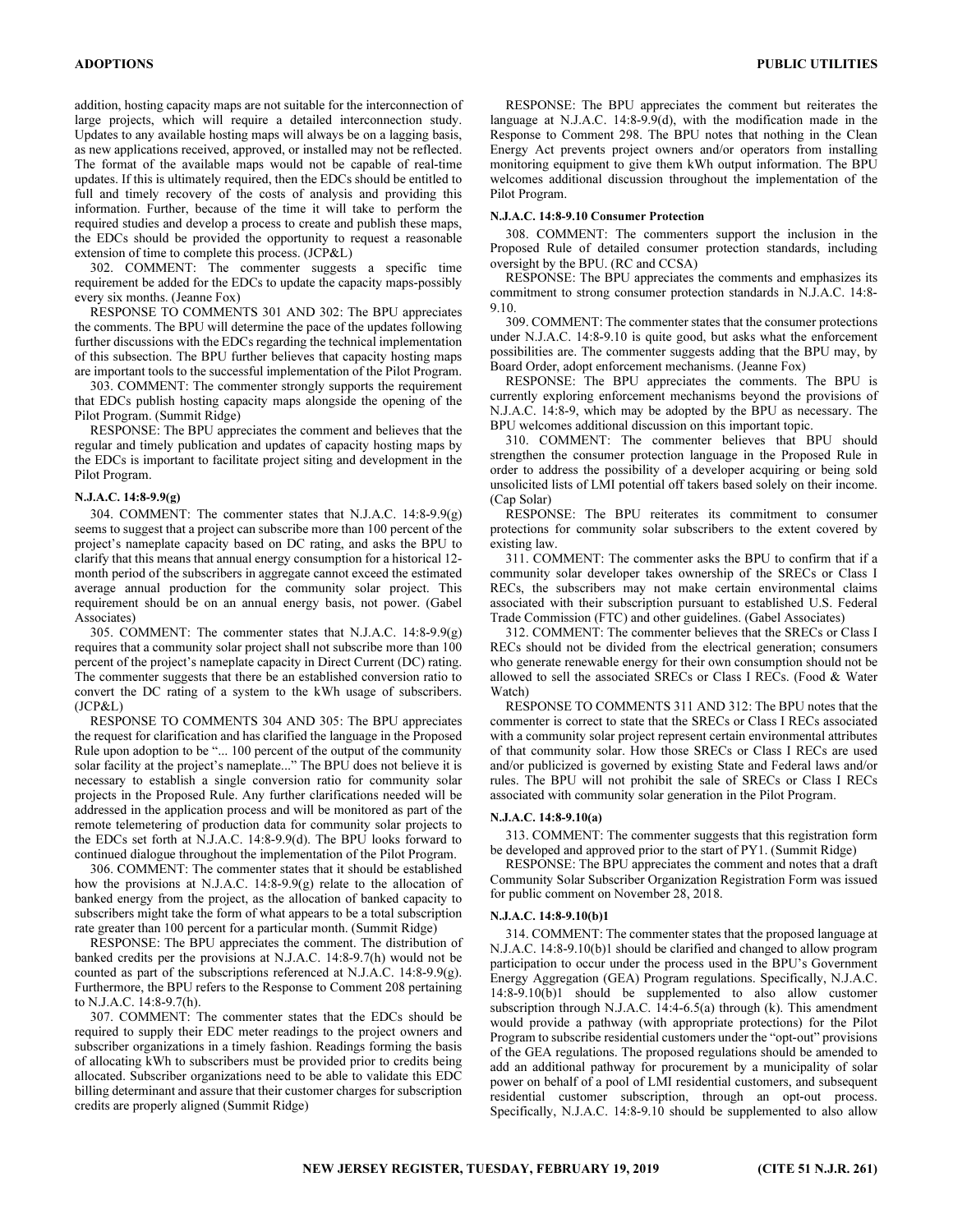customer subscriptions through N.J.A.C. 14:4-6.5(a) through (k). (Gabel Associates)

RESPONSE: The BPU notes that the potential integration of the BPU's GEA program and community solar is an interesting idea but would require further consideration beyond the purview of this specific rulemaking. The BPU has directed its staff to look into the potential benefits and costs of such integration between the GEA and community solar programs.

## N.J.A.C. 14:8-9.10(b)1i

315. COMMENT: The commenter fully agrees that customers should express consent to become a community solar subscriber. The language calling for "affirmative written consent" in N.J.A.C. 14:8-9.10(b)1i is appropriate, based on a plain English meaning related to demonstrating "intentionality." This section should be approved without changes. (Arcadia Power)

RESPONSE: The BPU appreciates the comment.

#### N.J.A.C. 14:8-9.10(b)2vi

316. COMMENT: The commenter is concerned that the wording of this provision would raise the question if a homeowners' association would be able to discuss this beforehand, but suggests that the language pertaining to an "existing business relationship" may address such a situation. (Jeanne Fox)

RESPONSE: The BPU notes that N.J.A.C. 14:8-9.10(b)2vi refers specifically to the no telemarketing call list established and maintained by the Division of Consumer Affairs, pursuant to N.J.S.A. 56:8-127 or any successor statute and the do-not call registry as maintained by the FTC, and is unsure how this would affect homeowners' associations from discussing community solar.

## N.J.A.C. 14:8-9.10(b)3i

317. COMMENT: The commenter states that the disclosures provided for at N.J.A.C. 14:8-9.10(b)3i could be improved by the addition of language specifically requiring a plain-language description of the subscription fee and other clarifying changes. The suggested revision is as follows (additions in bold; deletions in brackets): "Contracts must contain a plain-language description of the subscription agreement, including the type of agreement, effective date of [enactment of] the contract, duration of the contract, a clear description of the amount and terms of payment of the subscription fee [payment and pricing] and the underlying calculations, a good-faith written estimate of the savings a subscriber will [earn] realize net the of subscription fee per year or other applicable period [(if applicable)] and [its disclosed] the assumptions underlying such estimate, a clear description of the billing arrangements, and a complete list of any other fees, including, but not limited to, any applicable transfer and/or cancellation fees, due date for payment, late payment fees and the number of days after which a late payment fee may be applied, and any interest charges..." (RC)

RESPONSE: The BPU appreciates the careful reading of the Proposed Rule and has made the suggested changes to clarify the language at N.J.A.C. 14:8-9.10(b)3i.

## N.J.A.C. 14:8-9.10(b)1ii and (b)3iv

318. COMMENT: The commenter believes that the language in N.J.A.C. 14:8-9.10(b)1ii and (b)3iv is appropriate and should be approved without changes. (Arcadia Power)

RESPONSE: The BPU appreciates the comment.

## N.J.A.C. 14:8-9.10(b)3ii(2)

319. COMMENT: The commenters believe that the BPU should insert language to allow guaranteed savings for LMI projects or pilots. (GRID and Vote Solar)

RESPONSE: The disclaimer at N.J.A.C. 14:8-9.10(b)3ii(2) refers to specifically to the fact that the BPU does not "regulate the price of community solar subscriptions, not does it guarantee projected savings." This sub-subparagraph does not preclude a subscriber organization from offering guaranteed projected savings, but reflects the fact that BPU does not currently regulate the price of community solar subscriptions or guarantee projected savings.

## N.J.A.C. 14:8-9.10(b)3v

320. COMMENT: The commenter notes that the right of rescission in most states, and for most consumer contracts, is three days, rather than seven, as specified in the Proposed Rule. The commenter recommends modifying that requirement to three days. (CCSA)

RESPONSE: The BPU notes that the seven-calendar day rescission period is the standard applied to customers of third-party suppliers in New Jersey.

#### N.J.A.C. 14:8-9.10(b)2v and (b)3vi

321. COMMENT: The commenter believes that subscriber organizations should be required to have both a toll-free or local telephone number and a link to a website. (Jeanne Fox)

RESPONSE: The BPU appreciates the thoughtful comment and has clarified the language upon adoption to change "... telephone number and/or a link ..." to "... telephone number and a link ..."

## N.J.A.C. 14:8-9.10(b)4

322. COMMENT: The commenter believes that, in developing a consumer disclosure form, the BPU should look to the form developed by Maryland and adopted in similar form by New York. (CCSA)

RESPONSE: The BPU appreciates the comment and has considered consumer disclosure forms adopted for community solar programs in other states. A draft Disclosure Form was issued for public comment by the BPU on November 28, 2018.

323. COMMENT: The commenter states that the BPU should approve a Spanish language version of the disclosure statement along with the English language version. (Summit Ridge)

RESPONSE: The BPU appreciates the comment and will approve a Spanish-language version of the disclosure form for convenience and information purpose only. The English version Disclosure Form approved by the BPU remains the legally controlling version.

## N.J.A.C. 14:8-9.10(b)7

324. COMMENT: The commenter states that, given that the proof of eligibility is a one-time requirement for each subscriber and given the sensitivity of the information being disclosed, there should be a shorter document retention period for this information of three years. (Summit Ridge)

RESPONSE: The BPU appreciates the comment. The BPU notes that, under the State's Department of the Treasury's record retention and disposition schedule, typical BPU matters have a seven-year retention requirement. Since subscriber organizations are not specifically listed, N.J.A.C. 17:44-2.3 states that an entity not subject to N.J.S.A. 47:3-20 et seq., shall be maintained for a period of no less than five years after contract completion. Six years falls in between the typical seven years and the required no less than five years.

## N.J.A.C. 14:8-9.11 Reporting

325. COMMENT: The commenters state that the Proposed Rule does not contain provisions to ensure that the requirement that 40 percent of the capacity in the Pilot Program be met by LMI projects. The LMI project target should incorporate other benefits, such as bill savings, job training, and creation, etc. Therefore, the reporting requirements in the proposed regulations be broadened to ensure data collection on important measures that directly address the impact of community solar on LMI subscribers. Reports should be submitted to the BPU containing the following information, in addition to the information required in the proposed regulations: The total number of LMI households served by community solar projects, the percentage of subscribers that are LMI subscribers, the total capacity allocated to LMI subscribers, the number of LMI subscribers by income ranges, whether customers are individually or master-metered, the number of jobs created, job training opportunities at local schools and on the job, and number of new businesses started, broken out by municipality to the extent feasible, average savings (or energy burden reduction) per subscribing household, broken out by municipality to the extent feasible. (GRID and Vote Solar)

326. COMMENT: The BPU should be transparent and clear about how it intends to ensure that 40 percent of the capacity for projects selected for the Pilot Program are, in fact, LMI projects that serve 51 percent of LMI subscribers. (RC and Vote Solar)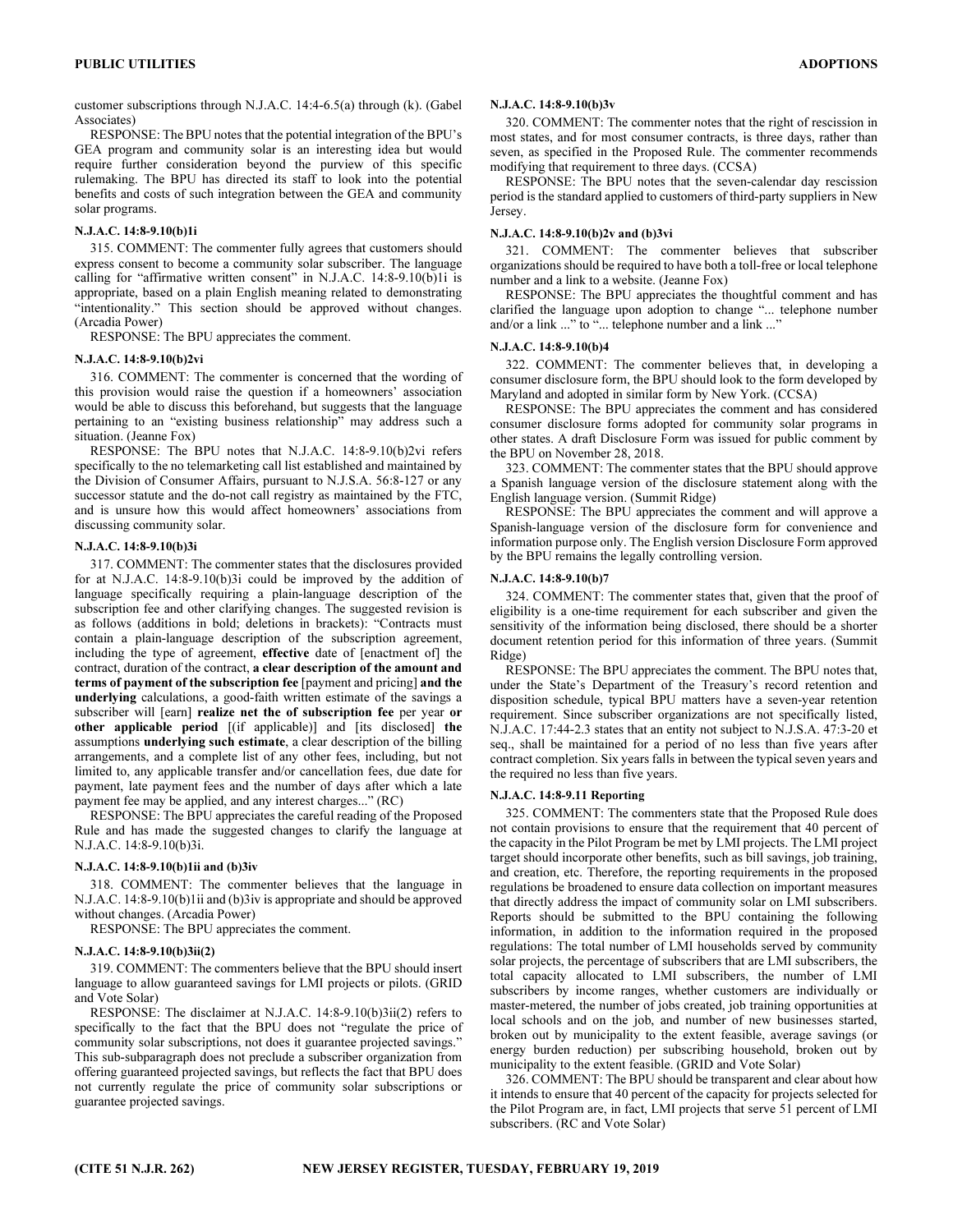RESPONSE TO COMMENTS 325 AND 326: The BPU appreciates the recommendations regarding the enforcement and reporting requirements for the Pilot Program. The BPU will monitor the Pilot Program over the three program years, with special attention to LMI participation. The BPU will implement specific income verification measures to ensure that LMI projects do indeed meet the 51 percent LMI subscriber requirement.

327. COMMENT: The commenter believes that the BPU should set up a mechanism that will track the customer from the entry of the Pilot Program to their exit. This data should include how they came to the pilot and the reasons that they exited the pilot. (Cap Solar)

RESPONSE: The BPU does not currently intend to track each and every subscriber who signs up for a community solar project, as this would create an inappropriate administrative burden on the BPU. Instead, the BPU will monitor projects participating in the Pilot Program and collect data on subscribers from subscriber organizations as needed to properly evaluate the Pilot Program.

328. COMMENT: The commenter comments that mandatory data should be collected to perform a pilot-wide Social Return on Investment study to measure the impact of lower energy costs through community solar. (Cap Solar)

329. COMMENT: The commenter states that the Pilot Program should include data collection, reporting, and evaluation provisions, so that the pilot can be used to learn and improve the development and implementation of the permanent program. (RC)

RESPONSE TO COMMENTS 328 AND 329: The BPU will conduct monitoring and evaluation of the Pilot Program as it deems appropriate to inform the development of the permanent program.

330. COMMENT: The commenter generally believes the reporting requirements are reasonable and provides no recommendations for modification. Any additional criteria the BPU may want to use to evaluate the Pilot Program at the end of its three years should be defined now at the beginning of the program. (CCSA)

RESPONSE: The BPU appreciates the comment and notes that the evaluation will be an ongoing process throughout the duration of the Pilot Program.

331. COMMENT: The commenter believes that every program should be evaluated, and it is especially important to consider how a pilot program should be evaluated. From the point of view of LMI households, the following should be measured, both total and broken out by EDC and by developer: 1. The total number of LMI households served and the percentage of subscribers represented by LMI subscribers; 2. The total capacity allocated to LMI subscribers; 3. The number of LMI subscribers in income ranges of \$5,000; 4. Number of subscribers, number of jobs created, job training opportunities at local schools and on the job, and number of new businesses started, broken out by municipality and income level; 5. Average savings per subscribing household, broken out by municipality and income level. (UU Faith Action NJ)

RESPONSE: The BPU appreciates the specific recommendations and will evaluate LMI participation in the Pilot Program as it deems appropriate. However, the BPU notes that it will specifically evaluate LMI access to community solar, particularly given that LMI participation is one of the key goals of the Pilot. The BPU welcomes dialogue on this issue based on ongoing data from the Pilot Program.

332. COMMENT: The commenter states that the Proposed Rule is silent on how the Pilot Program will transition to a permanent program. As with other aspects of the Pilot Program, an inclusive and transparent process should be implemented for soliciting feedback and ideas and ensure that underserved communities have the opportunity to provide meaningful input. (Vote Solar)

RESPONSE: The Pilot Program is intended to provide data and New Jersey-specific experience regarding the implementation of community solar in the State. The BPU is looking to learn from the Pilot Program to establish the permanent program and will accordingly develop appropriate evaluation mechanisms. The BPU expects that a stakeholder engagement process will be instituted to collect feedback on the Pilot Program and recommendations regarding the development of the permanent program.

#### N.J.A.C. 14:8-9.11(a)

333. COMMENT: The commenter suggests that the reporting in this subsection be submitted on a quarterly basis instead of monthly. This monthly activity could prove to be burdensome. A suggested alternative would be to require reporting of limited information on a monthly basis, with the more extensive information provided on a quarterly basis. (JCP&L)

RESPONSE: The BPU appreciates the comment but believes that monthly reporting is necessary to track the evolution and implementation of the Pilot Program. The BPU will consider the suggestion as part of the permanent program based on the information provided in the Pilot Program.

## N.J.A.C. 14:8-9.11(b)

334. COMMENT: The commenter supports the BPU clarifying and establishing a procedure to allow for ownership transfers in a project. A project can change hands, so it is crucial that the Pilot Program allow for an ownership transfer, as long as the receiving party adheres to all Pilot Program rules and regulations. (Summit Ridge)

RESPONSE: The BPU appreciates the comment.

#### N.J.A.C. 14:8-9.11(b)3

335. COMMENT: The commenter states that the specific milestones and project developments that are reported on should be established prior to the start of PY1. (Summit Ridge)

RESPONSE: The BPU appreciates the comment. The BPU may issue further guidance on this question to projects selected for participation in the Pilot Program, but further advises project developers and operators to use their best judgment as to what constitutes a major project development and milestone.

#### N.J.A.C. 14:8-9.11(d)

336. COMMENT: The commenter believes that subscriber acknowledgments should be retained by the subscriber organization for six years. (Jeanne Fox)

RESPONSE: The BPU notes that subscriber acknowledgements are covered in the requirement for retention of subscriber contracts under N.J.A.C. 14:8-9.11(d), which already requires a retention period of six years.

337. COMMENT: The commenter states that the BPU should define what "without delay" means, for example, within two weeks or within a reasonable time frame as established by the staff. (Jeanne Fox)

RESPONSE: The BPU applies the plain meaning of the words "without delay," but may clarify a specific deadline if it finds it to be necessary in the implementation of the Pilot Program.

338. COMMENT: The commenter suggests deleting the reference to LMI proof of eligibility since it is already covered in N.J.A.C. 14:8- 9.11(b)3. (Summit Ridge)

RESPONSE: The BPU notes that N.J.A.C. 14:8-9.11 states that "the Board shall be kept apprised of all major project developments and milestones via written notification (email or letter)."

339. COMMENT: The commenter states that another issue is how the outcomes of the pilot program will be evaluated? What constitutes success, especially for EJ communities? This could be the subject of another comment period. (NJEJA)

RESPONSE: The BPU appreciates this comment and notes that this is a Pilot Program. The BPU will consider the appropriate measures to evaluate the Pilot Program throughout its implementation.

#### Federal Standards Statement

Executive Order No. 27 (1994) and N.J.S.A. 52:14B-1 et seq., require State agencies that adopt, readopt, or amend State rules exceeding any Federal standards or requirements to include in the rulemaking document a Federal standards analysis. The Community Solar Energy Pilot Program Rule has no Federal analogue and is not promulgated under the authority of, or in order to implement, comply with, or participate in any program established under Federal law or under a State statute that incorporates or refers to Federal law, Federal standards, or Federal requirements. Accordingly, Executive Order No. 27 (1994) and N.J.S.A. 52:14B-1 et seq., do not require a Federal standards analysis for the adopted new rules.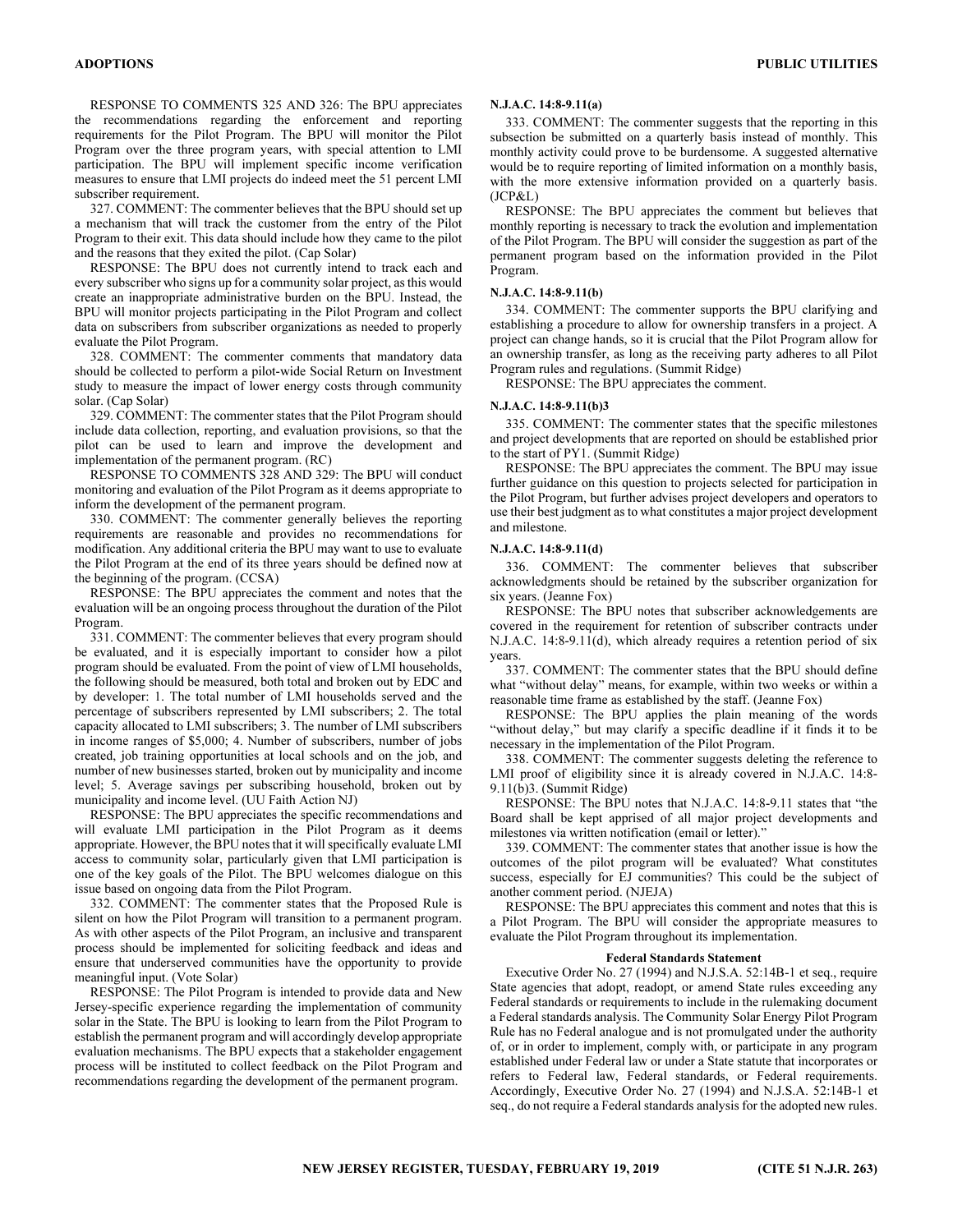Full text of the adopted new rules follows (additions to proposal indicated in boldface with asterisk \*thus\*; deletions from proposal indicated in brackets with asterisks \*[thus]\*):

## SUBCHAPTER 9. COMMUNITY SOLAR ENERGY PILOT PROGRAM RULES

14:8-9.1 Purpose and scope

This subchapter sets forth the rules for the establishment of a Community Solar Energy Pilot Program, in accordance with N.J.S.A. 48:3-87.11.

## 14:8-9.2 Definitions

For the purposes of this subchapter, the following words and terms shall have the following meanings, unless the context clearly indicates otherwise.

"Advertising" shall have the same meaning as set forth in N.J.A.C. 14:4-1.2.

"Affordable housing," shall have the same meaning as "affordable," as set forth in N.J.A.C. 5:80-\*[1.2]\*\*26.2\*.

"Affordable housing provider" refers to any person or entity that owns, operates, or manages affordable housing units. Affordable housing providers may qualify as LMI participants in an LMI community solar pilot project, under the condition that they demonstrate in their application to the Board that they are passing along specific, identifiable, and quantifiable long-term benefits to their tenants/residents (see N.J.A.C. 14:8-9.8(a)).

"Annual net energy" means the total amount of \*net\* energy produced by the community solar facility on an annual basis, measured at the EDCs' meter.

"Annualized period" means a period of 12 consecutive monthly billing periods.

"Avoided cost of wholesale power," shall have the same meaning as set forth in N.J.A.C. 14:8-4.2.

"Basic generation service" or "BGS" shall have the same meaning as set forth in N.J.A.C. 14:4-1.2.

"Bill credit" refers to the credit placed on community solar subscribers' utility bills by their EDC, calculated according to the bill credit value as established in this subchapter.

"Board" or "BPU" shall have the same meaning as set forth in N.J.A.C.  $14:3-1.1$ .

"Capacity" shall mean the nameplate capacity, measured as the sum of the nameplate capacities in DC rating of all individual photovoltaic panels physically interconnected to make up a community solar facility.

"Clean Energy Act" shall mean P.L. 2018, c.17, signed into law on May 23, 2018.

"Co-location" is defined as having two or more independent community solar facilities providing subscriptions to two separate and distinct subscriber groups that are sited on the same parcel or contiguous parcels.

"Community solar developer" or "developer" means an entity that is duly authorized to do business in the State of New Jersey and constructs \*or contracts for the construction of\* a community solar facility within the State of New Jersey.

"Community Solar Energy Pilot Program" or "Pilot Program" refers to the program being established in this subchapter.

"Community Solar Energy Program" refers to the full-scale community solar program for which the Board shall adopt rules no later than \*[(36 months after the effective date of rules and regulations establishing the Pilot Program)]\* \*January 1, 2022\*.

"Community solar facility" refers to the physical equipment, including, but not limited to, panels, inverters, racking, and balance of systems, which constitutes a solar facility used for community solar, with a nameplate capacity in DC rating not to exceed five MW.

"Community solar operator" means the entity in charge of the day-today oversight, safety, and control of the community solar project. The community solar operator may or may not have an ownership stake in the community solar project.

"Community solar owner" means the entity that legally and financially controls the community solar project. The "community solar owner" can be distinguished from the "community solar site owner."

"Community solar pilot project," "community solar project," or "project" refers to a community solar project approved by the Board for participation in the Pilot Program, including, but not limited to, the community solar facility, project participants, and subscribers.

"Community solar site owner" or "site owner" means the entity that legally and financially owns the real property on which the community solar facility exists.

"Community solar subscriber organization" or "subscriber organization" means the entity, duly registered with the Board that works to acquire original subscribers for the community solar project and/or acquires replacement subscribers over the lifetime of the community solar project and/or manages subscriptions for a community solar project. The community solar subscriber organization may or may not be, in whole, in part, or not at all, organized by the community solar developer, community solar owner, or community solar operator.

"Community solar subscriber" or "subscriber" refers to any person or entity who participates in a community solar project by means of the purchase or payment for a portion of the capacity and/or energy produced by a community solar facility. One electric meter denotes one subscriber.

"Community solar subscription" or "subscription" refers to \*[participation]\* \*an agreement to participate\* in a community solar project, by which the subscriber receives a bill credit for a \*[share for]\* \*portion of the\* community solar capacity and/or energy produced by a community solar facility. A subscription may be measured as capacity in kW and/or energy in kWh, ownership of a panel or panels in a community solar facility, ownership of a share of a community solar project, or a fixed and/or variable monthly payment to the project operator.

\*["Customer information," shall have the same meaning as set forth in N.J.A.C. 14:4-1.2.]\*

"Days" means calendar days, unless otherwise specified.

"DEP" means the New Jersey Department of Environmental Protection.

\*"EDC area" means the geographic area over which an electric distribution company has a privilege or franchise granted by the State or by any political subdivision of the State, in accordance with the provisions of N.J.S.A. 48:2-13 and 14.\*

"Electric distribution company" or "EDC" shall have the same meaning as an "electric public utility" provided in N.J.S.A. 48:3-51.

"Electric distribution system," shall have the same meaning as set forth in N.J.A.C. 14:5-1.2.

"Electronic Data Interchange" or "EDI" refers to the direct computerto-computer exchange and processing of standard business forms from one business application to another, as defined and administered by the Board's Division of Energy.

"Entity" is defined as a natural person or persons or a legal person or persons.

"Existing solar project," for the purposes of the Community Solar Energy Pilot Program, refers to a solar project having begun operation and/or been approved by the Board for connection to the distribution system prior to \*[January 1]\* \***February 19**\*, 2019.

"Farmland," shall have the same meaning as set forth in N.J.A.C. 14:8- 1.2.

\*["Good utility practice" shall have the same meaning as set forth in N.J.A.C. 14:8-5.1.]\*

"Government entity," shall have the same meaning as set forth in N.J.S.A. 48:3-51.

"Green Acres preserved open space" means land classified as either "funded parkland" or "unfunded parkland" under N.J.A.C. 7:36, or land purchased by the State with "Green Acres funding" (as defined at N.J.A.C. 7:36).

"Green Button" is the energy industry-led effort initiated by the U.S. Department of Energy to provide utility customers with easy and secure access to their energy usage information in a standardized, consumerfriendly, and computer-friendly format.

"Historic annual usage" means the average amount of electricity supplied by an electric power supplier or basic generation service provider to the customer over the most recent 12-month period.

\*["Historic fill," shall have the same meaning as set forth in N.J.S.A. 48:3-51.]\*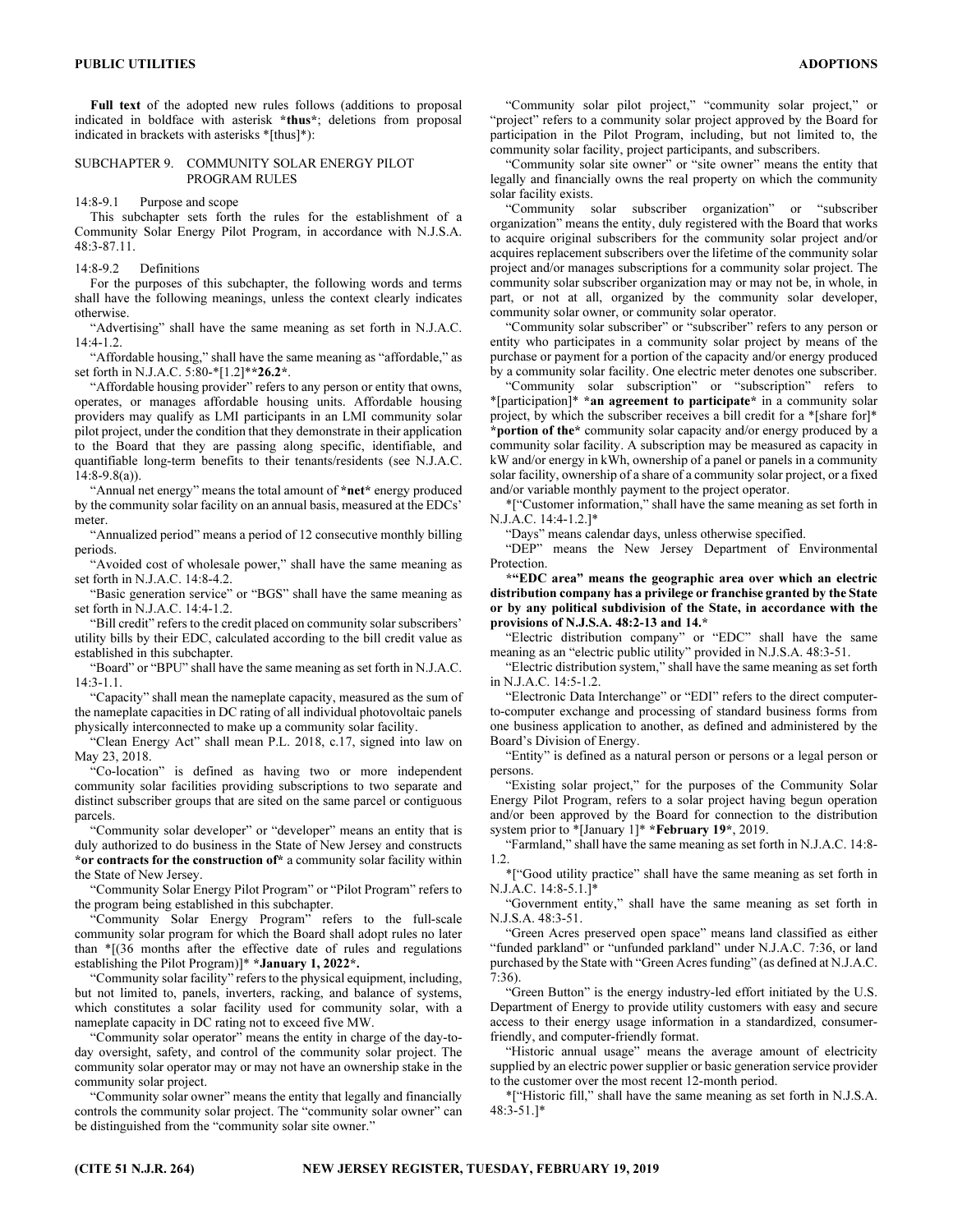"HUD" means the United States Department of Housing and Urban Development.

"In-State retail electric sales" means the electricity sold by third party suppliers or BGS providers directly to end-use consumers within EDC service territories in the State of New Jersey.

"Interconnection agreement" means an agreement between a generator and an EDC, which governs the connection of the generator facility to the electric distribution system, as well as the ongoing operation of the generator facility after it is connected to the system. An interconnection agreement shall follow the standard form agreement developed by the Board and available from each EDC.

"kW" means kilowatts, a unit of power representing 1,000 watts. A kW equals 1/1000 of a MW.

"kWh" means kilowatt-hours, a unit of energy representing 1,000 watthours. A kWh equals 1/1000 of a MWh.

"Low-income household" means a household with adjusted gross income at or below 200 percent of the Federal poverty level.

"Moderate-income household" means a household with a total gross annual household income in excess of \*[50 percent]\* \*200 percent of the Federal Poverty Level\*, but less than 80 percent of the median income, as determined by annual HUD income limits.

"Multi-family buildings" or "multiple dwellings" are defined as having three or more independent resident housing units, as per N.J.S.A. 55:13A-3(k) and the 2015 New Jersey International Building Code definition for Residential Group R-2.

"MW" means megawatts, a unit of power representing 1,000,000 watts. A MW equals 1,000 kW.

"Nameplate capacity" means the maximum rated output of an electric power generator under specific conditions designated by the manufacturer and usually indicated on a nameplate physically attached to the power production equipment.

"Open space" refers to land designated as "open" or a synonymous term in a municipal or county master plan or easement.

"Preserved farmland" means land from which a permanent development easement was conveyed and a deed of easement was recorded with the county clerk's office pursuant to N.J.S.A. 4:1C-11 et seq., land subject to a farmland preservation program agreement recorded with the county clerk's office pursuant to N.J.S.A. 4:1C-24, land from which development potential has been transferred pursuant to N.J.S.A. 40:55D-113 et seq. or 40:55D-137 et seq., or land conveyed or dedicated by agricultural restriction pursuant to N.J.S.A. 40:55D-39.1.

"Program year" or "PY" means the \*[12-month]\* period from the official launch of the Community Solar Energy Pilot Program \*[on January 1, 2019]\*, \*as set forth at N.J.A.C. 14:8-9.3(a)\*. Each of the three program years for the Pilot Program shall be numbered PY1, PY2, and PY3, respectively.

\*["Regulated entity" shall have the same meaning as set forth in N.J.A.C. 14:3-1.1.

"Regulated service" shall have the same meaning as set forth in N.J.A.C. 14:3-1.1.

"Renewable Portfolio Standard" or "RPS" means the program established by N.J.A.C. 14:8-2.1.]\*

"Residential customer" shall have the same meaning as set forth in N.J.A.C. 14:3-1.1.

\*["Sanitary landfill" shall have the same meaning as set forth in N.J.A.C. 7:26-1.4.

"Service area" means the entire geographic area over which a gas or electric light, heat, or power company has a privilege or franchise granted by the State or by any political subdivision of the State, in accordance with the provisions of N.J.S.A. 48:2-13 and 14.]\*

"Societal benefits charge" shall have the same meaning as set forth in N.J.S.A. 48:3-51.

"Solar panel" \*or "PV panel"\* shall have the same meaning as set forth in P.L. 2018, c. 17.

\*["Solar power" shall have the same meaning as set forth in P.L. 2018, c. 17.]\*

"Solar renewable energy certificate" or "SREC" shall have the same meaning as set forth in N.J.S.A. 48:3-51.

\*["Telemarketing sales call" shall have the same meaning as set forth in N.J.A.C. 14:4-7.2.]\*

\*"Telemarketing sales call" or "Telemarketing" means a telephone call made by a community solar subscriber organization to a potential subscriber as part of a plan, program, or campaign to encourage them to sign a community solar subscription. A telephone call made to an existing subscriber for the sole purpose of collecting on accounts or following up on contractual obligations shall not be deemed a telemarketing sales call. A telephone call made in response to an express written, electronic, or telephonic request of a customer shall not be deemed a telemarketing sales call.\*

"Unallocated/reallocated capacity" is defined as program capacity that is either not allocated to a community solar project approved within a given program year, or which was allocated to a community solar project approved within a given program year that has been deemed by the Board or Board staff, in its sole reasonable discretion, as no longer able to be completed.

\*["Unsolicited advertisement" shall have the same meaning as set forth in N.J.A.C. 14:4-7.2.]\*

\*"Unsolicited advertisement" means any advertising claims of the commercial availability or quality of services provided by a community solar subscriber organization, which is transmitted to a potential subscriber without that customer's prior express invitation or permission.\*

#### 14:8-9.3 Pilot Program structure

(a) The Pilot Program shall run for a period of no more than 36 months, divided into Program Year 1 (PY1), Program Year 2 (PY2), and Program Year 3 (PY3). Program Year 1 shall begin \*[January 1]\* \***February 19**\*, 2019\*,\* and last \*[for the full calendar year,]\* until December 31, 2019. \*Subsequent program years shall begin on January 1 and last for the full calendar year.\*

(b) No later than \*[(36 months after the effective date of this subchapter)]\* \*January 1, 2022\*, the Board shall adopt rules to convert the Pilot Program to a Community Solar Energy Program.

(c) For each of the three program years, Board staff shall initiate an annual application process pursuant to the Clean Energy Act as follows:

1. Board staff shall present to the Board for approval the application for participation in the Pilot Program and the criteria for evaluation of said applications.

2. Board staff shall open \*an\* application\*[s]\* \*period\* for the Pilot Program for a length of time to be enacted at the official approval of the application \*process\*.

3. Following the close of the application period, Board staff will evaluate and score projects based on criteria identified in the application. Only applications that are substantively complete by the close of the application period will be considered for participation in the Pilot Program for that program year.

4. Board staff will not accept applications for EDCs to develop, own, or operate community solar projects beyond the billing and other responsibilities set forth in this subchapter.

5. Projects will be presented to the Board for approval for participation in the Pilot Program beginning with the highest-scored project, and until the allocated program capacity for that year is filled.

6. Board staff may reject applications that are substantively incomplete at the close of the application period, that are not in compliance with this subchapter, or that do not meet a minimum standard for selection, as set forth in the application. The Board reserves the right to request additional or modified information to complete an application.

7. Approved projects are expected to begin construction within six months of their approval by the Board. Board staff may approve one or more two-month extensions if substantial progress is shown towards beginning construction within the initial six month-period, as determined upon review by Board staff based on the specific circumstances of the project.

8. Approved projects are expected to become fully operational (up to and including having subscribers receive bill credits for their subscription to the project) within 12 months of their approval by the Board. Board staff may approve one or more six-month extensions if substantial progress is demonstrated towards becoming fully operational within the initial 12-month period, as determined upon review by Board staff based on the specific circumstances of the project.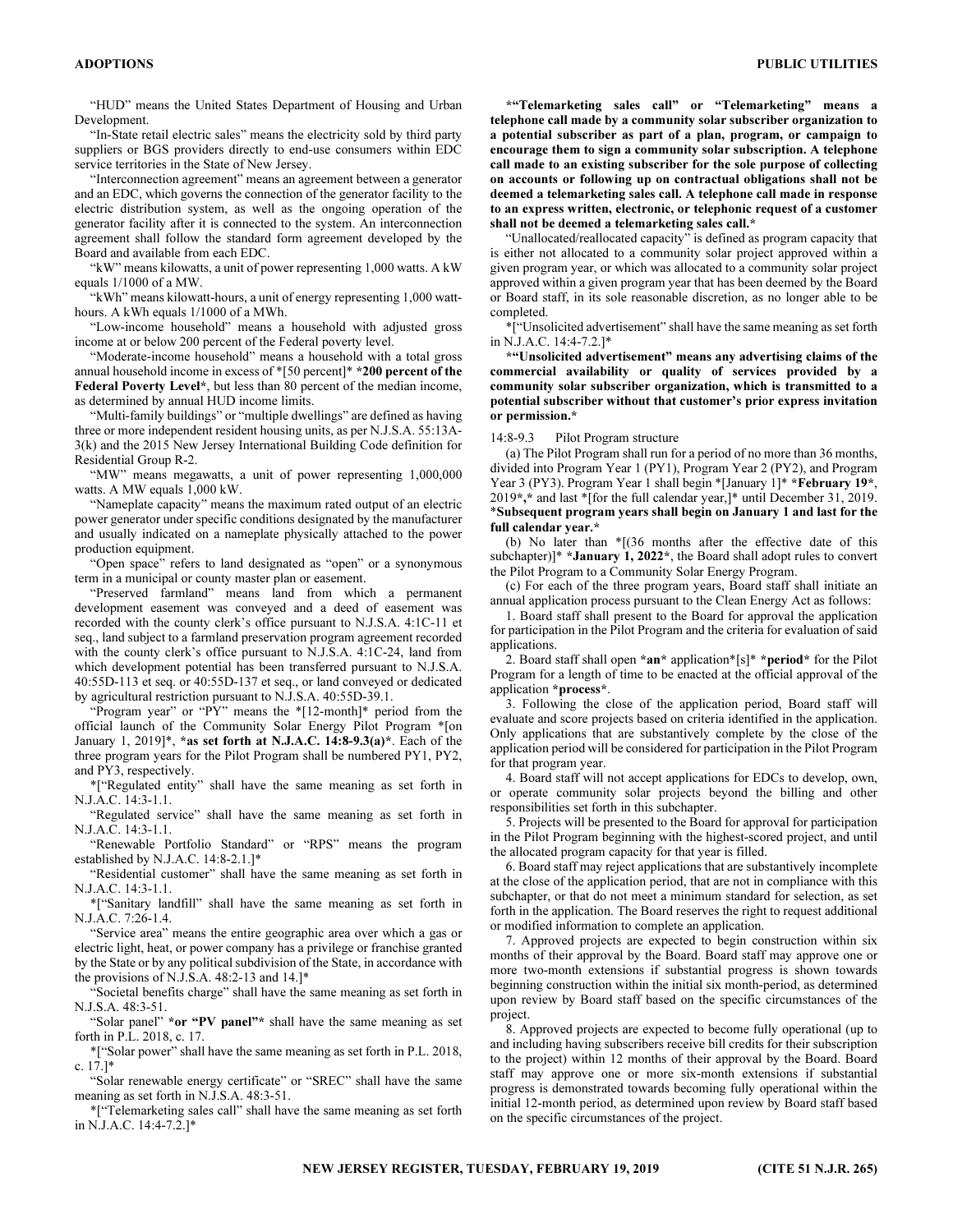9. Board staff may initiate more than one application period per Program Year.

10. The application periods for PY2 and PY3 may be opened as early as 90 days prior to the end of the previous program year.

11. In the approval process, Board staff may determine that it is appropriate to limit the number of projects approved for a single developer in a program year, in order to promote a diverse pool of developers.

(d) Electric distribution companies shall, subject to review and approval by the Board, be entitled to full cost recovery for any incremental costs incurred in implementation, compliance, and administration of the Pilot Program. EDCs may not set a separate fee or surcharge for community solar projects unless explicitly authorized to do so by the Board.

(e) The Board shall publish information pertaining to the New Jersey Community Solar Energy Pilot Program on its website including, but not limited to:

1. Application requirements and forms and evaluation criteria.

2. The list of approved community solar projects, including names, locations, and sizes.

3. The total capacity of approved projects for each program year.

4. Contact information for community solar projects currently seeking subscribers.

#### 14:8-9.4 Pilot Program capacity limits

(a) The annual capacity limit for all community solar projects approved for participation in the Pilot Program during PY1 shall not exceed 75 MW, defined as the sum of the nameplate capacity in DC rating of all PV panels in projects approved for participation.

(b) No later than 30 days prior to the start of PY2 and PY3, the Board shall set by Board Order an annual capacity limit for community solar projects approved for participation in the Pilot Program during PY2 and PY3. The annual capacity limit for PY2 and PY3 shall be at least 75 MW per program year, defined as the sum of the nameplate capacity in DC rating of all PV panels in projects approved for participation.

(c) Unallocated capacity at the end of a program year may be reallocated to subsequent program years.

(d) The annual capacity limit will be divided among each EDC area based on their average respective percentages of in-State retail electric sales. The anticipated PY1 breakdown is as follows:

(e) At least 40 percent of the annual capacity limit shall be allocated to LMI projects.

(f) In the application process approved by the Board, the Board may set aside up to an additional 10 percent of the annual capacity limit, in order to test new models for low-income community solar projects including, but not limited to, ownership of community solar assets by lowincome subscribers. The application and criteria for these low-income projects shall be developed by the Board.

(g) The capacity limit for individual community solar pilot projects is set at a maximum of five MWs per project, measured as the sum of the nameplate capacity in DC rating of all PV panels comprising the community solar facility.

(h) Each project shall be equipped with at least one utility grade meter. (i) Existing solar projects may not apply to requalify as a community solar project.

(j) Co-location of solar facilities shall be permitted, subject to specific review and permission by the Board through the application process.

## 14:8-9.5 Project siting requirements

(a) Community solar projects may have subscribers anywhere in the EDC service territory in which they are located, unless they have indicated otherwise in their application to participate in the Pilot Program. Projects that have elected, in their application, to place a geographic restriction on the subscribers to the project must maintain that restriction for the lifetime of the Pilot Project. The Board may consider waiving this restriction during the project's operational period upon special request.

(b) For the purposes of this section, the location of a subscriber and/or a community solar project is identified by the location of its physical utility meter.

(c) The following siting restrictions shall apply to community solar projects:

1. Community solar projects shall not be allowed on preserved farmland.

2. Community solar projects shall \*[only]\* \*not\* be allowed on land designated as Green Acres preserved open space, or on land owned by the New Jersey Department of Environmental Protection, \*[by]\* \*unless those projects are granted\* special approval \*[of]\* \*by\* the DEP.

## 14:8-9.6 Subscription requirements

(a) All subscription requirements pertaining to the Pilot Program shall apply to both the original subscription and to all subsequent subscriptions enacted throughout the lifetime of a project, unless expressly determined otherwise by rule or Board Order.

(b) The minimum number of participating subscribers for each community solar project shall be set at 10 subscribers.

(c) The maximum number of participating subscribers for each community solar project shall be set at 250 subscribers per one MW installed capacity (prorated to project capacity).

(d) Multi-family buildings with a community solar project sited on their property are exempt from the 10-subscriber minimum, so long as they demonstrate in their application that the project is intended to provide specific, identifiable, and quantifiable benefits to the households residing in said buildings.

(e) All rate classes are eligible for participation in a community solar project. In PY2 and PY3, the Board may set a minimum percentage requirement for residential subscribers.

(f) The following subscription requirements shall apply:

1. Community solar pilot project subscriptions shall not exceed 100 percent of the subscriber's historic annual usage, calculated over the past 12 months, available at the time of the application. In cases where a 12 month history is not available, the community solar subscriber organization shall estimate, in a commercially reasonable manner, a subscriber's load based on available history.

2. No single subscriber shall subscribe to more than 40 percent of a community solar project's total annual net energy.

3. Subscriptions are portable, provided that the subscriber remains within the original EDC service territory and the same geographic limitations (if any) as the community solar pilot project to which they are subscribed. Appropriate notice of the change in residence and/or location must be provided to the EDC, no later than 30 days after the effective date of the change in residence and/or location. In cases of relocation, subscribers are entitled to one revision per move to their subscription size to account for a change in average consumption.

4. Subscriptions may be sold or transferred back to the project owner \*or community solar subscriber organization\* by subscribers \*as specified in their subscription agreements\*. Subscribers may not sell or transfer a subscription to another party other than the project owner \*or community solar subscriber organization\*.

5. A subscriber may not participate in more than one community solar project. It is the responsibility of the subscriber organization to verify that their subscribers are not already subscribed to another community solar project.

(g) In cases of master-metered buildings, the account holder of the master meter shall be allowed to subscribe to community solar subscriptions on behalf of his or her tenants. The account holder of the master meter will be required to \*[demonstrate, in his or her application to the Board and with a signed affidavit,]\* \*provide to the subscriber organization identified for the project to which they are subscribed, an affidavit that will be made available to the Board\* that specific, identifiable, sufficient, and quantifiable benefits of the community solar subscription are being passed through to the tenants. Nothing in this subsection prohibits the account holder of the master meter from signing a separate subscription for the separately metered building common areas.

## 14:8-9.7 Community solar bill credits

(a) The value of the bill credit shall be set at retail rate net metering, inclusive of supply and delivery charges.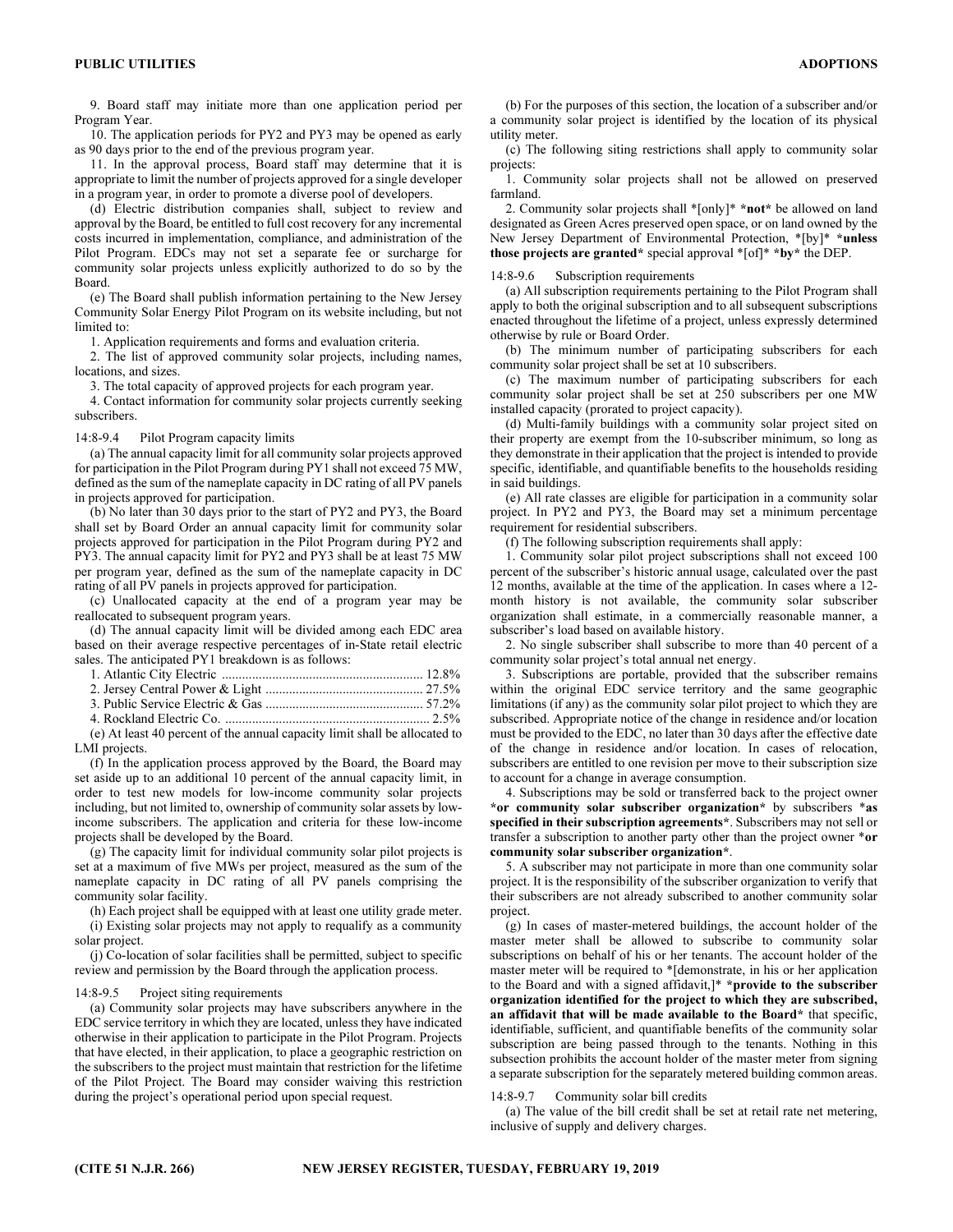(b) The calculation of the value of the bill credit shall remain in conformance with retail rate \*[net metering]\*, as determined in (a) above and shall remain in effect for the life of the project\*, defined as no more than 20 years from the date of commercial operation of the project or the period until the project is decommissioned, whichever comes first\*.

(c) The credit may not be applied to fixed, non-by-passable charges.

(d) An annualized period shall be established for each subscriber.

1. The annualized period shall begin on the day a subscriber first earns a community solar bill credit based on the delivery of energy.

2. The annualized period shall continue for a period of 12 months, until the subscription ends, or until the subscriber's EDC account is closed, whichever occurs earlier.

(e) Credits shall carry over from monthly billing period to monthly billing period, with the balance of credits accumulating until the earlier of:

1. The end of the annualized period;

2. The closure of the subscriber's EDC account; or

3. The end of the subscriber's community solar subscription.

(f) At the end of the annualized period and/or when a subscriber's EDC account is closed and/or at the end of the subscriber's community solar subscription, any excess net bill credits greater than the sum of all appropriate billable charges shall be compensated at the EDC's or BGS provider's avoided cost of wholesale power, as determined from time-totime, calculated at the nearest node to the point of delivery of the community solar project. The excess compensation must be returned to the subscriber \*[following his or her preferred method]\* \*by bill credit\*, wire transfer, or check.

(g) If a subscriber receives net excess credits for each of the three previous consecutive years, the subscriber organization must resize the subscriber's subscription size to ensure it does not exceed 100 percent of historic annual usage, calculated over the past 12 months, available at the time of the reassessment.

(h) Any generation delivered to the grid that has not been allocated to a subscriber may be "banked" by the project operator in a dedicated project EDC account for \*[a]\* \*an annualized\* period of up to 12 months. The banked credits may be distributed by the project operator to any new or existing subscriber during that 12-month period, in conformance with subscription requirements set forth in N.J.A.C. 14:8- 9.6. At the end of the up to 12-month period, any remaining generation credits shall be compensated at the EDC's or BGS provider's avoided cost of wholesale power, calculated at the nearest node to the point of delivery of the community solar project.

(i) Subscribers must have an active EDC account within the EDC service territory of the community solar project to which they are subscribed.

(j) Subscribers must agree to a remote read smart meter upon EDC request, purchased and installed at EDC cost.

(k) EDCs must make appropriate data available through Green Button \*Connect My Data (Green Button)\*, subject to appropriate privacy protections. If Green Button capabilities are not available or are insufficient, the EDCs will work with Board staff to determine data sharing mechanisms and requirements between the EDCs and developers.

(l) Board staff shall work with the EDCs to develop a standardized process for sharing subscriber information between subscriber organizations and the EDCs in a way that minimizes errors and administrative costs. As part of this process, the EDCs shall present to Board staff a process by which subscriber organizations can submit the lists of subscribers. This process shall include:

1. A list of all appropriate subscriber information that must be transmitted to the EDC;

2. The standardized form for submission of subscriber information; and 3. The method of submission.

(m) Subscriber organizations shall send, to the relevant EDC via the method determined in (l) above, a list of subscribers to the project with all appropriate subscriber information, no later than 60 days prior to the first monthly billing period for the community solar project. Additionally, subscriber organizations shall send an updated list to the EDC once per month, following the method determined in (l) above.

(n) The billing process shall be administered by the EDCs, who shall apply the community solar bill credit to subscribers' utility bills in proportion to each subscriber's share of the community solar project as indicated on the most recent list received from the subscriber organization. Each EDC may decide whether to apply the bill credit as a dollar credit and/or a kWh credit on subscribers' utility bills, so long as the following conditions are met:

1. The method of application of the bill credit (whether as a dollar credit and/or a kWh credit) shall be the same for all community solar projects in the EDC service territory; and

2. The community solar bill credit shall be specifically identified as the community solar bill credit in a separate line on the subscribers' utility bills.

(o) The EDCs may sync up the monthly billing period of subscribers and projects, by modifying, with due notice given, the monthly billing period for subscribers upon their first month of participation in the community solar project.

(p) The Board may modify standards to ensure billing accuracy and information sharing.

(q) Community solar projects shall be eligible to apply, via a one-time election prior to the delivery of any energy from the facility, for SRECs or Class I RECs, as applicable, or to any subsequent revision to the solar compensation mechanisms as determined by the Board pursuant to the Clean Energy Act.

(r) The project owner retains full ownership and rights to any renewable energy credits associated with the community solar project's renewable energy generation, unless otherwise determined by contract.

(s) The Board may decide to create one or more additional incentive(s) paid and/or credited to community solar developers for specific types of community solar projects, including, but not limited to, community solar projects located in environmental justice communities and/or LMI projects.

(t) Nothing in this section prohibits the inclusion of storage in a community solar project, in accordance with all applicable Federal, State, and local laws, rules, and regulations, and in furtherance of the goals set forth in the Clean Energy Act.

14:8-9.8 Low- and moderate-income provisions

(a) A low- and moderate-income subscriber for the purposes of this subchapter is as follows:

1. A low-income \*[residential]\* household or a moderate-income \*[residential]\* household \*[as determined by annual adjusted HUD income limits]\*.

2. Affordable housing providers may also qualify as an LMI subscriber for the purposes of a community solar project. In order to do so, they must:

i. Demonstrate in their application to the Board and sign an affidavit that they are passing along specific, substantial, identifiable, and quantifiable long-term benefits to their residents/tenants; and

ii. Sign and submit to the Board, an affidavit indicating that they will pass along said specific, substantial, identifiable, and quantifiable longterm benefits to their residents/tenants.

(b) An LMI community solar pilot project is defined as a community solar pilot project in which a minimum 51 percent of project capacity is subscribed by LMI subscribers.

(c) An LMI community solar project may not accept participation by a non-LMI subscriber if doing so would cause LMI participation in the project to fall below 51 percent of project capacity.

(d) The following LMI eligibility criteria shall be applied:

1. If the community solar pilot project is sited on government-owned property, and is serving LMI subscribers living on that property, the government site owner may provide a sworn statement that those community solar pilot project subscribers are considered LMI for the purposes of the Pilot Program.

2. In all other cases, subscribers must be individually qualified as LMI for the purposes of the Pilot Program. The subscriber organization for each project shall receive and review proof of LMI eligibility for each LMI subscriber. Any of the following may be accepted by a subscriber organization as proof of LMI status for individual subscribers: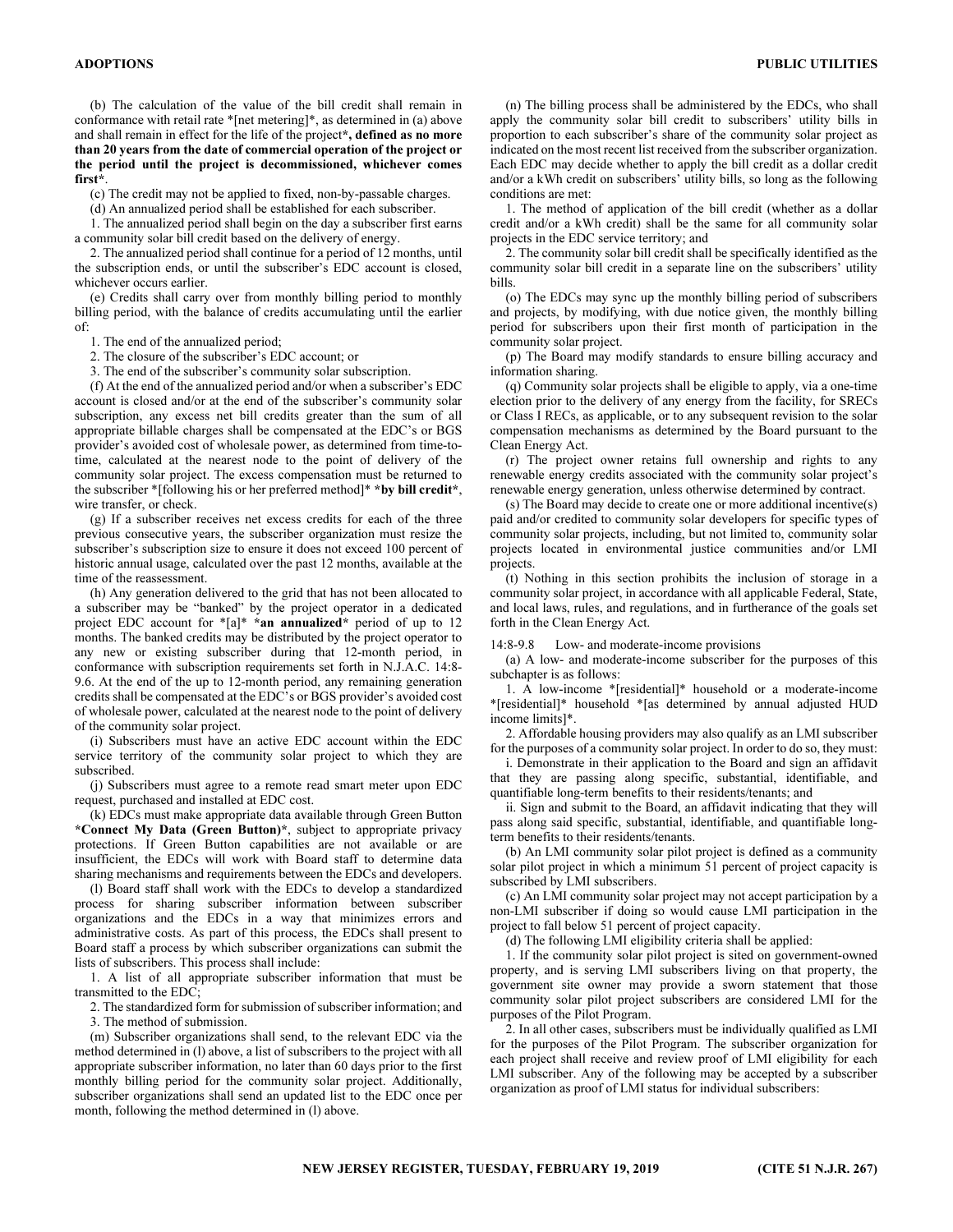i. Proof of participation in one or more of the following: LIHEAP, Universal Service Fund, Comfort Partners, and/or Lifeline Utility Assistance Program; or

ii. A copy of the first and second page of the subscriber's three previous years' Federal income tax returns. The second page must be signed if selfprepared. The returns shall be submitted directly to the subscriber organization, along with a sworn statement that the information contained within the tax returns is true and accurate. Tax returns are to be treated as confidential under all applicable Federal and State laws. For subscribers that are not required to file, a non-filing verification letter from the IRS would need to be provided.

3. Qualification of a household as low-income or moderate-income is required only once per subscription, at the time of execution of the subscription agreement or contract.

4. A community solar subscriber whose subscription has, for any reason, ended must re-submit a new application along with LMI qualifying criteria if applicable.

#### 14:8-9.9 Codes and standards

(a) Community solar pilot projects shall comply with all current and future applicable interconnection requirements applicable to each EDC, as set forth in N.J.A.C. 14:8-5 and shall be processed by the EDCs following normal interconnection procedures.

(b) Community solar projects must conform to all codes, standards, and licensing requirements that were applicable when the project was constructed.

(c) Community solar projects shall be considered as connected to the distribution system.

(d) Each community solar project shall telemeter its production data to the EDC \*[on a monthly basis]\* in accordance with EDC EDI procedures.

(e) The EDCs shall be responsible for measuring the metered production of energy by community solar pilot projects, and for verifying that the community solar pilot projects are producing an amount of energy that is greater than or equal to the amount of energy that is being credited to subscribers' bills.

(f) The EDCs shall make available and update, in a commercially reasonable fashion, capacity hosting maps, within 90 days of the beginning of PY1.

(g) A community solar project shall not subscribe more than 100 percent of the \*output of the community solar facility at the\* project's nameplate capacity in DC rating.

(h) Community solar developers and owners are responsible for complying with all applicable Federal and State securities laws, rules, and regulations.

#### 14:8-9.10 Consumer protection

(a) Board staff shall develop a standard registration form for subscriber organizations. Subscriber organizations shall be required to complete and submit this form at least 30 days prior to first doing community solar business operations in New Jersey. Failure to comply may result in a temporary or permanent prohibition from conducting business related to community solar in New Jersey. Subscriber organizations must submit the form only once, unless there is material change to the content of the registration form, at which time a new registration form must be submitted.

(b) Community solar subscriber organizations must comply with all applicable laws, rules, and regulations governing advertising, marketing, and fair business practices. Additionally, the following consumer protection measures shall apply to all subscriber organizations, and any agent, contractor, subcontractor, or affiliated person.

1. As to subscriptions, as follows:

i. A community solar subscriber may not be subscribed without their affirmative written consent, either via wet or electronic signature.

ii. If a subscriber organization uses electronic methods to sign up, renew, or switch subscribers, the subscriber organization shall comply with the Uniform Electronic Transaction Act, N.J.S.A. 12A:12-1 through 26.

iii. A subscriber organization may not add a new charge \*or make any other material change to the content of the contract or subscription\* without first obtaining affirmative written consent via wet or electronic signature from the subscriber, whether it be for a new service, existing service, or service option;

2. As to marketing, advertising, and solicitations, as follows:

i. Subscriber organizations may market and advertise community solar project(s). Under no circumstances can subscriber organizations, or any agent, contractor, subcontractor, or affiliated person knowingly make false or misleading marketing claims or suggestions, engage in marketing or advertising practices that are unfair, misleading, or deceptive, or in any way violate consumer protection laws and/or rules implemented or enforced by the New Jersey Division of Consumer Affairs.

ii. Subscriber organizations or any agent, contractor, subcontractor, or affiliated person must clearly identify themselves by the name of the subscriber organization, as registered with the Board. They may not falsely represent themselves as another party, including an EDC or a New Jersey government entity, such as the "New Jersey Board of Public Utilities" or the "New Jersey Clean Energy Program."

iii. Subscriber organizations may not use high-pressure sales tactics, including, but not limited to, excessive number of communications, whether in-person, by phone, e-mail, mail, and/or other forms of communications.

iv. Subscriber organizations shall comply with all FTC telemarketing rules, including, but not limited to, the restriction on telemarketing between the hours of 9:00 P.M. and 8:00 A.M., Eastern Standard Time.

v. Subscriber organizations must include in all advertisements, marketing, or sales materials, a toll-free or local telephone number \*[and/or]\* \*and\* a link to a website through which customers can obtain further information regarding their product and/or services.

vi. Subscriber organizations are prohibited from contacting a potential subscriber by telephone for the purpose of making an unsolicited advertisement, if the subscriber organization does not have an existing business relationship with the potential subscriber and the potential subscriber's telephone number appears on the no telemarketing call list established and maintained by the Division of Consumer Affairs, pursuant to N.J.S.A. 56:8-127 or any successor statute, or the national do-not-call registry as maintained by the Federal Trade Commission. Any violation of this provision shall be forwarded to the Division of Consumer Affairs for further investigation.

vii. Subscriber organizations shall not contact, market to, or engage potential subscribers prior to registration with the Board under (a) above; 3. As to contracts, as follows:

i. Contracts must contain a plain-language description of the subscription agreement, including the type of agreement, \*effective\* date \*[of enactment]\* of the contract, duration of the contract, \*a clear description of the amount and terms of\* payment \*[and pricing]\* \*of the subscription fee and underlying\* calculations, a good-faith written estimate of the savings a subscriber will \*[earn]\* \*realize net of the subscription fee or payment\* per year (\*[if]\* \*or other\* applicable \*period\*) and \*[its disclosed]\* \*the\* assumptions \*underlying such estimate\*, a clear description of the billing arrangements, and a complete list of any other fees, including, but not limited to, any applicable transfer and/or cancellation fees, due date for payment, late payment fees and the number of days after which a late payment fee may be applied, and any interest charges. The contract must also contain the specific conditions under which such penalties and/or fees can be imposed.

ii. Prices, whether in a quote or a contract, must include disclaimers that:

(1) Utility rates and projected savings are subject to change; and

(2) The Board does not regulate the price of community solar subscriptions, nor does it guarantee projected savings.

iii. Under no circumstances shall the contract contain a statement or provision by which a subscriber waives any rights they have under New Jersey or Federal consumer protection laws, rules, and/or regulations. The contract also may not include provisions (sometimes referred to as "material change notices") that permit the subscriber organization to change material terms of the contract without the subscriber's affirmative consent, unless the change is required by operation of law. "Material terms of a contract" include, but are not limited to, terms regarding the price, deliverability, or time period of the contract.

iv. The use of robo-signing is prohibited: contracts must be signed either by a wet signature or by requiring the signer to take an affirmative